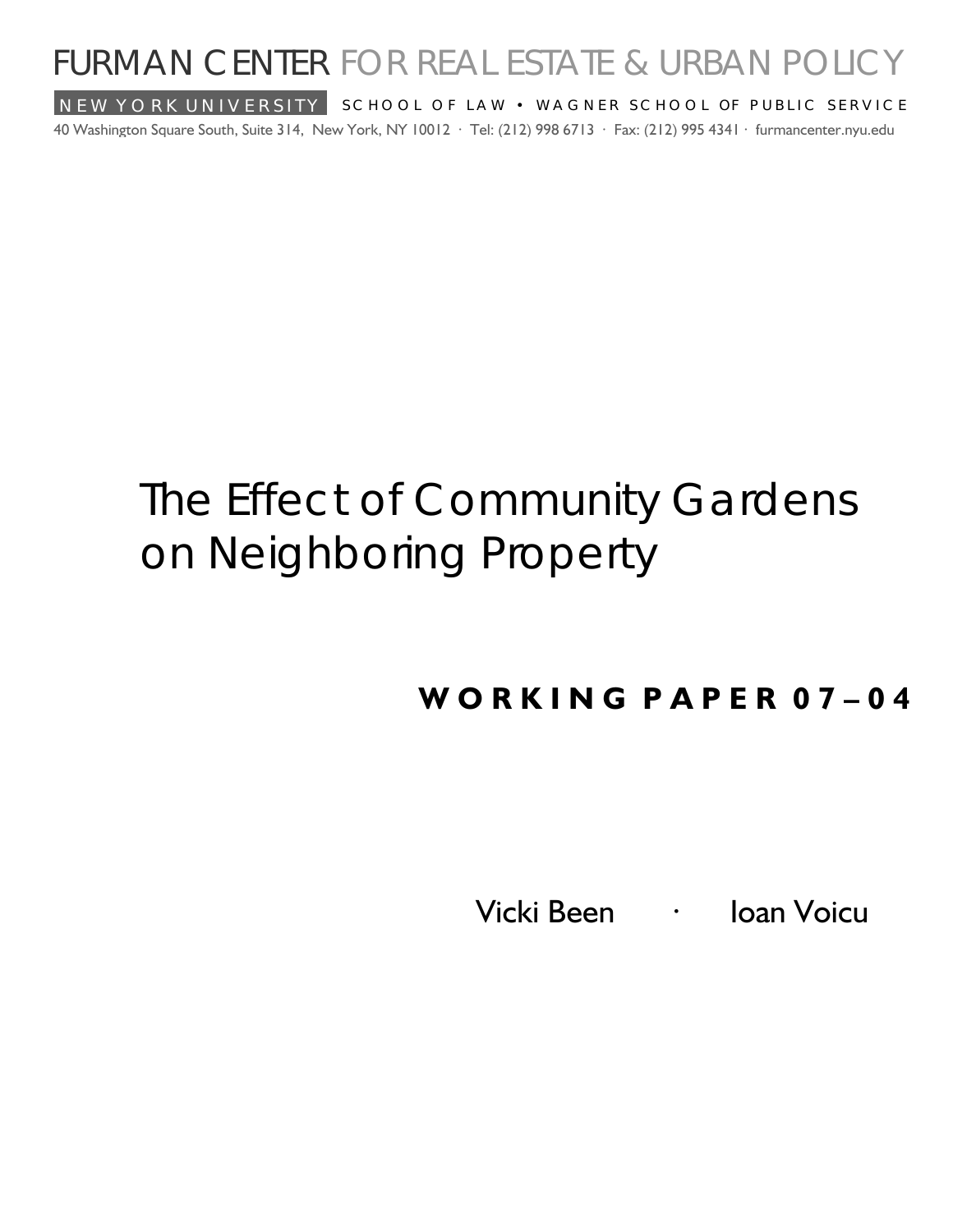#### **The Effect of Community Gardens on Neighboring Property Values\***  Ioan Voicu<sup>a</sup>, Vicki Been<sup>b</sup>

<sup>a</sup> Furman Center for Real Estate and Urban Policy, New York University, 110 West 3rd St., New York, NY *10012*  <sup>b</sup><br>New York University School of Law, 40 Washington Sq. South, 314H, New York, NY 10012

> Accepted for publication in *Real Estate Economics*  Second Submission: June 18, 2007

**\*** The authors would like to thank Caroline Bhalla, XuFeng Chen and Drew Schinzel for their hard work and good spirits in securing and processing the data necessary for the project; Geoff Davenport and the team of students he lead to conduct the garden quality survey (Amanda Garcia, Ilmi Granoff, Keilem Ng, Gila Jones, Josh Frankel, Tammy Kim, Dave Gunton, Margaret Barry, Ansley Samson, Uma Deshmukh, Avery Wentzel, Matthew Johnston, Peter Hyun, Ed Kim, Marissa Soto and Katie Renshaw); Caroline Bhalla, Ingrid Gould Ellen, Sesha Pochiraju, Solomon Greene, Rachel Meltzer, Richard Revesz, Drew Schinzel, and participants in the NYU Law and Economics Workshop, the NYU Colloquium on the Law, Economics and Politics of Urban Affairs, the University of Michigan Law School Law and Economics Workshop, the University of Connecticut Storrs Lecture Series, the Georgia State University 2006 Law Review Symposium, the Furman Center Round Table on Community Gardens, and the 2006 AREUEA Mid-Year Meeting for their helpful critiques of the study. The financial support of the Max and Filomen D'Agostino Research Fund and the Furman Center for Real Estate and Urban Policy is gratefully acknowledged.

\* Corresponding author. Tel: +1 212 998 6262; Fax: +1 212 995 4600; *E-mail addres*s*:*  voicui@juris.law.nyu.edu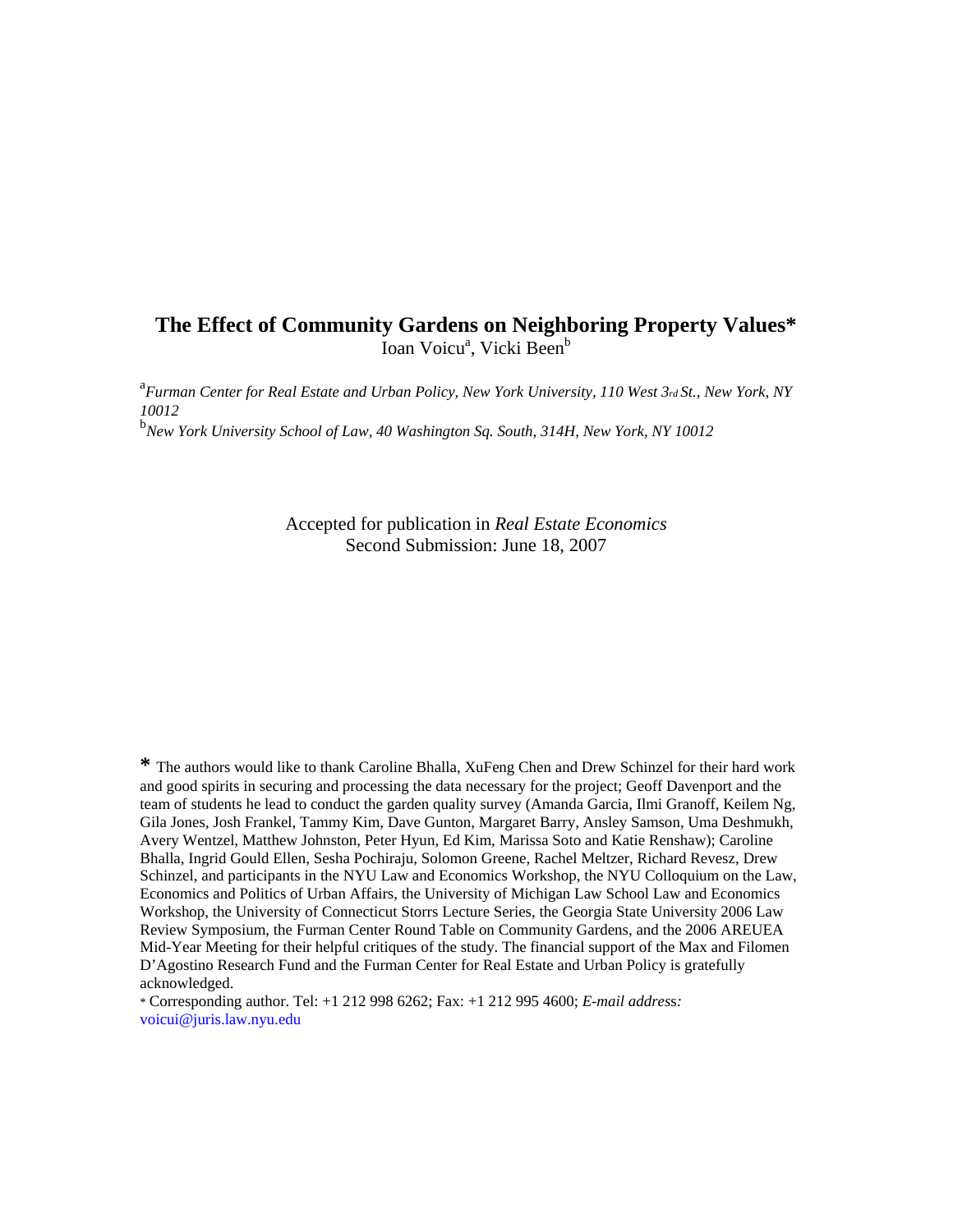#### **The Effect of Community Gardens on Neighboring Property Values**

#### **Abstract**

*Cities across the United States that have considerable vacant land are debating whether to foster community gardens on that land, while cities with land shortages are debating when to replace gardens with other uses. Meanwhile, many cities are looking for new ways to finance green spaces. Little empirical evidence about the neighborhood impacts of community gardens is available, however, to inform the debate or to help cities design financing schemes. This paper estimates the impact of community gardens on neighborhood property values, using rich data for New York City and a difference-in-difference specification of a hedonic regression model. We find that gardens have significant positive effects, especially in the poorest neighborhoods. Higher quality gardens have the greatest positive impact.* 

(JEL H23, H43, R0)

**Keywords**: community gardens; property values; neighborhoods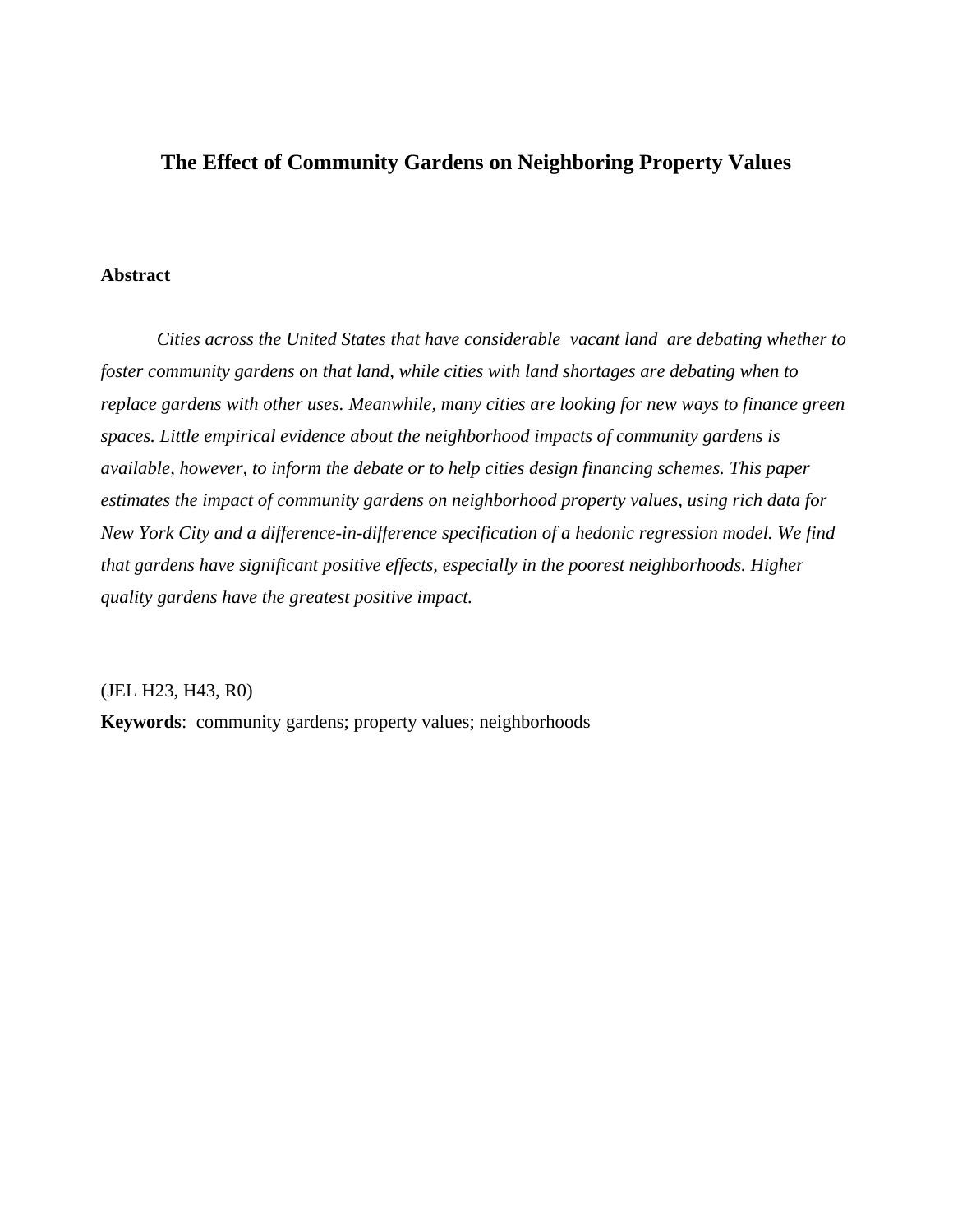#### **I. Introduction**

 $\overline{a}$ 

In recent years, controversies have erupted in many communities, perhaps most notably New York City, about the use of vacant lots for community gardens. The gardens often are initially warmly welcomed by communities as catalysts for the improvement of troubled neighborhoods, and frequently become treasured by neighborhood residents. When private owners or public agencies then seek to reclaim the lots for development, support for the gardens often is pitted against other social goals, such as affordable housing or other public uses.

In such controversies, advocates for the gardens have advanced many arguments about the value of the community gardens, claiming that gardens stabilize and improve their host neighborhoods, provide a focal point for community organizing and social networks, bring fresh produce to neighborhood where fresh fruits and vegetables often are not available, and provide recreation and exercise for neighborhood residents. Advocates have cited anecdotal evidence that gardens increased the value of neighboring properties and spurred neighborhood revitalization. As proof of the value of such spaces, advocates also have pointed to efforts of several cities to develop small "pocket" parks through initiatives such as New York City's "Green Streets" program.

Little empirical evidence about the effect community gardens have on surrounding properties is available, however, to inform the debates over whether to foster the development of community gardens, or when to replace community gardens with other uses. That gap is surprising, given that the benefits gardens and small urban green spaces provide, relative to alternative uses of the property, have played a key role in controversies over community gardens not just in New York City, but in Boston, St. Louis and many other communities.<sup>1</sup> The value of gardens and small parks also is central to debates over the desirability of efforts to reduce sprawl by fostering infill development. More generally, local governments across the country face increasing controversy about how much and what types of green space and park land should be provided by the community or by developers proposing to build within a community. Further, many neighborhoods and cities are debating whether to charge developers impact fees to fund the provision of gardens and small parks within a development. In many states, the law requires that any such charges be based upon realistic assessments of the need for and value of such spaces. Similarly, local governments need

 $1$  In addition, cities like Berkeley, Chicago, Madison, Philadelphia and Seattle have grappled with how to design programs to promote community gardens and neighborhood parks.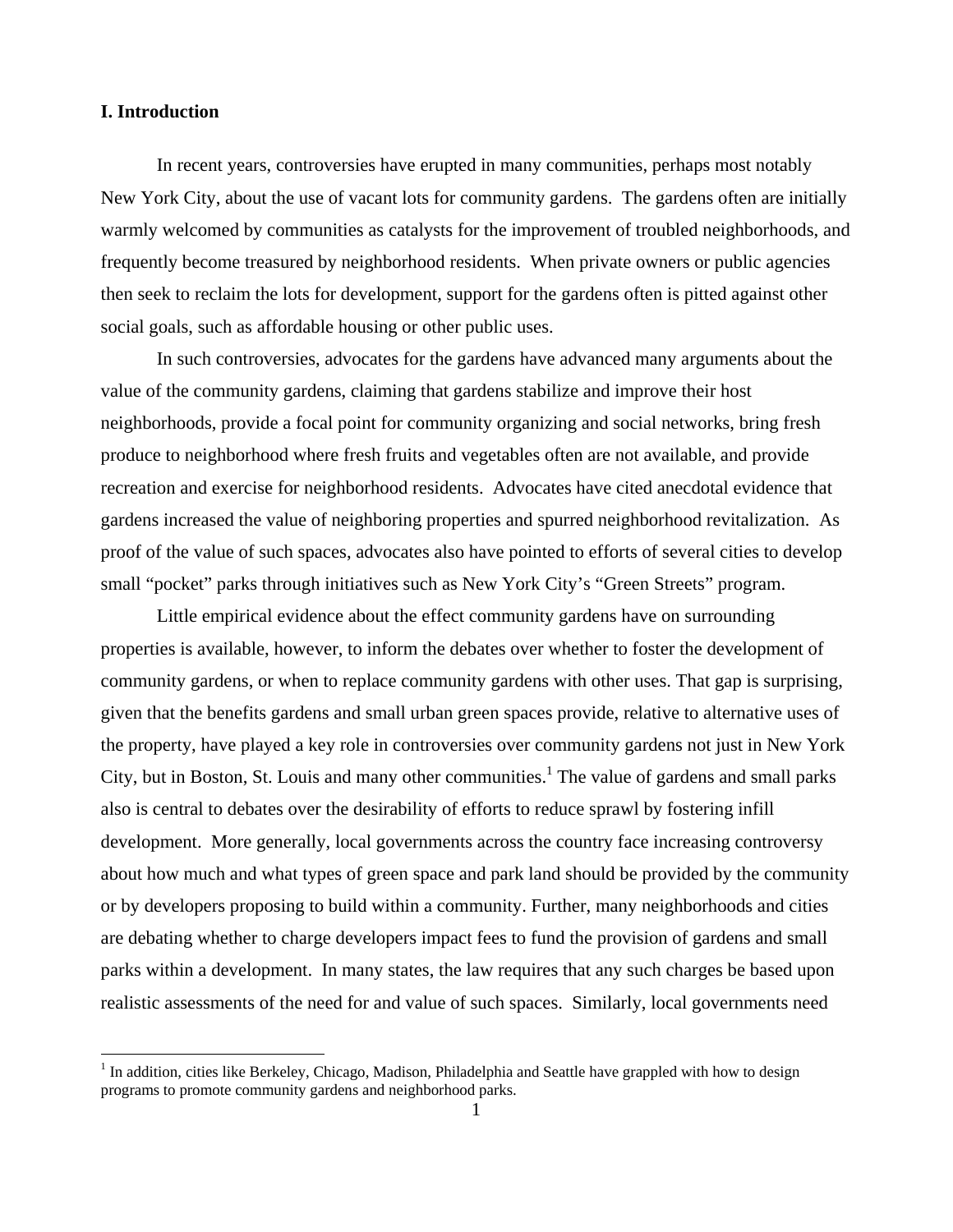reliable data about the economic impact of different kinds of parks and open space in order to decide whether to employ tax increment financing (TIF) to support the provision of parks and open space. $2$ 

Despite this critical need for information, relatively little is known about the economic value of gardens, small urban parks and other such green spaces. A number of studies have investigated the link between proximity to parks or other open space and property values, but because they focused on relatively low-density development, the results of those studies may not be transferable to the setting in which many community gardens or small urban parks are found. Further, the existing studies share methodological and data limitations that make it difficult to pinpoint the direction of the causality of any property value differences found.

In this paper, we attempt to fill these gaps, using unique data from New York City and a difference-in-differences specification of a hedonic regression model to estimate the effect of community gardens on neighborhood residential property values.<sup>3</sup> Impacts are estimated as the difference between property values in the vicinity of garden sites before and after a garden opens relative to price changes of comparable properties farther away, but still in the same neighborhood. We examine whether effects change over time or vary with neighborhood type and garden quality.

We find that the opening of a community garden has a statistically significant positive impact on the sales prices of properties within 1000 feet of the garden, and that the impact increases over time. Higher quality gardens have the greatest positive impact. We also find that gardens have the greatest impact in the most disadvantaged neighborhoods. Finally, a simple cost-benefit analysis suggests that the gain in tax revenue generated by community gardens in the 1000-foot ring may be substantial.

 The paper is organized as follows. Section II offers a review of relevant literature. Section III describes the models and empirical strategy. Section IV provides a description of the data, and Section V presents results. The paper ends with a summary of the key findings.

<sup>&</sup>lt;sup>2</sup> Under a TIF plan, a community designates a geographic area that is likely to benefit from the provision of open space, issues bonds to finance the purchase of that space, then pays for the debt service on the bonds from the additional property tax revenues resulting from the increased value of properties within the TIF district. For a TIF to be successful, the park or other amenity financed must spur private development and raise property values sufficiently to generate the increased tax receipts necessary for the debt service. Being able to accurately predict the property value impacts that different kinds of open space will have on neighboring property values accordingly is crucial to local governments considering TIF.

 $\frac{3}{3}$  In preliminary research, we also investigated the effect of community gardens on neighboring commercial property values. Findings suggest that gardens do not have any significant immediate impacts on neighboring commercial property values, although some benefits may occur over time.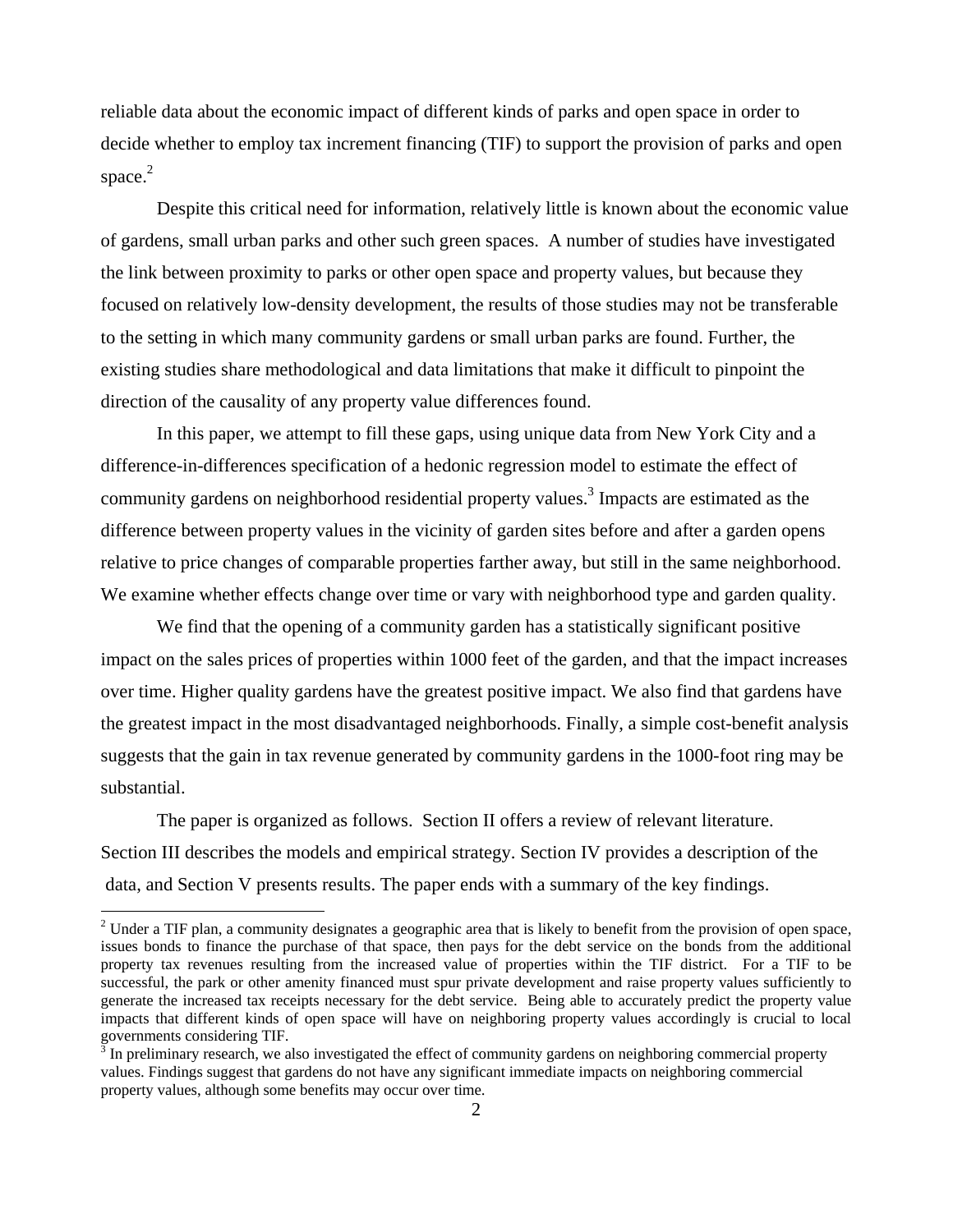#### **II. Existing Literature**

Although we know of only one other study of the impact that community gardens have on surrounding properties, a number of studies have investigated the link between proximity to parks and other open spaces and property values. These studies vary widely in their methodology, ranging from simple surveys to hedonic modeling or matched pair analysis. They have examined the influence of a wide range of open space types, such as golf courses, greenbelts, wetlands, agricultural spaces, urban parks and playgrounds. The studies that focus directly on parks of various kinds tend to show positive property value impacts. Crompton (2001) surveys the older literature, while Hobden, Laughton and Morgan (2004) summarize more recent literature. We review here the studies that focused on the small urban parks or other open spaces most analogous to community gardens.

Bolitzer and Netusil (2000) studied the effect of proximity to an open space (public and private parks, cemeteries and golf courses) in Portland, Oregon, using data on 16,402 sales of single family homes between 1990 and 1992. Using a linear hedonic model, they found that a home located within 1500 feet (7 ½ blocks) of a 20-acre open space (the mean for the public parks in the area) sold for approximately \$2670 (in 1990 dollars) more than homes that were further from a park. A semi-log model showed that proximity to any open space increased a home's sales price by 1.43%. When the authors estimated the effect of the different types of open space in the study area, however, the increase in value was limited to public parks and cemeteries; private parks had no statistically significant effect on home prices. Because the mean size of the public parks studied was twenty acres, while the mean size of the private parks was almost 4 acres, the finding that private parks did not have a statistically significant effect on neighboring properties is most relevant for our study of community gardens, which have a median size of 6,000 square feet (less than  $\frac{1}{4}$ acre) in New York City.

Lutzenhiser and Netusil (2001) refined the approach taken in Bolitzer and Netusil (2000), using the same data from Portland, Oregon. Breaking the types of open space into five categories, they found that "urban parks" (those in which more than 50% of the area was landscaped or developed for uses such as swimming pools or ball fields) had a statistically significant effect of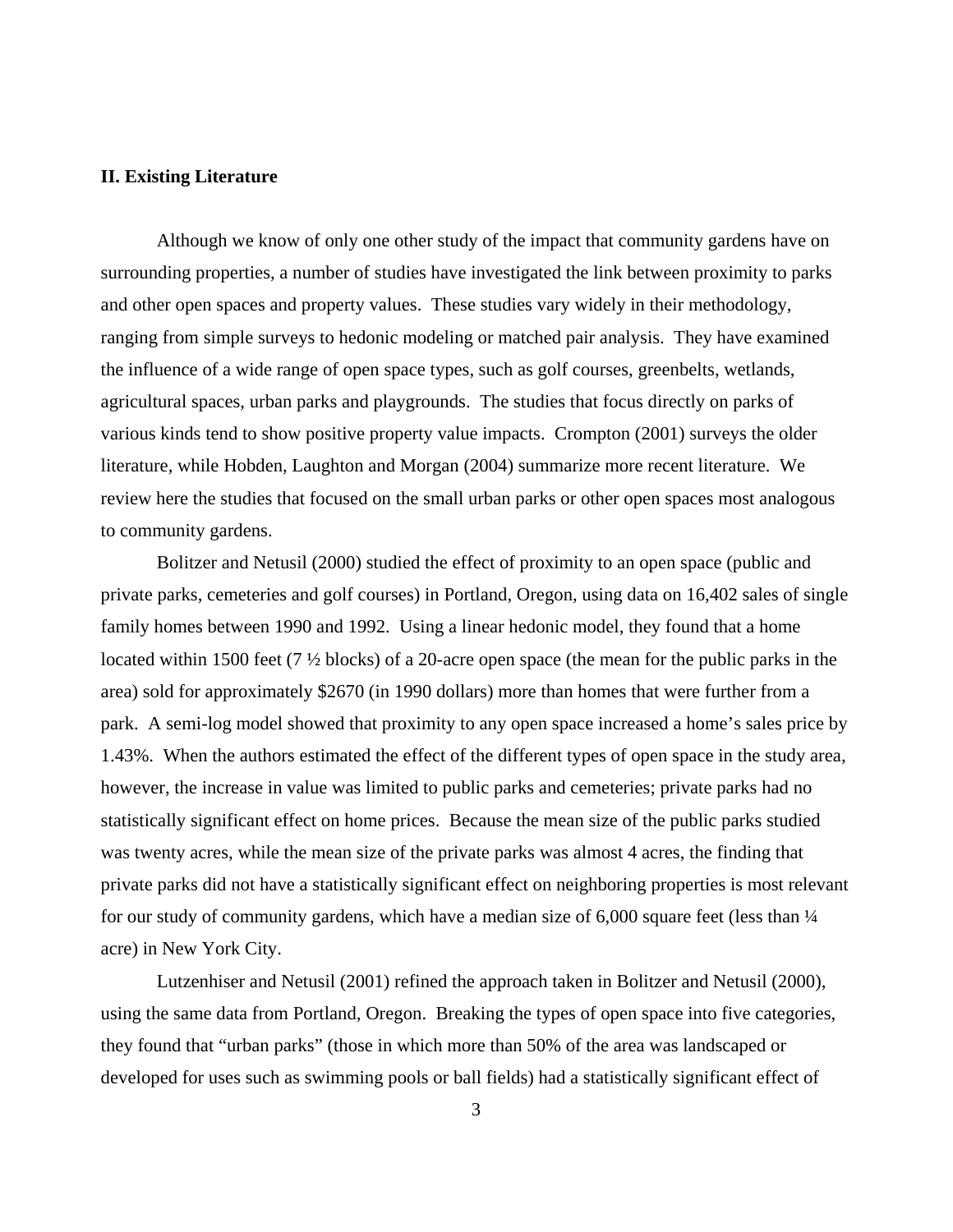\$1214 (in 1990 dollars), or 1.8% of the mean house value, on the value of single family residences within 1500 feet of the park. That effect was far lower than the effect of both "natural area parks" in which a majority of the land was preserved in natural vegetation, and golf courses (\$10,648 and \$8,849, respectively). The authors estimated that the size of an urban park that would maximize its positive effect on a home's sales price would be 148 acres, almost 600 times larger than the median size of the community gardens in our study.

Espey and Owasu-Edusei (2001) used hedonic methods to investigate the effect proximity to 24 neighborhood parks had on the sales prices of single-family homes in Greenville, South Carolina between 1990 and 1999. The authors broke the parks down into four categories. Type I parks ranged from 15,620 to 87,687 square feet and were essentially playgrounds with some grassy areas, but were not "particularly attractive." Type 2 parks were small, attractive parks with playgrounds. Type 3 consisted of attractive medium-sized parks with both sports fields or courts and playgrounds but also some natural areas; and type 4 parks were unattractive medium-sized parks with few amenities and no natural area. Using a semi-log model, the authors found that the Type I parks had a statistically significant negative effect on the sales prices of homes within 300 feet of the park, a significant positive effect of about 15 percent on the sales of houses between 300 and 500 feet, and a significant positive effect of about 6.5 percent on the sales prices of homes located between 500 and 1500 feet of the park. Small attractive parks (Type 2) had a statistically significant positive effect of 11 percent on the sales prices of houses within 600 feet of the park, but no statistically significant effect beyond that.

Pincetl, Wolch, Wilson and Longcore (2003) studied a neighborhood 5 miles from downtown Los Angeles in which most of the housing was multi-family, rental buildings. The neighborhood had no parks, but the authors examined the effect of greenery (as measured using aerial photographs) on 260 sales of single-family homes over an 18 month period. The authors found that an 11% increase in the amount of greenery (equivalent to a one-third acre garden or park) within a radius of 200 to 500 feet from the house increased the sales price of the house by approximately 1.5 percent.4

Hobden, Laughton and Morgan (2004) used a matched pairs methodology to measure the effect greenways had on adjacent properties. The authors grouped greenways into eight categories,

<sup>&</sup>lt;sup>4</sup> A recent working paper by Wachter and Wong (2006) focuses on tree plantings in Philadelphia and finds that they have positive and significant impacts on surrounding property values.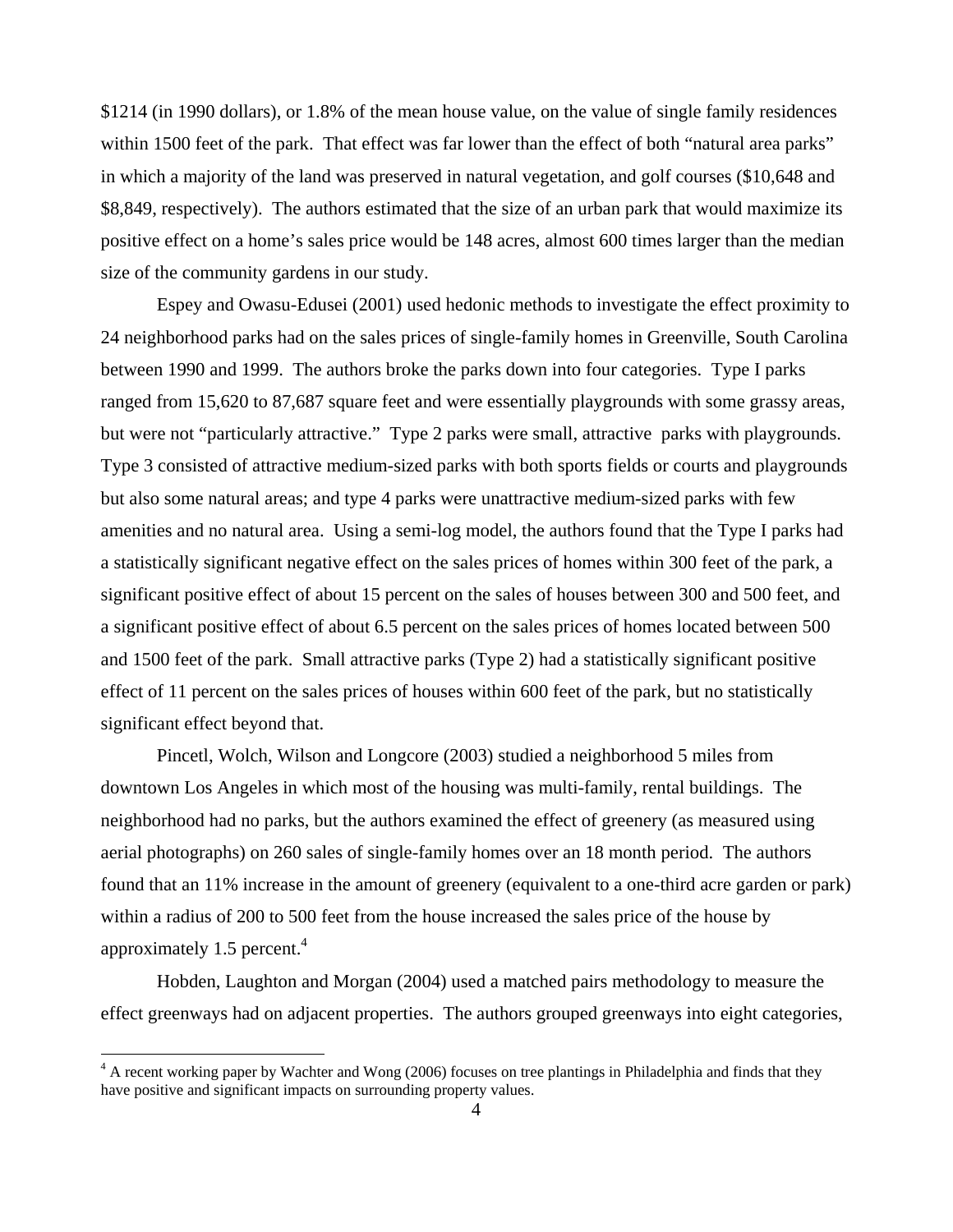based upon improvements to the greenways, and also distinguished between "small parks" in which the greenway was a narrow strip (often a pathway) of less than 50 percent of the area of the adjacent residential property. Using data from the years between 1980 and 2001, the authors identified 755 matched pairs. They found that adding a greenway increased the sales price of adjacent properties by 2.8%. Where the greenway was defined as a "small park", the greenway increased the values of adjacent properties by 6.9%.

New Yorkers for Parks and Ernst & Young (2003) found, through case study methodology,<sup>5</sup> that the values of single family homes located near three well-improved parks in Brooklyn, Queens and Staten Island were 8 to 30% higher than values of homes further from the parks.

Most directly relevant to our research, Tranel and Handlin (2006) used Census data for 1990 and 2000 and a difference in difference methodology to assess the neighborhood effects of 54 community gardens in St. Louis, Missouri. They found that median rent, median housing costs (mortgage payments, maintenance costs and taxes) for owner-occupied housing, and the homeownership rate increased in the immediate vicinity of gardens relative to the surrounding census tracts, following garden opening.

The usefulness of the existing hedonic studies to many local governments is limited in several ways.<sup>6</sup> First, most of the studies focus on the impacts of open spaces on single-family house values and other neighborhood indicators in relatively low density settings that do not characterize the denser urban neighborhoods in which many controversies about establishing or preserving parks arise. See, e.g., Bolitzer and Netusil (2000); Espey and Owasu-Edusei (2001); Lutzenhiser and Netusil (2001); Tranel and Handlin (2006).

Second, the existing literature does not attempt, except in the most general way, to account for differences in the quality of the parks or gardens. See, e.g., Espey and Owasu-Edusei (2001) (distinguishing between unattractive and attractive parks).

 Moreover, in most previous studies, data limitations make it difficult to pinpoint the direction of causality. The existing studies usually employ cross-sectional techniques that compare sales prices and other neighborhood indicators in neighborhoods with open spaces to those in

<sup>&</sup>lt;sup>5</sup> Specifically, for each case study park, the authors compare the average house price and price appreciation in the immediate neighborhood of the park with those farther away, in designated control areas, during the period of capital improvements.

 $6$  Some studies attempt to address these limitations using case studies or other methodological approaches. See e.g., New Yorkers for Parks and Ernst & Young (2003). We discuss here only those studies using hedonic methods.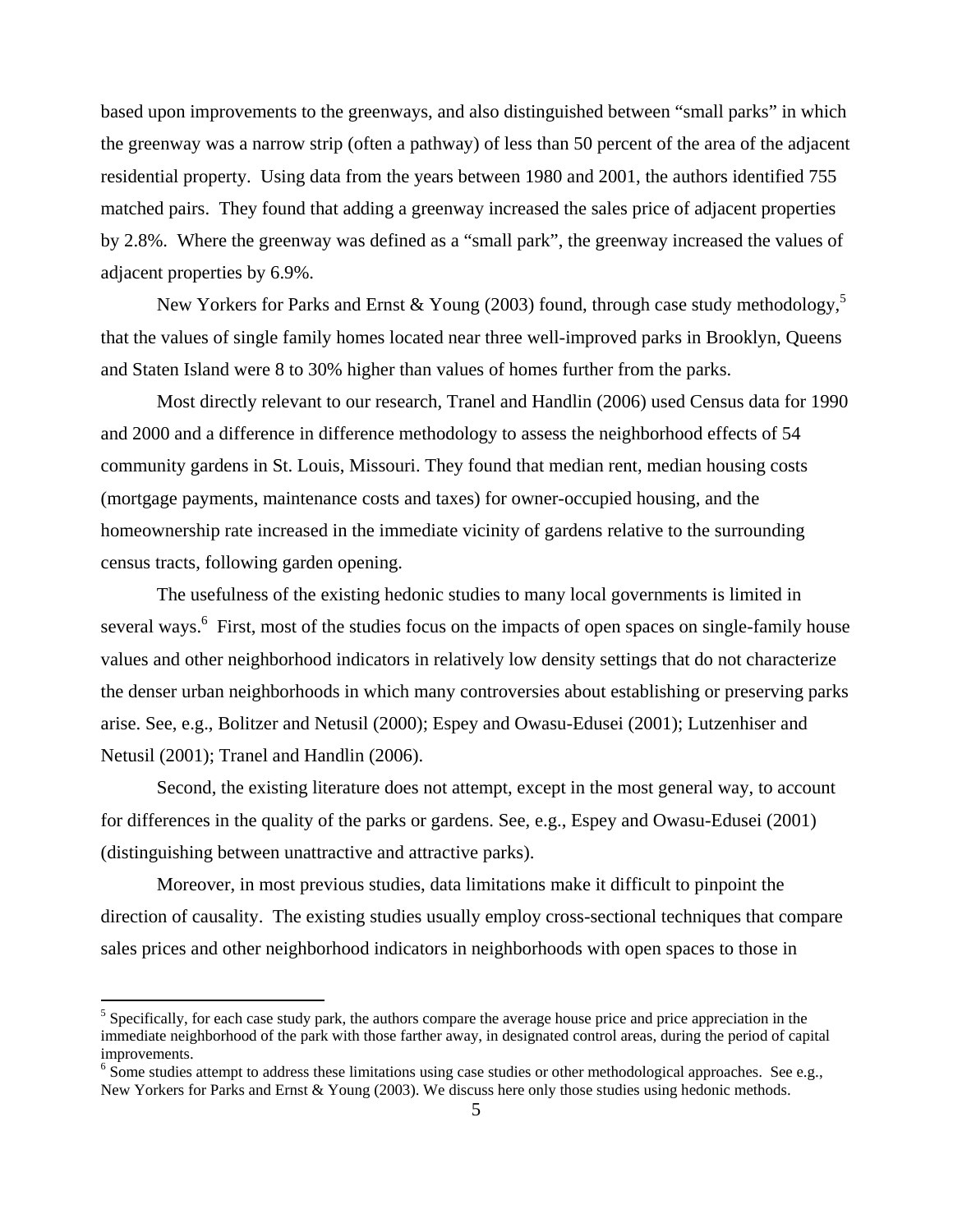neighborhoods without, but it is difficult to know whether the two groups of neighborhoods truly are comparable. Therefore, their results could be interpreted to suggest that open spaces lead to improvements in the surrounding neighborhood, but could instead mean that such spaces are systematically located in strong neighborhoods. One exception is Tranel and Handlin (2006) who employ a difference in difference methodology to study the neighborhood impacts of community gardens. However, when estimating the impact the gardens have on rents and owner-occupied housing costs, they do not control for housing characteristics, thus raising questions about the comparability of the treatment and control areas. Moreover, their analysis is based on only two data points in time, one before and one after garden formation, and thus, it does not control for baseline (pre-existing) trends, nor does it estimate the variation of garden impacts over time.

Finally, the existing literature does not address whether differences in the characteristics of the surrounding neighborhood affect the property value impacts of the parks or gardens.

#### **III. Methodology**

 $\overline{a}$ 

Our main empirical goal is to estimate the impacts of community gardens on neighboring residential property values. In this section, we outline various hypotheses about how gardens might affect neighborhood property values, and describe our empirical strategy to identify the property value impacts of gardens.

#### *Hypotheses about how gardens might affect neighborhood property values*

In principle, gardens, parks and other open spaces could have both positive and negative impacts on surrounding communities. They may benefit neighbors by providing access to recreational facilities, fostering a sense of community, providing attractive scenery and views for nearby residents and passersby, replacing an eyesore or a location for undesirable behaviors, and improving both the environmental quality and the general quality of life in the neighborhood. On other hand, they may provide a haven for loitering or other undesirable social behavior, or cause noise and congestion.<sup>7</sup> If the garden is not well maintained, it may be an eyesore. Since housing is

<sup>7</sup> Note, however, that some studies claim that urban gardening may, in fact, *reduce* local crime (Warner and Hansi (1987); Hynes (1996); Murphy (1999))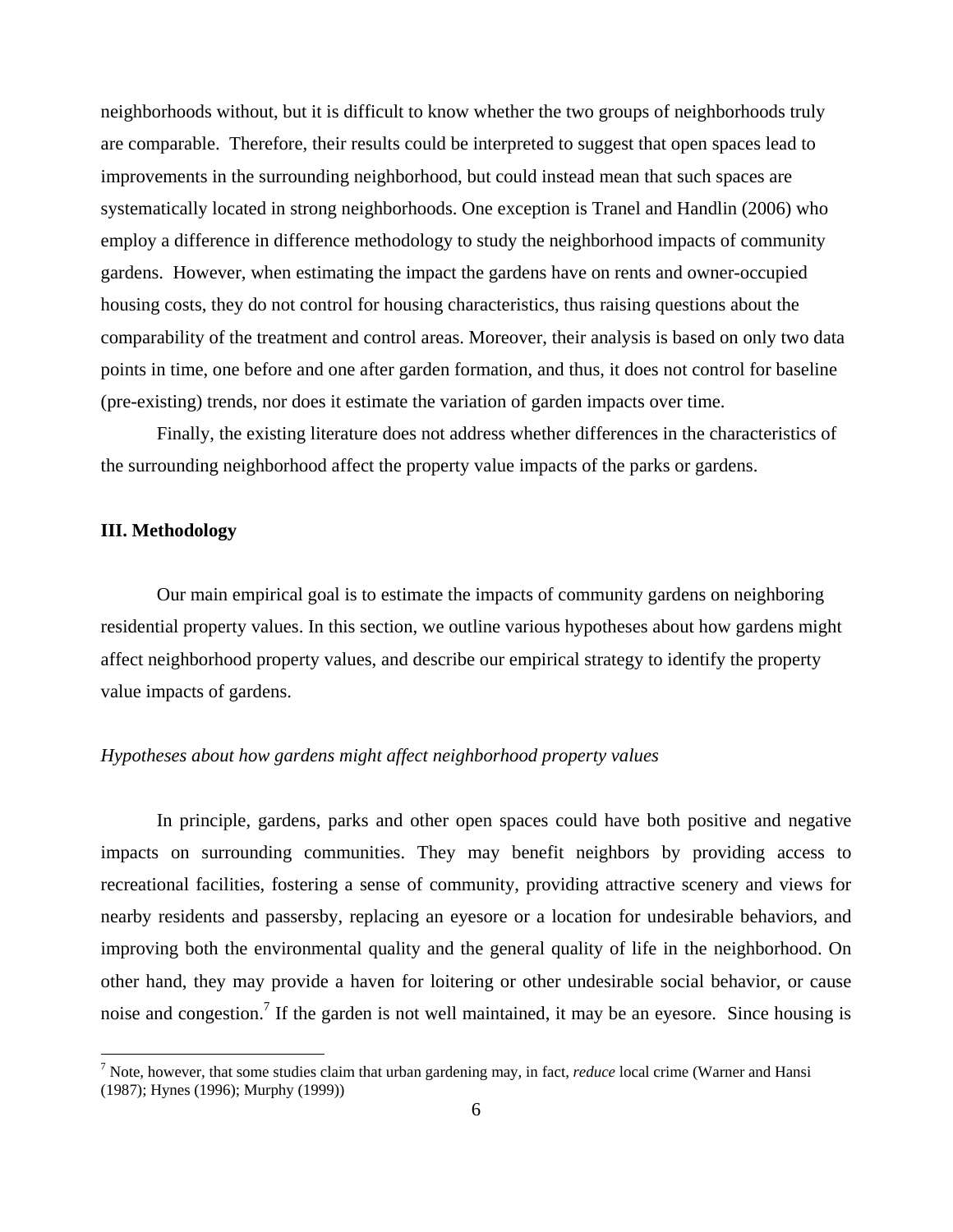fixed in space, and the value of a home is therefore influenced not only by its structural features and quality but also by its surroundings, these amenities and disamenities associated with gardens could be capitalized into the value of surrounding properties.

While garden impacts – both positive and negative - may be largest in adjacent properties, they may well extend some distance, with diminishing magnitude. However, it is not clear, a priori, how the *net* effect will vary with distance.

Garden effects also may vary with the garden area. Specifically, both the positive and negative externalities are likely to increase with garden area (e.g. larger gardens may provide more recreational facilities but also may be noisier). Thus, it is uncertain, a priori, whether size will have a positive or negative influence on the net effect of the garden.

Additionally, garden impacts may vary over time. For example, benefits may grow over time as more neighborhood residents become familiar with the garden and get involved in various activities taking place at the garden.

The impact of a garden may vary across neighborhoods with different characteristics. As pointed out in several prior studies (Francis, Cashdan and Paxson (1984); Harnick (2000); Saldivar-Tanaka and Krasny (2004)), gardens in poor neighborhoods provide an affordable alternative to city parks, which often are located in more affluent neighborhoods and are not easily accessible to poor residents. Therefore, gardens may be more valuable to these residents, leading one to expect larger positive impacts (or smaller negative impacts) on residential property values in lower-income areas.

Garden effects also may vary with the housing tenure of the neighborhood residents. Homeowners may have stronger economic incentives than renters to organize and garner financial support for the initial development of the garden and its subsequent maintenance, and, in general, to maintain the garden well. This would likely result in higher quality gardens, and assuming that property value impacts would be positively related to the quality of gardens, thus lead to larger positive impacts on residential property values in neighborhoods dominated by homeowners. Additionally, homeowners may tend to be more involved in community oriented activities – like those hosted by community gardens – than renters, either because of the homeowners' financial stake in neighborhood quality or because homeowners tend to stay in their homes for a longer period of time than do renters. On the other hand, homeowners actually may be less interested in community gardens because it is more likely that their properties already include some kind of private yard that fulfils at least some of the functions gardens serve. Because homeowners typically

7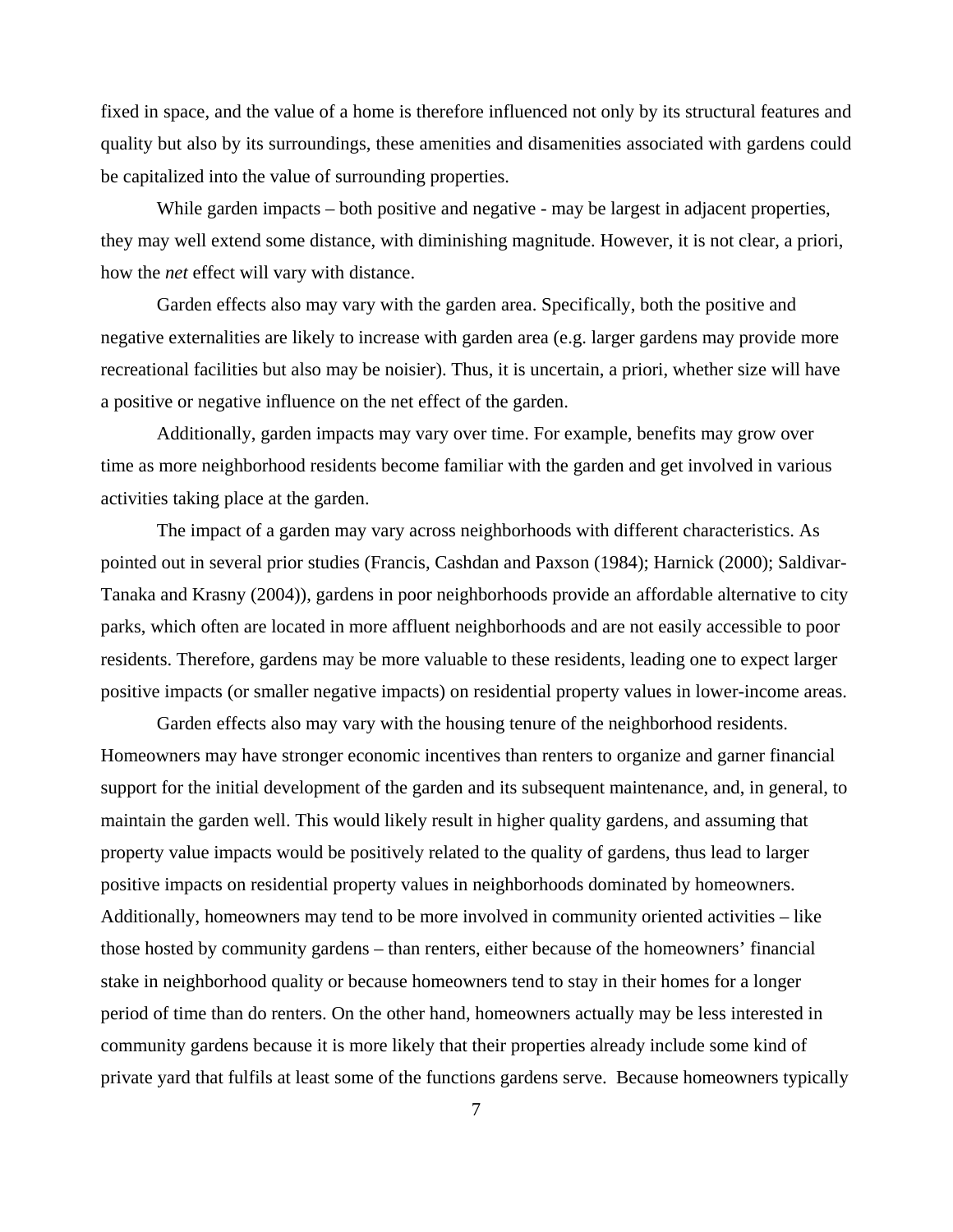earn higher incomes than renters, they also may have greater access than renters to alternative open spaces and recreational opportunities. Thus, it is not clear a priori what to expect about how garden effects will vary across neighborhoods with different homeownership rates.

 Because renters typically earn lower incomes than owners and live in poorer neighborhoods, it is difficult to empirically disentangle the variation in garden impacts along each of the specific neighborhood characteristics outlined above. Thus, as described in more detail below, we only differentiate impacts according to the neighborhood income level, but interpret any differences we may find as the net result of the interplay between income and tenure.

#### *Baseline Model*

 $\overline{a}$ 

Identifying the neighborhood impacts of community gardens is challenging, primarily because garden sites might not be randomly chosen (gardens might, for example, be sited on property with the lowest value or with the least development potential, or might be sited in neighborhoods with activists or entrepreneurs who are making other improvements as well). Our basic strategy to address those challenges relies on a hedonic regression model with a difference-indifference specification. Hedonic regression models explain the sales price of a property as a function of its structural characteristics (such as lot size and building age) and its neighborhood surroundings. In brief, we compare the sales prices of properties that are within designated distances - such as 1000 feet - of community gardens to prices of comparable properties that are outside the designated ring, but still located in the same neighborhood (defined here as a census tract). <sup>8</sup> Then we compare the magnitude of this difference before and after the garden is opened.<sup>9</sup> This "difference-in-difference" in property values is our measure of the impact gardens have on

<sup>&</sup>lt;sup>8</sup> A typical city block (North/South blocks between streets) in Midtown Manhattan is about 260 feet long. Thus, the 1,000-foot ring allows for impacts extending up to roughly four blocks away from the garden. The 1000 foot radius was selected following Bolitzer and Netusil (2001) and Netusil (2005). The former assumed, based on discussions with park officials, that the impacts of urban parks may extend to up to 1500 feet; the latter used a 1300-foot (1/4 mile) radius to capture impacts of parks and other relatively large open areas (golf courses, wetlands, etc.). Because New York City community gardens are relatively small, we chose a somewhat smaller ring size. This choice of ring size is also supported by discussions with members of the garden community in New York. One gardener in the Bronx mentioned, for example, that the children from a school located about 4 blocks away from the garden did not participate in educational activities organized at the garden because they thought it was too far away.

 $9$  Ellen, Schill, Susin, and Schwartz (2002) employ a similar methodology to evaluate the impact of investments in selected homeownership developments.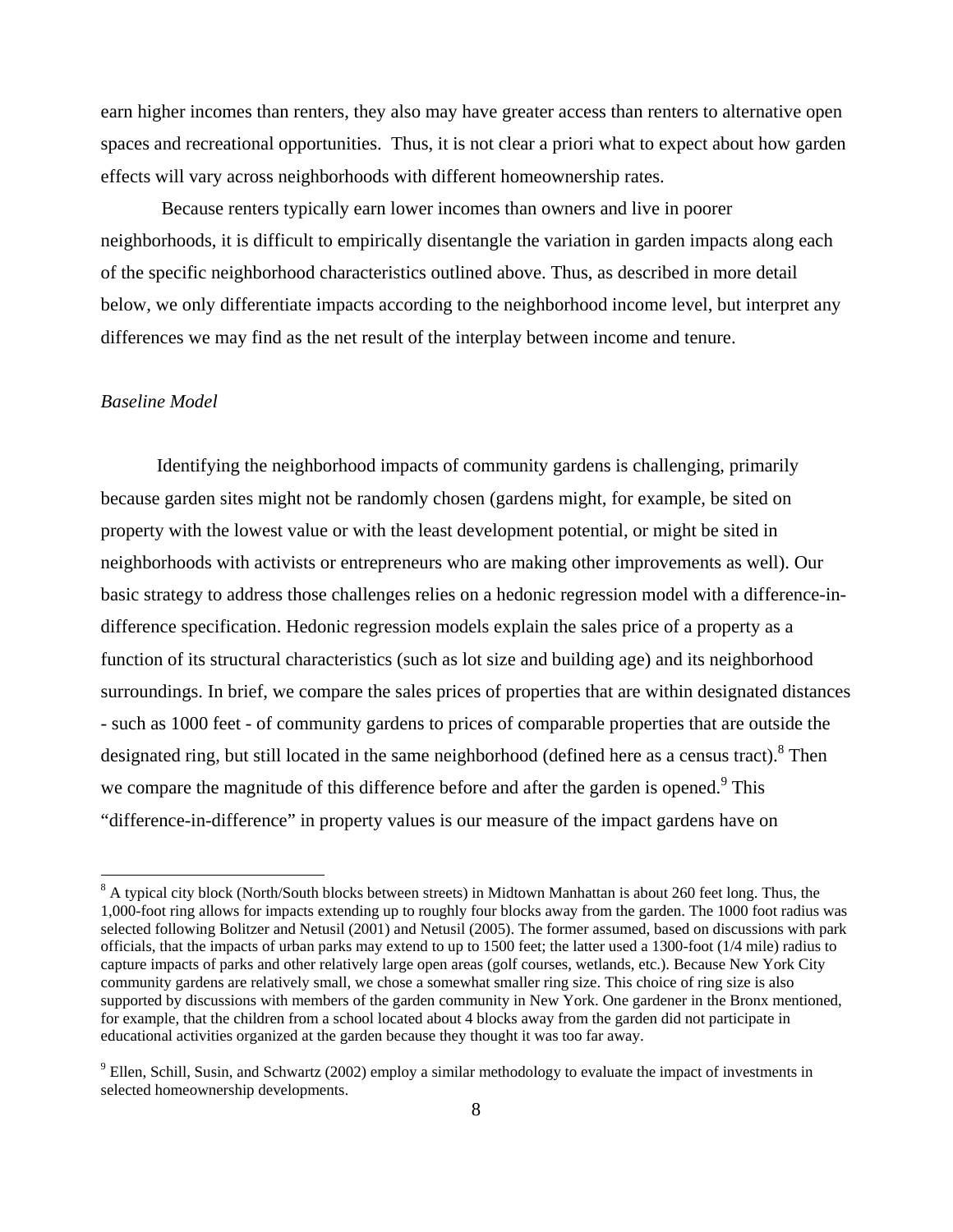neighborhoods. The difference-in-difference measure avoids having to compare properties near gardens to other properties in different neighborhoods, and accordingly avoids bias that might be introduced by any systematic differences between neighborhoods that host community gardens and other locations around the city.

To be concrete, our basic model takes the following form:

 $lnP_{icdt} = \alpha + \beta X_{it} + \delta_c W_c + \gamma_{dt} I_{dt} + \rho_1 ln Ring_i + \rho_2 lnRing_i * D_i + \rho_3 PostRing_{it} + \rho_4 PostRing_{it} * D_{it} + \rho_5$ <sup>ρ</sup>*5PostRing\_GAreait +* ρ*6PostRing\_GAreait 2+* ρ*7PostRing\_GAreait \*Dit +* ρ*8PostRing\_SharePvtOwnit*  $+ \rho_9 TPost_{it} + \rho_{10} TPost_{it}^2 + \rho_{11} TPost_{it}^3 + \rho_{12} TPost_{it} * D_{it} + \varepsilon_{it},$  (1)

where  $ln P_{icdt}$  is the log of the per unit sales price of property *i* in census tract *c*, in community district *d*, and in quarter *t*;  $X_{it}$  is a vector of property-related characteristics, including age, size and structural characteristics;  $W_c$  are a series of census tract fixed effects, which help control for unobserved, time-invariant features of different neighborhoods;  $I_{dt}$  are a series of dummy variables indicating the quarter and community district<sup>10</sup> of the sale, which allow for distinct time trends for each of the 51 community districts used in the analysis;  $11, 12$  and the remaining covariates are ring variables (described more fully below) that indicate proximity to garden sites. The coefficients to be estimated are  $\alpha$ ,  $\beta$ ,  $\delta$ ,  $\gamma$  and  $\rho$ , and  $\varepsilon$  is an error term. Because we measure sales prices as logarithms, the coefficients can be interpreted as the percentage change in price resulting from an additional unit of the independent variable. For the dummy variables, the coefficients can be interpreted approximately as the percentage difference in price between properties with the attribute

 $10$  Community districts are political boundaries unique to New York City. The City is divided into a total of 59 community districts, each of which has a Community Board whose members are appointed by the Borough President, with half nominated by the City Council members who represent the district. The Community Boards review<br>applications for zoning changes and make recommendations for budget priorities.

Most previous research has assumed that trends in housing prices are constant across a city or metropolitan area, but this seems particularly inappropriate in a city as large and diverse as New York. Schwartz, Susin, and Voicu (2003)**,** for instance, find considerable variation in price trends across community districts in New York City.<br><sup>12</sup> While specifying the time dummies using an even smaller geographic area – say a census tract – may seem preferable

to the community districts, doing so comes at a considerable cost and adds little explanatory power. Put simply, censustract specific time dummies would add approximately 150,000 more dummy variables to the specification, significantly increasing the number of parameters to be estimated, and greatly reducing degrees of freedom. Moreover, there is little variation in the time dummies within the community districts – an F-test could not reject the hypothesis that census tract-quarter dummy variables were the same within a community district.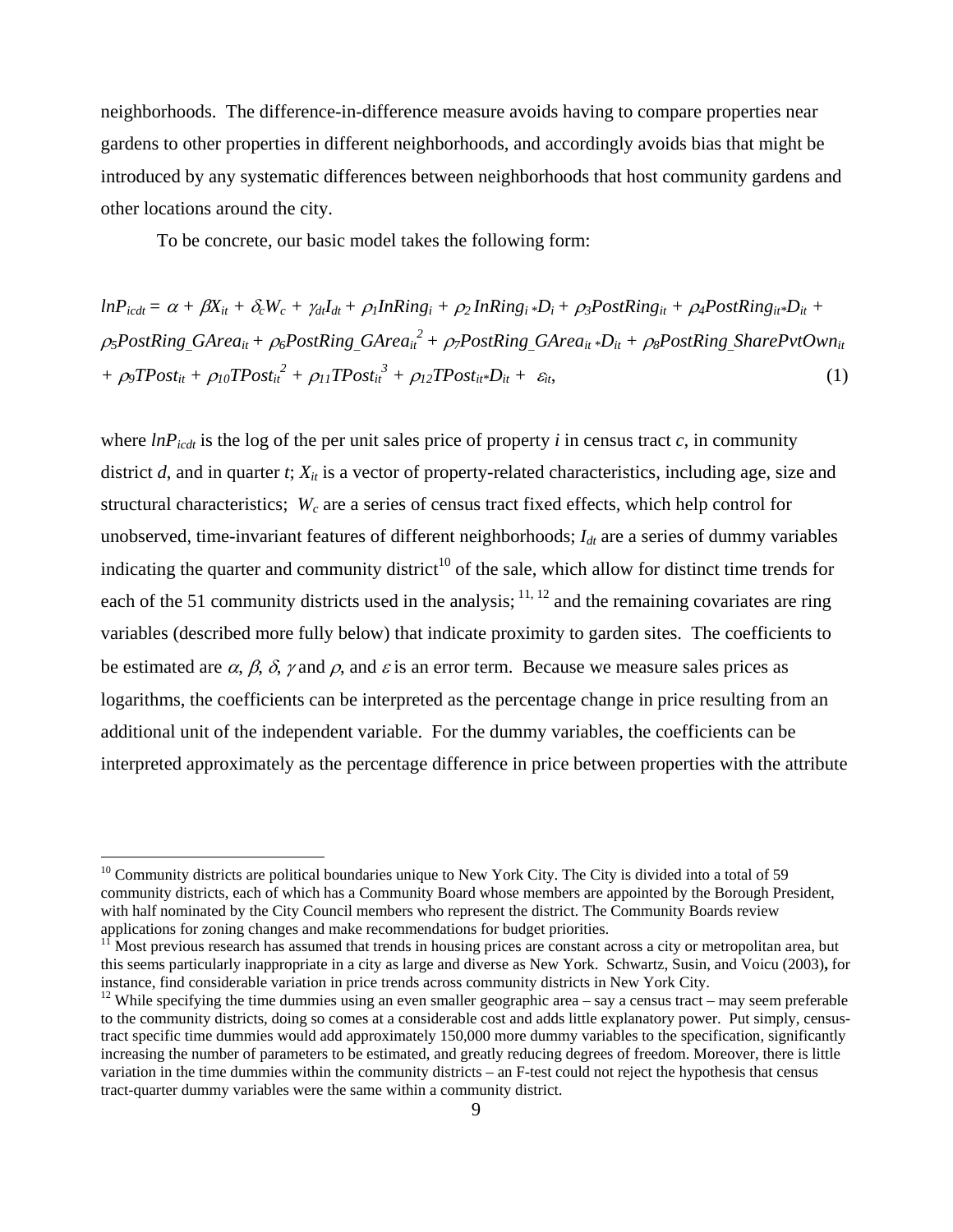– say a garage or a corner location – and those without.<sup>13</sup>

 $\overline{a}$ 

Our key variables of interest are the ring variables, which capture the proximity to community gardens. We include three vectors of ring variables – "InRing," "PostRing," and "TPost." Specifically, the InRing variable is a dummy variable that takes on a value of one if the property is located within 1,000 feet of the site of an existing or future garden.<sup>14</sup> Intuitively, the coefficient on the InRing variable captures the baseline difference in sales prices between properties located within a 1,000-foot ring of a garden and those further away, but still in the same neighborhood.<sup>15</sup> We interact InRing with  $D_i$ , the Euclidean distance between property i and the nearest garden. This interaction term allows us to estimate how the effects of proximity to a garden site vary with distance to the site, within the 1,000-foot ring.

The PostRing dummy variable indicates whether the property is within 1,000 feet of an *existing* garden. Its coefficient provides the simplest impact estimate. The existing garden area within the ring of the property, PostRing GArea, (and its square) offers a measure of the marginal effects of additional square feet of garden area. The share of existing garden area in the ring that is privately owned, PostRing\_PvtOwn, captures differences in property prices due to differences in land ownership.<sup>16</sup> Finally, to allow the impact to vary over time, we include a post-completion trend variable, Tpost, its square, and its cube.<sup>17</sup> Specifically, Tpost equals the number of years between the date of sale and the garden opening date for properties in the 1,000-foot ring.<sup>18</sup> Note

 $13$  More precisely, the coefficient on a dummy variable should be interpreted as the difference in log price between properties that have the attribute and those that do not. Because the difference in log price closely approximates the percentage difference in price when the difference is small enough and because differences discussed in this paper are generally smaller than 10 percent, we use this more intuitive interpretation throughout the paper. The percentage effect of a difference in logs, b, is given by  $100(e^b - 1)$ , although this formula is itself an approximation when b is a regression coefficient; see Halvorsen and Palmquist (1980) and Kennedy (1981).

<sup>&</sup>lt;sup>14</sup> Some sold properties are within 1000 feet of two or more gardens, however, a majority (almost two thirds of all sales within 1000 feet of any garden) are within 1000 feet of only one garden.

<sup>&</sup>lt;sup>15</sup> In preliminary research, we allowed baseline property values to vary also with both the size and the land ownership of the site; however, we didn't find any statistically significant variations along these dimensions and settled on the more parsimonious specification shown here.

<sup>&</sup>lt;sup>16</sup> Of the gardens we studied, 95 percent are sited on publicly-owned parcels that are leased to local communities for gardening; the rest are located on privately-owned lots. Throughout the paper we use the terms "gardens sited on publicly-owned (privately-owned) land" and "public (private) gardens" interchangeably.

<sup>&</sup>lt;sup>17</sup> Preliminary investigation of the data suggested that a third degree polynomial would be desirable to capture the general post-opening time trend in house prices in rings. Nonetheless, results are robust to the choice of the power terms.

 $18$  To be clear, Tpost equals 1/365 if a sale is located within the ring of a garden and occurs the day after its opening; it equals one if the sale occurs one year after the garden opening; and so on. The environmental disamenities literature has explored alternative ways to specify the decay or acceleration of impacts over time. See Kiel and Zabel (2001), for a useful discussion.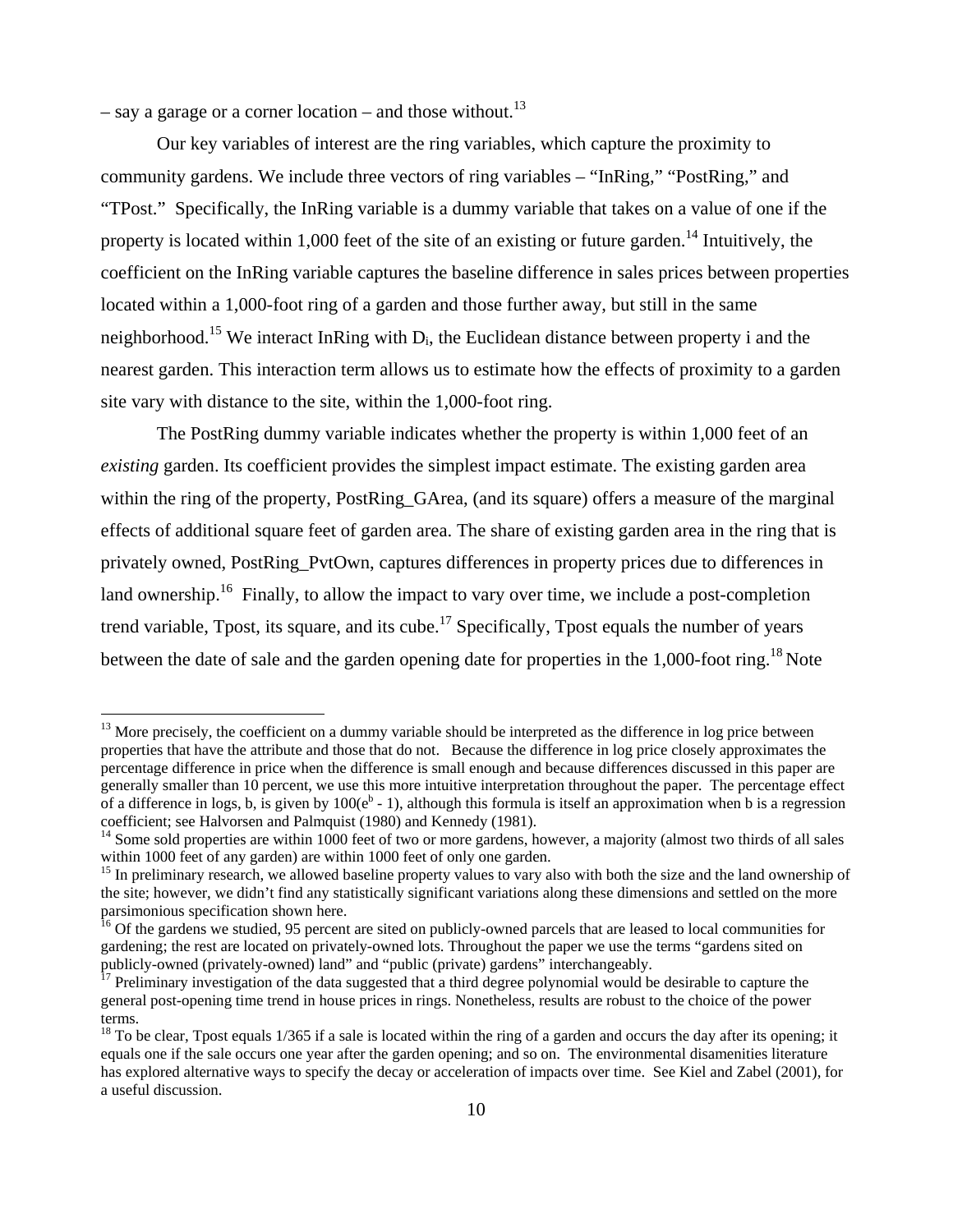that because we control for the existing garden area within the ring of a sale and the share of this garden area that is privately owned, as well as for the time elapsed since the garden opened, the PostRing coefficient should be viewed as the fixed impact of a garden sited on publicly-owned land (independent of its size), immediately after its opening.

We also interact the PostRing variable with distance to allow impacts to vary with distance. In addition, by interacting distance with PostRing\_GArea and Tpost, we explore how the distance gradient of impacts changes with garden area and over time.<sup>19, 20</sup>

#### *Heterogeneity of impacts across different neighborhood types*

 We next explore the extent to which the impacts of community gardens vary with income levels in a neighborhood. While Schwartz, Ellen, Voicu, and Schill (2006) as well as Santiago, Galster, and Tatian (2001) find significant differences in the impact of publicly-subsidized housing investments across submarkets, nobody has explored such variation in the context of green spaces, despite its relevance to such policy issues as environmental justice and the equity of municipal service provision. We test for heterogeneity in impacts between low- and high-income areas by interacting all of our ring variables, ring-distance interaction variables and hedonic variables with a dummy variable indicating neighborhood income level.<sup>21</sup> Following Schwartz, Ellen, Voicu, and Schill (2006), we identify two submarkets - defined by community districts - based on household income information from the 1990 Decennial Census: the low-income submarket consists of community districts with an average household income less than 80 percent of the MSA mean household income and the higher-income submarket includes all the remaining districts.<sup>22</sup>

<sup>&</sup>lt;sup>19</sup> In preliminary work, we also allowed for nonlinear distance gradients by including distance squared terms; since their coefficients were not statistically significant and results are robust to their exclusion we opted to exclude them from the models shown here.

 $20$  Although not shown in equation (1), our specification also includes a set of control variables that capture proximity to other gardens that could not be used for impact estimation either due to missing opening date or because the opening date was outside of the period covered by our sales data. If we didn't include these controls and the location of these other gardens were correlated with that of our sample of gardens with valid data, our impact estimates would be biased.  $^{21}$  In earlier models, an F-test rejected the hypothesis that the coefficients on property characteristics are similar across neighborhoods.

 $22 \overline{22}$  To create submarkets, we matched census tract-level data to community districts.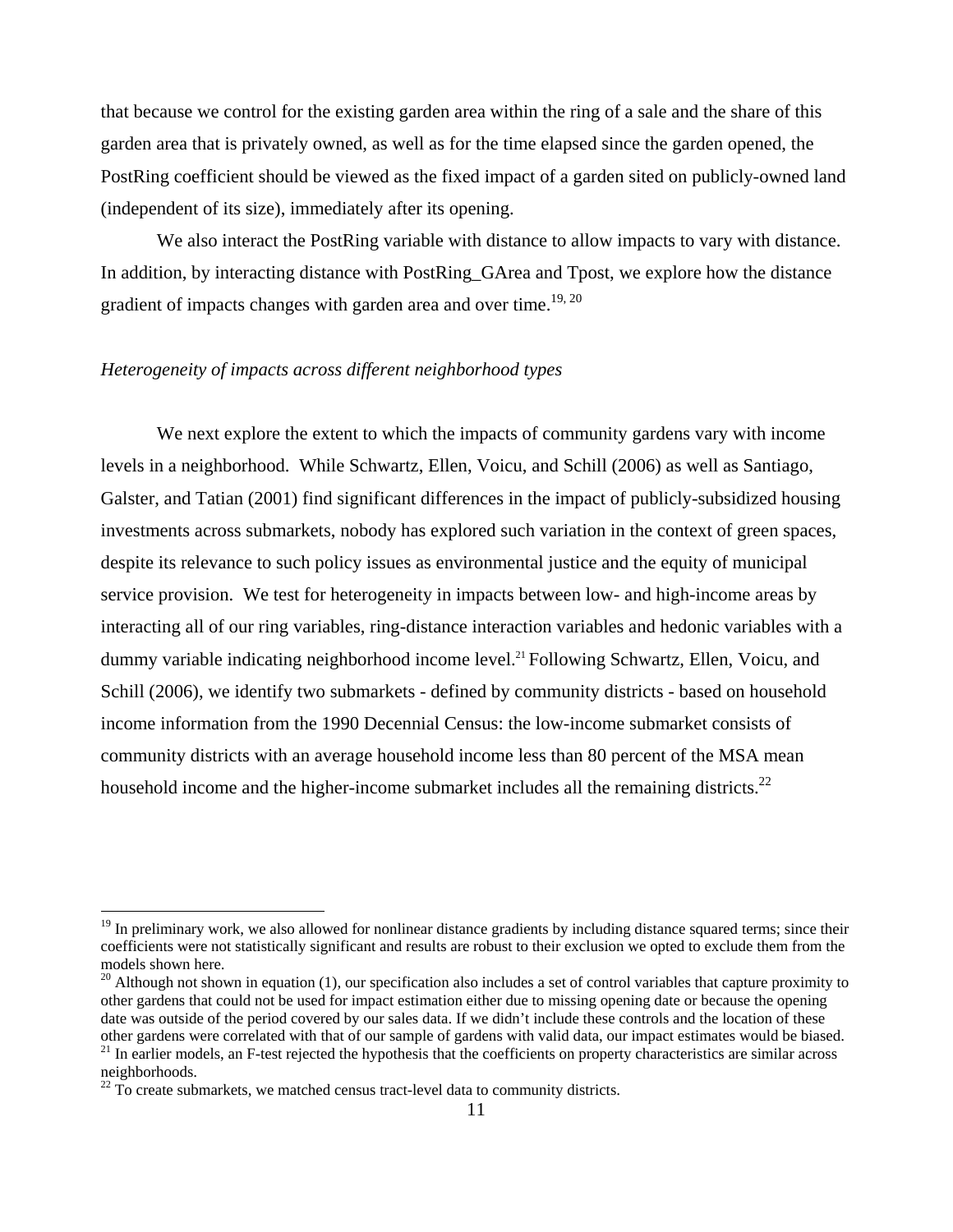#### *Garden Quality*

 $\overline{a}$ 

To better understand the effects different types of gardens may have on neighboring property values, we conducted a survey to gather qualitative information on various garden features and then extended our basic model to incorporate this information. In the survey, we focused on a subset of our sample of community gardens – those located in the Bronx. Following on-site visits, we ranked the Bronx gardens on the following criteria: accessibility to the general public, fencing attractiveness and permanence, cleanliness, landscaping quality, presence of decorations, existence of social spaces, and overall condition of the garden.

For example, the accessibility rating is derived from questions about whether the garden advertises the hours during which it is open to public, whether the garden provides information about how to get involved with community gardening, and whether there are signs announcing the organization sponsoring the garden (a detailed description of survey questions is available upon request from the authors). If more than half of the answers under a given criterion reflected a favorable opinion, the garden was rated "Acceptable" on that criterion. The rating of the overall condition of the garden was derived from the whole survey questionnaire. Because no garden had less than 6 or more than 23 favorable answers (out of a total of 24 questions), we choose the midpoint of the (6,23) interval – 14 – as the threshold for "Acceptable" overall condition. To test the sensitivity of our results to alternative measures of overall condition, we also asked the surveyors to provide an overall assessment of the garden, on a scale of 1 to 5. A rating of 3 or more points was considered "Acceptable". In addition, we constructed continuous measures of overall condition, equal to the number of favorable answers in the survey questionnaire or to the number of points in surveyors' overall assessment. Finally, we considered a "Low / Good / Excellent" quality rating instead of just "Acceptable / Unacceptable".

Using these garden ratings, we then extend our basic model to include two additional variables – share of existing or future garden area with acceptable overall quality within the ring of the property, InRing\_ShareAQ, and share of existing garden area with acceptable overall quality within the ring of the property, PostRing ShareAQ<sup>23</sup> - to control for the overall condition of the garden.<sup>24, 25</sup>

 $^{23}$  To be clear, if the property is within 1000 feet of only one garden, the share variable takes on either value 0 (if the garden quality is unacceptable) or value 1 (if the garden quality is acceptable); if the property is within 1000 feet of two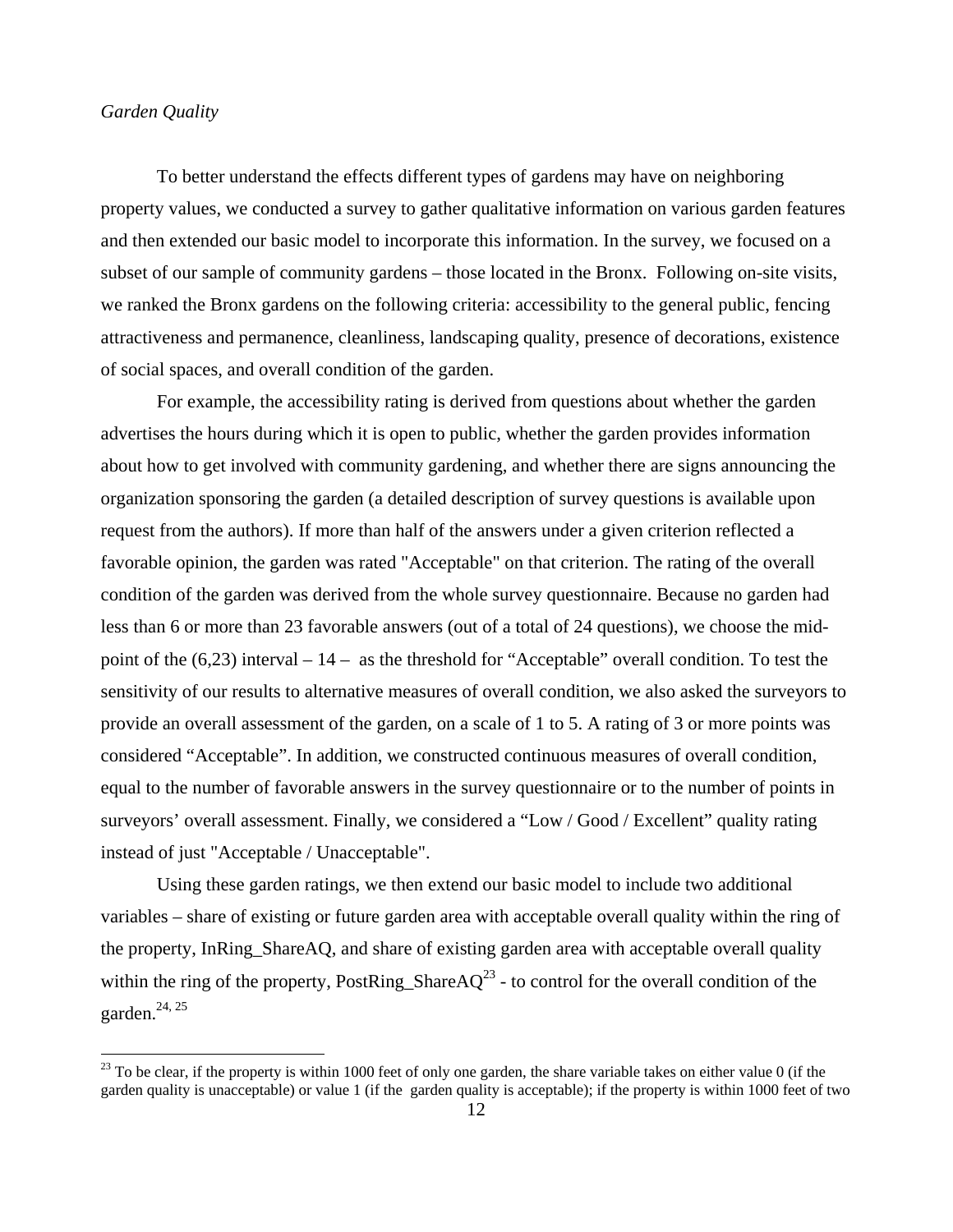#### *Alternative Specifications*

The above model controls for pre-existing differences in price levels between properties within 1,000 feet of garden sites and those further away. However, it is possible that the location of gardens might be related in some systematic way to pre-existing *trends* in house prices. Community gardens might tend to be established, for example, in micro-neighborhoods that were starting to appreciate, relative to the surrounding area, even before the advent of the gardens. Many gardens are located in some of the most distressed sites in the city, and it is possible that the value of the most distressed areas was rising as prices bottomed out and private developers began to invest. Or it may be that what determines whether a garden is founded is not just the initial position of a neighborhood (e.g., property value levels), but also the levels of social capital the neighborhood enjoys. If so, a garden neighborhood might have enjoyed property value increases, even before the garden was opened, because of the fact that local community activists were pushing for beneficial changes (including but not limited to a garden). Yet a third possibility is that there might have been a change in the population preceding the garden opening (like the arrival of foreign born residents). All these scenarios suggest that what we interpret as garden impacts might simply be a continuation of these prior trends.

To help mitigate these concerns, in an extension of our main model, we follow Santiago, Galster and Tatian (2001) and estimate a specification that includes controls for trends in the relative price of housing in the vicinity of garden sites prior to the garden opening. In this specification, the counterfactual is that the price gap between properties in the vicinity of garden sites and properties in the larger neighborhood would have continued to shrink (or grow) at the preopening rate, had no garden been built. This specification differs from equation (1) mainly in that

or more gardens, the share variable takes on values between  $\theta$  and  $\theta$  (e.g., if there are two equally large gardens within 1000 feet of a given property, one of which is of acceptable quality and the other is of unacceptable quality, the share variable equals 0.5)

 $24$  In sensitivity analysis using the alternative measures of overall condition, we replace these variables either with the shares of garden area of low and excellent quality or with the number of favorable answers (or points in surveyors' overall assessment).

 $25$  In an additional extension, we allow impacts to vary with the garden's rating on each of the six criteria described above. For this, we replace share of existing garden area with acceptable overall quality with six variables representing the shares of existing garden area with acceptable rating on each of the criteria of community access (PostRing\_ShareACA), fencing attractiveness/permanence (PostRing\_ShareAF), cleanliness (PostRing\_ShareAC), landscaping (PostRing\_ShareAL), decorations (PostRing\_SharePD), and social spaces (PostRing\_SharePS).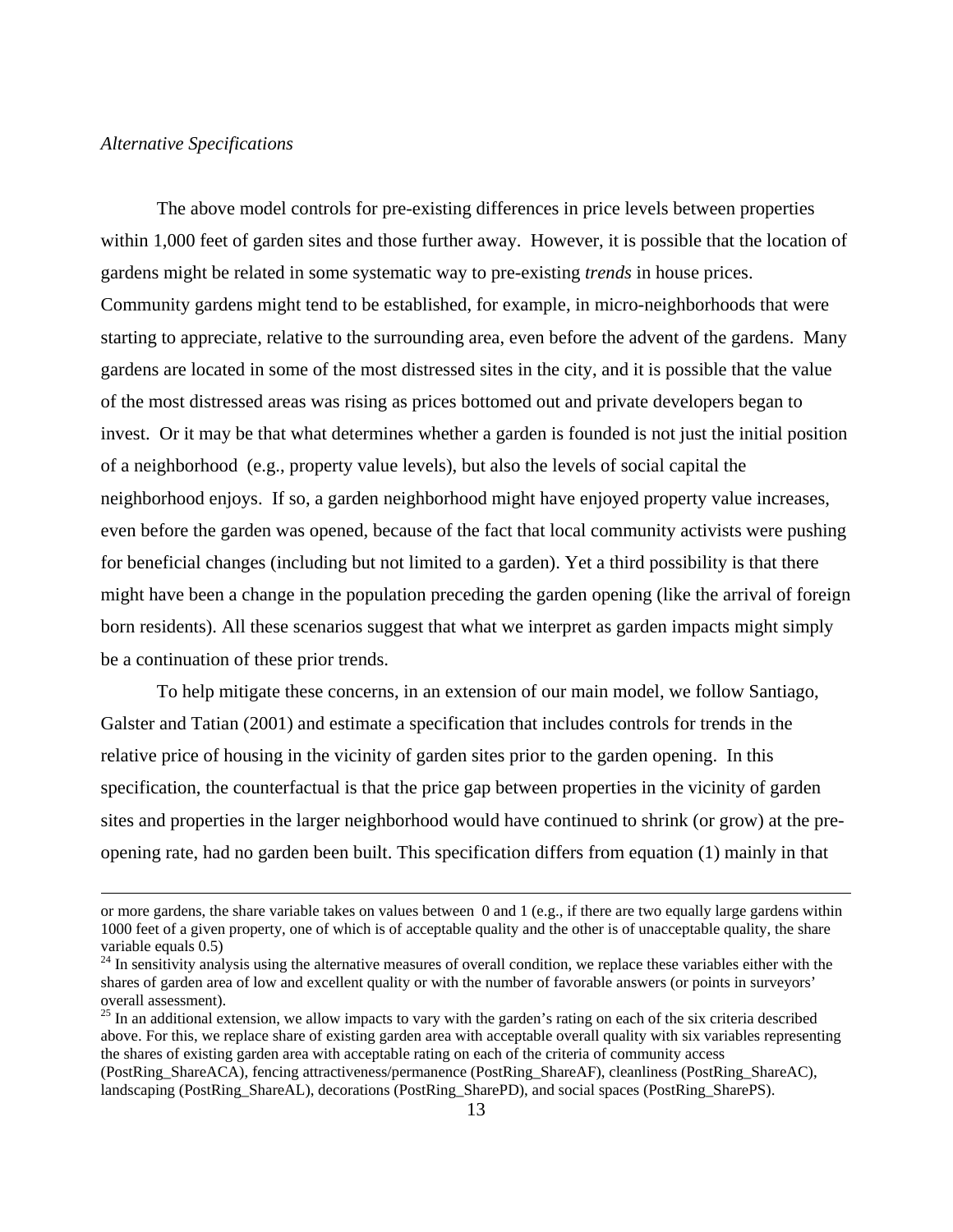here we add a ring-specific time-trend that measures the overall price trend in the ring (not simply the trend *after* completion). This variable is defined in much the same way as Tpost is, except that it also applies to properties sold prior to project completion. For example, if a property is sold exactly two years before garden opening, the trend takes the value of –2. An increase in prices in the ring right before opening may have been related to the gardens themselves, however, because site cleanup and garden development typically precedes the opening of a garden by about one year.<sup>26</sup> Accordingly, to avoid capturing this garden-related price increase in the prior trend, we additionally include a dummy variable which is equal to 1 if the property is sold during the year immediately preceding the garden opening.

In an additional, more flexible, specification, we divide the ring-specific time-trend into three linear segments (splines), with knot-points at 10 and 6 years prior to garden opening (or 5 years prior to the start of the site clean-up). This specification allows us to more accurately capture trends which are contemporaneous with the garden.<sup>27</sup> In this specification, the counterfactual that the price difference between properties near gardens and those in the broader neighborhood would have continued to expand or contract regardless of the garden is based on the pre-opening rate of price change during the five-year period preceding the start of the site clean-up.

Another concern is that other activities, unrelated to gardens, may have been taking place in the micro-neighborhoods surrounding the garden sites, around the time of garden openings. Then, the change in property values that we interpret as the garden impact may be due, at least in part, to these other activities. The difference in difference methodology we use helps to minimize the possibility that other forces are behind any property value impacts we see because that methodology requires that such other forces would have to occur in the same micro-neighborhoods and be triggered at the same time as the opening of the garden to show up in our results. In addition, in other preliminary research, we found that a garden opening has little effect on neighboring commercial property values (see footnote 3), so such other forces also would have to have affected residential but not commercial properties. But to further minimize the possibility that other changes

 $26$  Experts on community gardens in New York City advised us that it takes between several months and two years to set up a community garden. Thus, one year seems a reasonable assumption for the average length of time needed to create a garden.

 $^{27}$  Note, however, that this specification may be overly conservative if the planning of the garden started well in advance of the actual work. In this case, the anticipation of the effect the garden would have on the surrounding community may have resulted in price changes before the start of the garden development and thus, the price appreciation in the years immediately preceding this start may have been caused, at least in part, by the garden itself.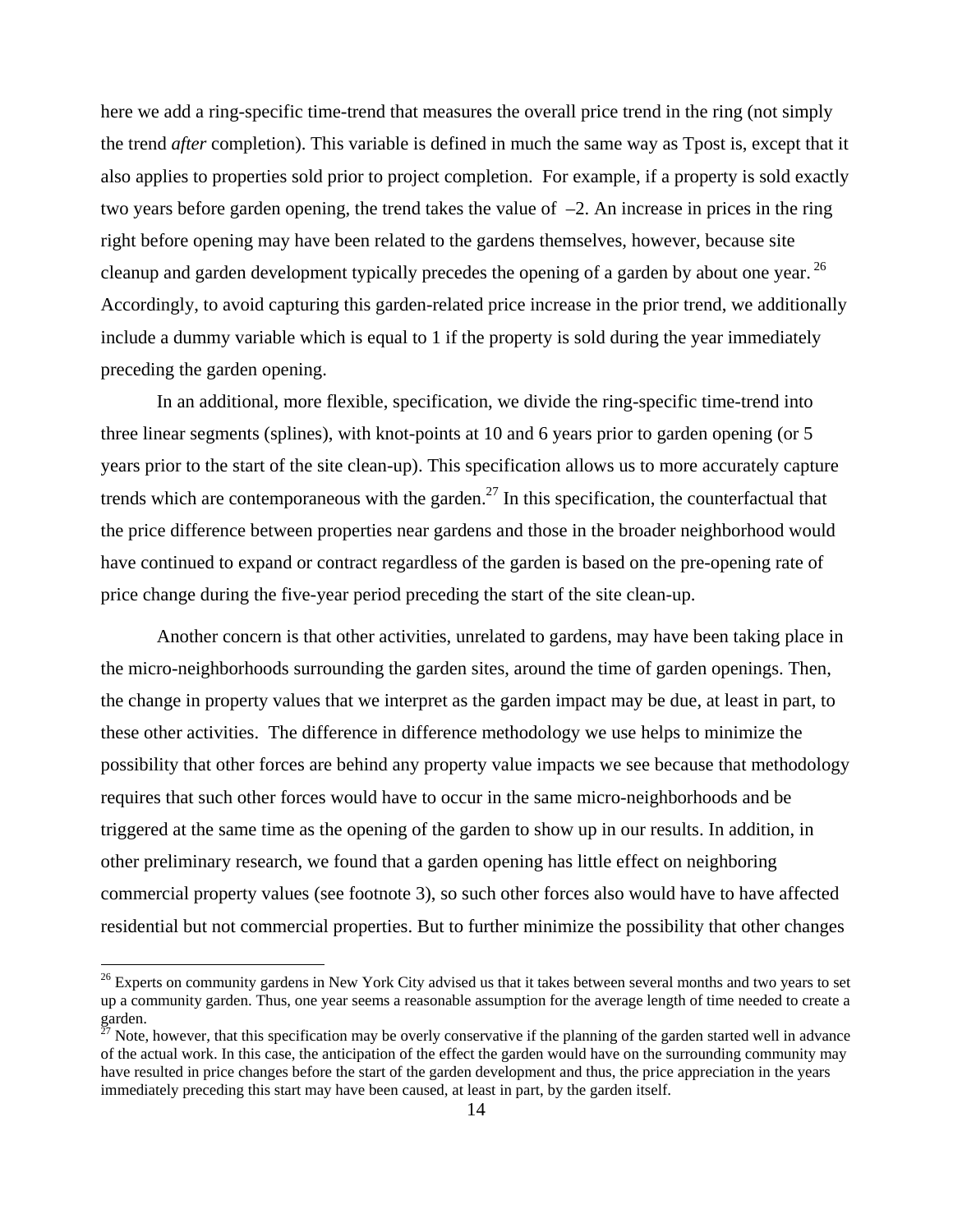in the neighborhoods in which gardens are opened may be causing any property value impacts we attribute to the gardens, we have extended our analysis to address one of the changes most likely to have occurred in the neighborhoods in which gardens were opened.<sup>28</sup> During our study period, New York City's own capital program, the Ten Year Plan for Housing, funded the construction or rehabilitation of over 200,000 units of affordable housing (see Schill, Ellen, Schwartz and Voicu (2002) for a detailed description of the Ten Year Plan programs). Additionally, about 75,000 housing units were created or rehabilitated with federal subsidies (see Ellen, Schill, Schwartz and Voicu (2006) for a detailed description of the federal programs). Like community gardens, this assisted housing was most often sited on blighted, city-owned plots of land (Schill, Ellen, Schwartz and Voicu (2002), Ellen, Schill, Schwartz and Voicu (2006)), so it is possible that assisted housing was impacting some of the same neighborhoods in which gardens were being established.

To account for these housing investments, we enhance our baseline specification with sets of ring variables (InRingSHsg, PostRingSHsg, PostRingSHsg\_Units , and TPostSHsg) that control for proximity to various types of subsidized housing.<sup>29</sup> These include city-sponsored projects and housing units sponsored through federal programs such as Public Housing, Section 8, Section 202, Low Income Housing Tax Credit (LIHTC), Section 236, and Below Market Interest Rate (BMIR).

Finally, one may be concerned that our hedonic analysis may yield biased impact estimates if there are relevant property characteristics that are unmeasured or omitted from the regression equation. In this case in particular, it seems possible that the mix of properties that sells in the vicinity of garden sites changes after the garden opening in ways that are not captured by the hedonic variables. Perhaps the "better" properties sell once the garden is set up. If so, then hedonic analysis may overstate the spillover benefits.

To address this concern, we re-estimate our baseline model using a repeat-sales methodology, which relies solely on properties that sold multiple times over the study period. The

 $\overline{a}$ 

.

<sup>&</sup>lt;sup>28</sup> One could also imagine that a community opening a garden might at the same time undertake a broader range of neighborhood improvement initiatives that would confound any estimates of the property value impact of the garden. However, experts on community gardens in New York City informed us that while garden communities may embark on other neighborhood improvement activities, such activities usually lag behind the formation of the gardens. Gardens become catalysts of community development, as the networks and other social capital formed over gardens are deployed to start fixing schools and housing, organizing neighborhood watches, and serving other community needs.  $^{29}$  InRingSHsg indicates whether the property sold is within 1000 feet of any existing or future subsidized housing project; PostRingSHsg indicates whether the property sold is within 1000 feet of any *completed* subsidized units; PostRingSHsg Units represents the number of completed subsidized units within 1000 feet of the sale; TPostSHsg equals the number of years between the date of sale and the project completion date for properties in the 1,000-foot ring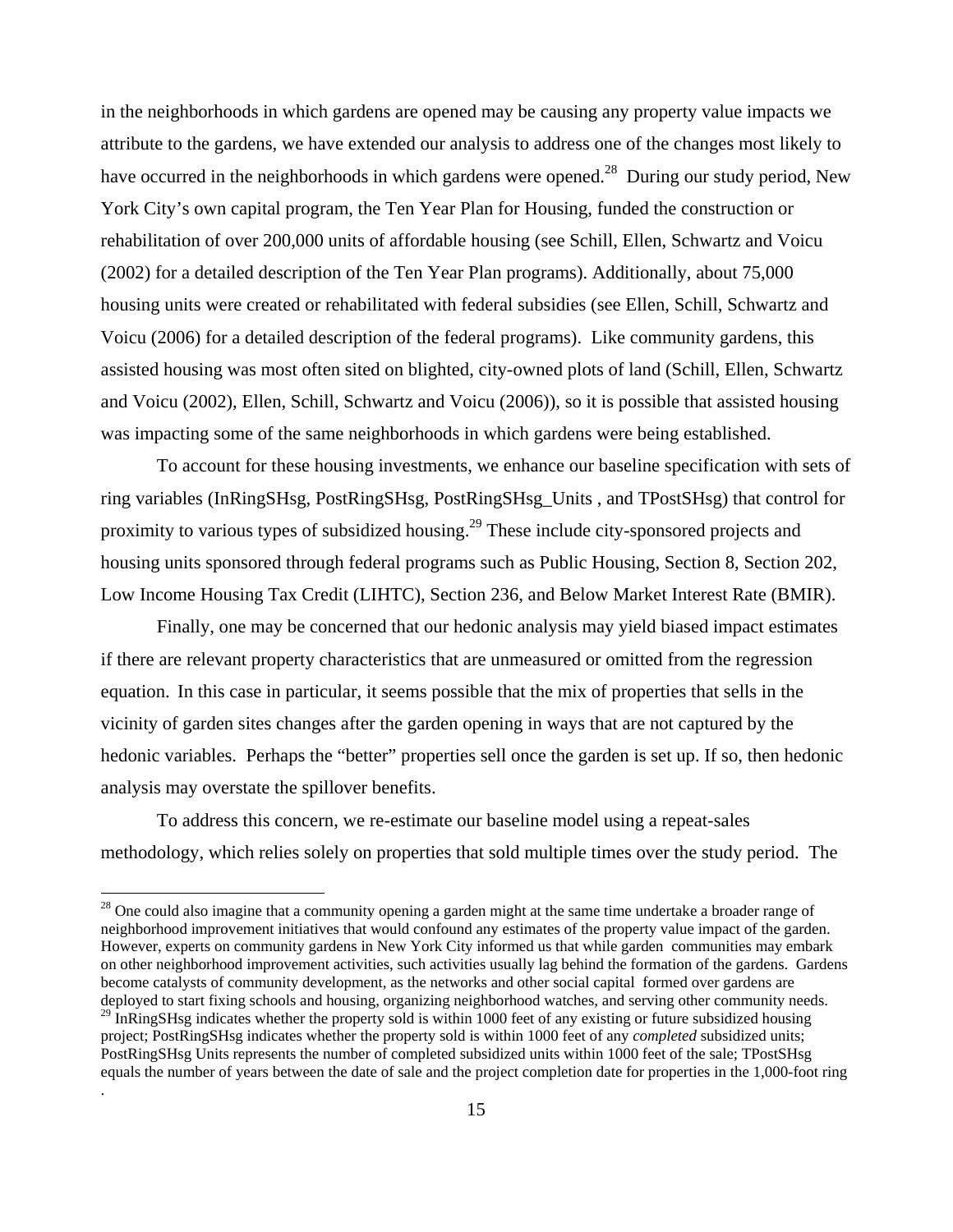repeat-sales methodology is equivalent to including fixed effects at the level of the individual property, and thus effectively controls for any time-invariant characteristics of properties (both in terms of neighborhood features and qualities of the housing itself) that may be unobserved (or omitted) in the hedonic equations. The repeat-sales methodology may, however, be less desirable than the hedonic approach due to its inherent selection bias problems (only properties that sell multiple times are included). An additional drawback of the repeat sales approach is that the model yields no estimates of the coefficients on variables that are time-invariant or that change only rarely or slowly, such as the InRing variables or the fixed structural characteristics of housing.

#### **IV. Summary of Data**

 $\overline{a}$ 

To undertake the analysis outlined above, we obtained data from the Council on the Environment of New York City (CENYC) describing all the community gardens in the city.<sup>30</sup> For each garden, this data set indicates the exact location (tax lot(s)), area, opening date, and land ownership.<sup>31</sup> Our main estimation sample of gardens includes 636 gardens, established between 1977 and 2000.<sup>32</sup>

Since the CENYC database does not contain any qualitative data about the gardens, we inspected a subset of the city's gardens to obtain such information, as noted above. We chose to survey the gardens in the Bronx because Brooklyn had so many gardens that it was impossible to inspect them all, and we feared that gardens in relatively affluent and high-density Manhattan might

 $30$  We obtained these data in 2004. CENYC updates the data periodically, however, different gardens may have different dates of last update depending on when CENYC last received information from the gardeners or some other source. For example, the year of last update for a majority (55 percent) of the gardens in our main estimation sample is 2002, and the information on the remaining gardens was updated in 2003 and 2004.

 $31$  For a majority of the gardens, the opening date recorded in the CENYC data actually represents the date when the first lease for the site was issued by Green Thumb, the city agency in charge of leasing city-owned land at no charge to neighborhood groups for gardening. According to CENYC staff, the actual opening may have occurred either before or, more often, after the first lease was secured. To test the sensitivity of our results to changes in the opening date, we estimated our baseline models using alternative opening dates - the date recorded in the data, and the date recorded in the data +/- 1 year. Results differ little in response to different dates. We present in the paper the results based on the date recorded in the data (the positive impact estimates are actually slightly smaller when using this date).

 $32$  The CENYC raw data included 783 gardens. Out of these, we focused on the 636 gardens established between 1977 and 2000. The reason for this selection criterion is that our sales data only covers the period 1974-2003, and it is generally desirable to match a minimum of two to three years of property sales data both before the earliest garden opening date and after the latest opening date. This approach ensures that the estimates of both pre- and post-opening levels and trends in prices in the micro-neighborhoods around the garden sites will be representative of all gardens included in the sample. Nonetheless, we also included in the analysis the rest of 147 gardens which were established outside of the 1977-2000 interval or had missing foundation year – but only to control for proximity to them and thus to obtain accurate impact estimates for the gardens on which we focus.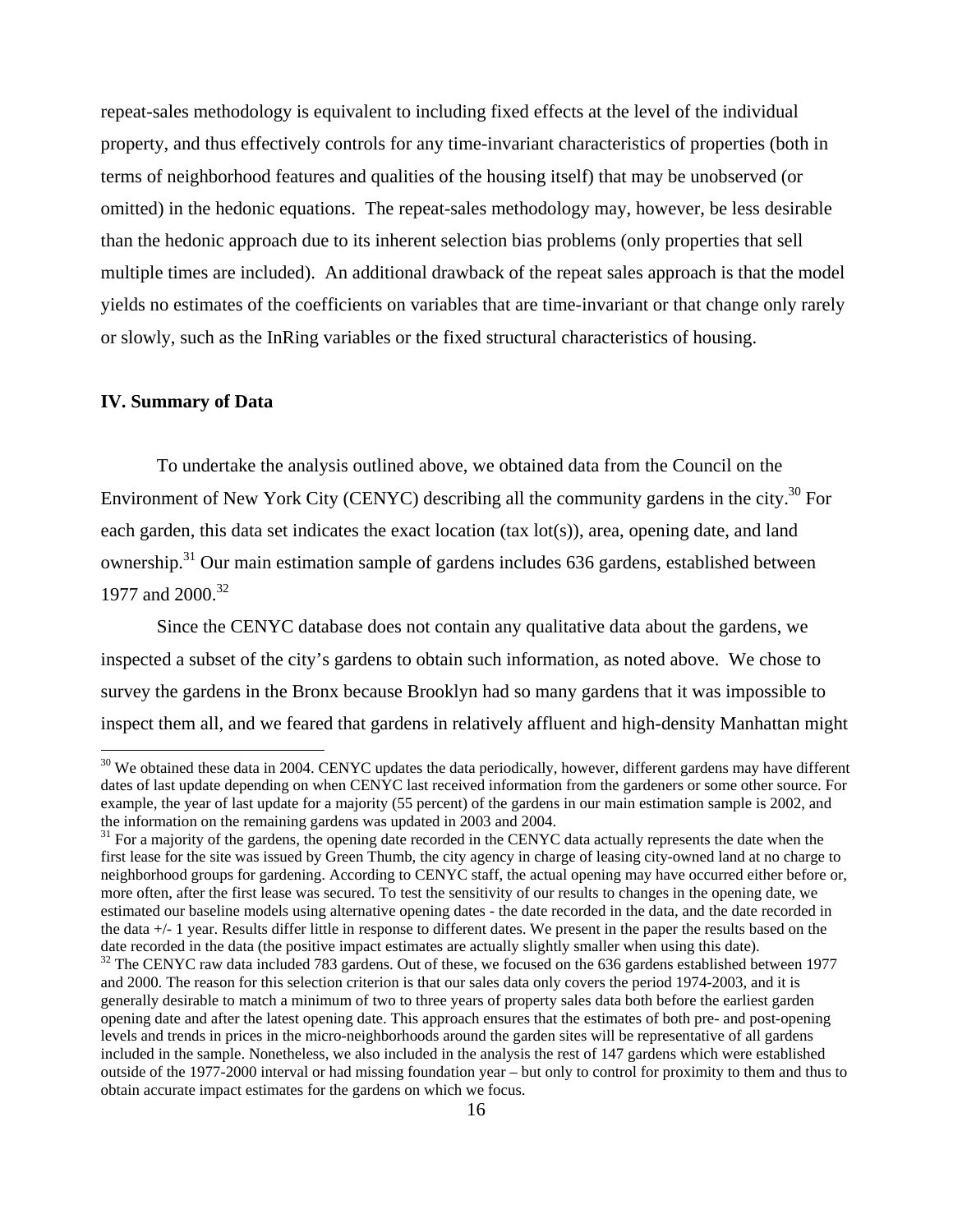not be representative of gardens across the City. The Bronx contains a mix of housing and building types, so is more representative of the City's average neighborhood (and the average neighborhood in most large cities across the nation) than is Manhattan. As shown in Table 3A, gardens in the Bronx are smaller, on average, than all New York City gardens, and were somewhat older than all New York City gardens (44.3% of the Bronx gardens were established before 1991, compared with 38.1% of all gardens). We have no reason to believe that the relationship between the quality of the garden and its impacts on surrounding property would be different in the Bronx than in the rest of the City.

We deployed teams of students from NYU School of Law and NYU's Robert F. Wagner Graduate School of Public Service to visit these gardens and rank them on such criteria as the garden's accessibility to the general public, how well-maintained the garden appears, whether there are social spaces in the garden, and whether the garden appears to contain trash or other disamenities. We were able to obtain valid information for 86 gardens (out of the 147 Bronx gardens). $33$ 

We supplemented our data on community gardens with geocoded data from several other sources. First, through an arrangement with the New York City Department of Finance, we obtained a confidential database that contains sales transaction prices for all apartment buildings, condominium apartments and single-family homes over the period  $1974-2003$ <sup>34</sup> Our sales sample includes 517,791 property sales, spread across 1,799 census tracts.<sup>35</sup> Both because of the long time span of the data and New York City's size, this is a very large sample size compared with much of the literature.

Second, data on building characteristics were obtained from an administrative data set

<sup>&</sup>lt;sup>33</sup> We eliminated from the analysis 55 garden sites (37 percent of the Bronx total) which, upon inspection, turned out to not actually host an active community garden (e.g., the site was vacant or abandoned, or hosted a building, a school playground or a school garden), as well as 6 active community gardens (4 percent of the total) for which the surveyor could not obtain reliable information on one or more items of interest. One possible reason for the high percentage of sites that turned out not to be active gardens is that the uses of some of the sites included in the CENYC database may have changed between the time of the latest data update and the date of our survey (for a large majority of these sites, the latest data update was beginning of 2002, whereas our survey took place towards the end of 2004). Because we don't know when the use of the lot changed, we did not exclude these gardens from our baseline model.

<sup>&</sup>lt;sup>34</sup> Note that sales of cooperative apartments are not considered to be sales of real property and are not included in the DOF data set.

Most of the apartment buildings in our sample are rent stabilized. Given that legally allowable rents were typically *above* market rents outside of affluent neighborhoods in Manhattan and Brooklyn during the period of our study, we do not believe that their inclusion biases our results (see Pollakowski (1997)).

 $35$  We limited the analysis to properties that are located within the 51 community districts (of the total 59) with community gardens.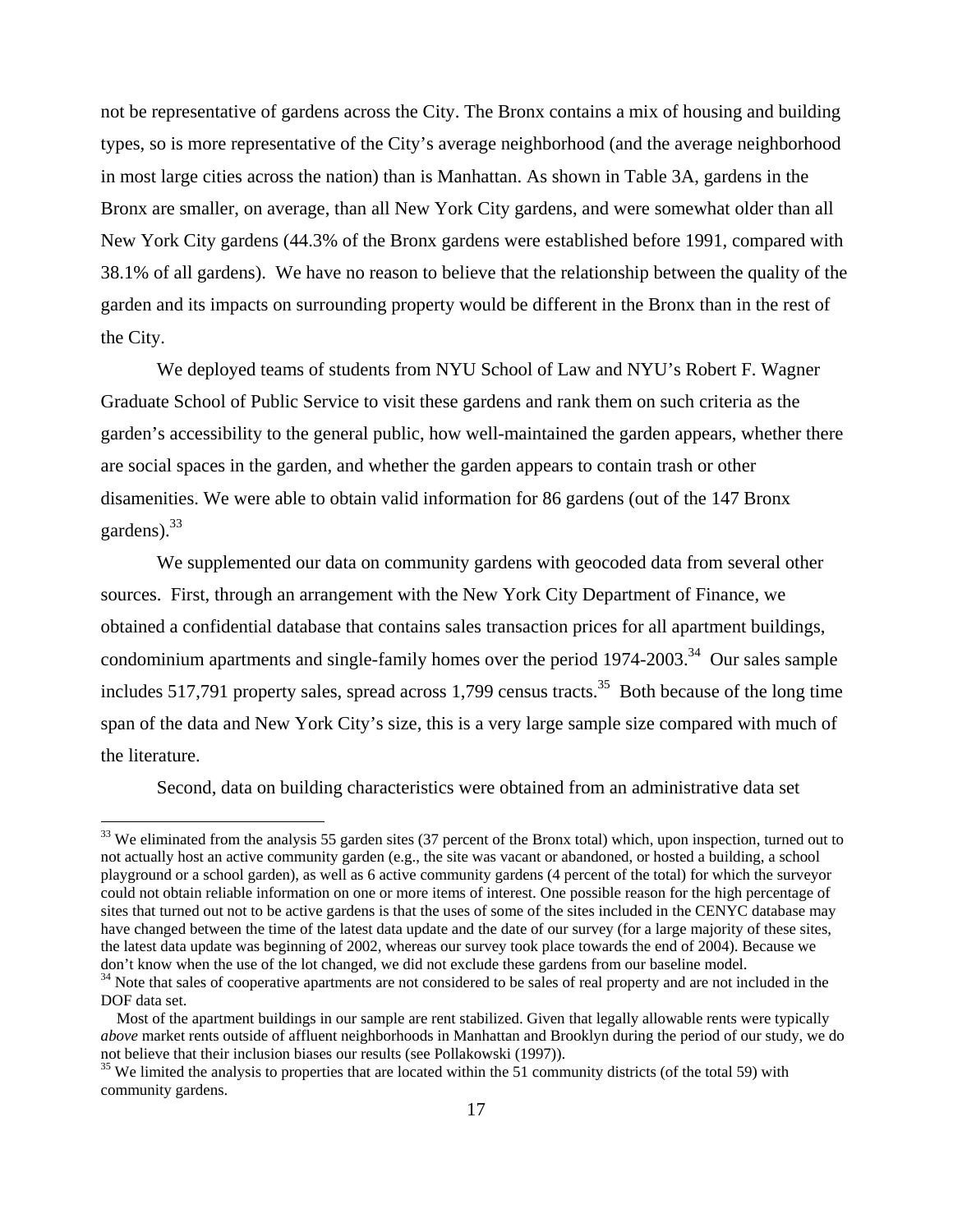gathered for the purpose of assessing property taxes (the RPAD file). Unfortunately, the RPAD data contains little information about the characteristics of individual units in apartment buildings (except in the case of condominiums).<sup>36</sup> Nonetheless, these building characteristics explain variations in prices surprisingly well, suggesting the data are rich enough for estimating hedonic price equations.<sup>37</sup>

Third, we use demographic data about the neighborhoods from the 1980 U.S. Census to compare the characteristics of neighborhoods in which gardens were opened to those of other neighborhoods. Because most of the gardens were opened since 1980, the 1980 Census data seemed most appropriate.

Finally, we utilize data on the location and characteristics of most federally- and cityassisted housing in New York City from a variety of sources.<sup>38</sup> We obtained address-specific data from HUD USER on the number of units created through the Section 8 project-based, Section 202, LIHTC, BMIR and the Section 236 programs. From the New York City Housing Authority (NYCHA), we secured address-specific data on all public housing developments. New York City's Department of Housing Preservation and Development (HPD) provided address-specific data describing all of the city-assisted housing built between 1977 and 2000.

As mentioned above, identifying properties in the vicinity of garden sites was critical to our analyses. We used GIS techniques to measure the distance between garden sites and each property for which a sale appeared in our database. From these distance measures, we created a variable that identified properties within 1,000 feet of a garden. A continuous distance variable indicates the distance from the property sold to the closest garden site.<sup>39</sup>

Table 1 shows summary statistics for our sales sample. The first column shows the

 $36$  Most of the RPAD data we use were collected in 1999, and it is conceivable that some building characteristics may have changed between the time of sale and 1999. However, most of the characteristics that we use in the regressions are fairly immutable (e.g., corner location, square feet, presence of garage), and when we merged RPAD data from 1990 and 1999, we found that characteristics changed very rarely. Even among these apparent changes, we suspect that a majority are corrections, rather than true changes.<br><sup>37</sup> See Ellen, Schill, Schwartz and Susin (2002) for more detail on the data and parameter estimates on the building

characteristics in a similar model.<br><sup>38</sup> For more details on the subsidized housing datasets used in this paper, see Ellen, Schill, Schwartz and Voicu (2006).

<sup>&</sup>lt;sup>39</sup> Since all tax lots in New York City have been geocoded by the New York City Department of City Planning we used a "cross-walk" (the "Geosupport File") which associates each tax lot with an x,y coordinate (i.e. latitude, longitude using the US State Plane 1927 projection), community district and census tract. In the case of physical structures, a tax lot is usually a building and is an identifier available to the property sales and RPAD data. We are able to assign x,y coordinates and other geographic variables to over 98 percent of the sales using this method. The community gardens data also include the tax lot(s) occupied by each garden, so we were able to assign x,y coordinates to each garden lot by the same method. If a garden encompassed multiple lots, we calculated the coordinates of the center of the garden.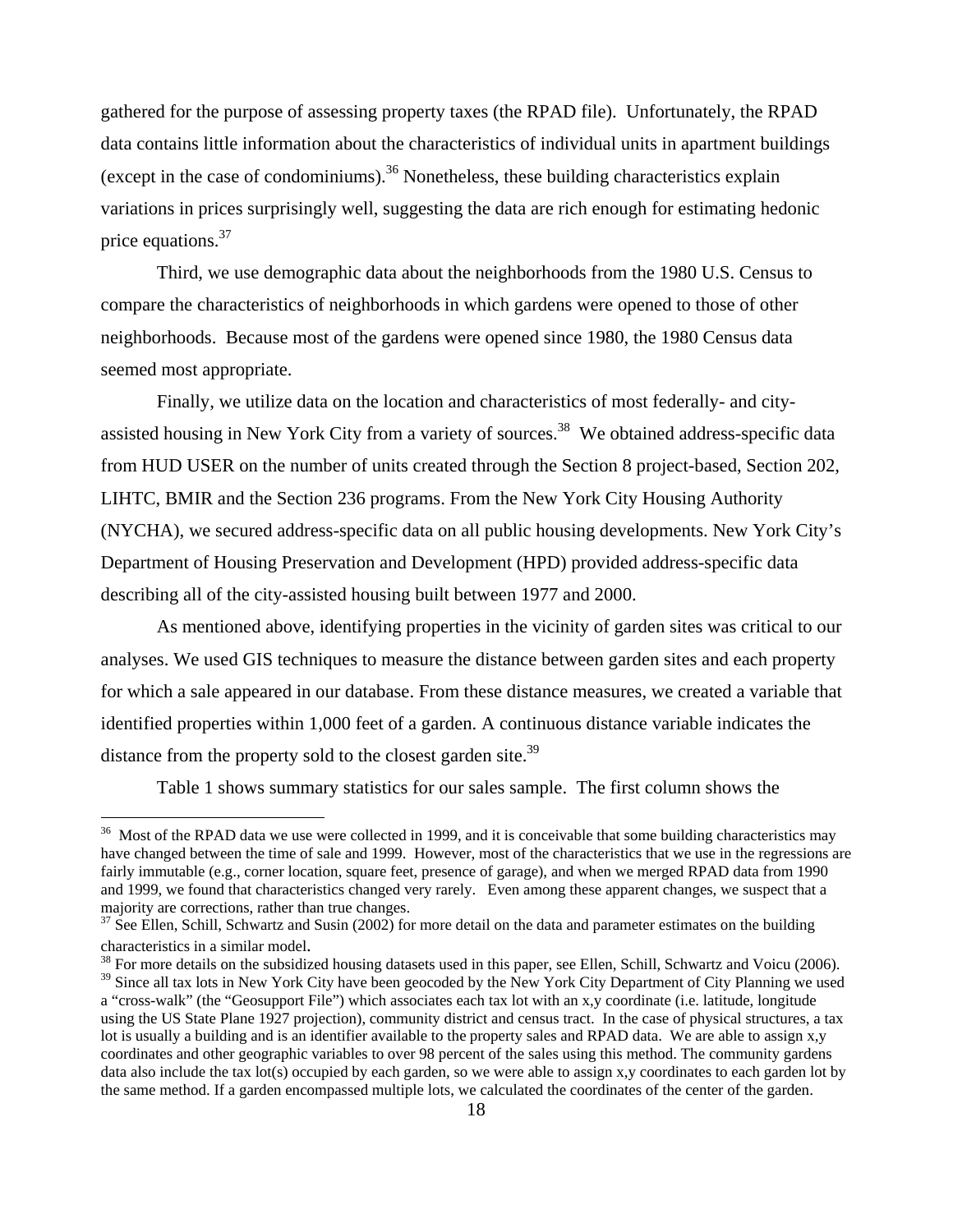characteristics of our full sample of property sales; the second column shows the characteristics of transacting properties that were located or in the future would be located within 1,000 feet of a garden. Fifteen percent of the sales were located within 1,000 feet of a garden site. As shown, most of the sales in our sample were located in Brooklyn and Queens, largely because those boroughs include a relatively large share of smaller properties, which sell more frequently than larger ones. Over two thirds of all buildings sold were either one- or two-family homes, and 87 percent were single-family homes, two-family homes, or small apartments.

 The second column reveals some systematic differences between the transacting properties located close to garden sites and those that are not. Properties located within the 1,000-foot ring were more likely to be in Brooklyn and Manhattan than in the other boroughs. They were also older, less likely to be single-family homes, and more likely to be walk-up apartments.

In an effort to better describe the small neighborhoods that host community gardens, we replicated the above comparisons using all properties in rings, not just those that sold. The same picture emerged using these statistics (available upon request from the authors). We also present in Table 2 statistics on the presence of publicly-subsidized housing in the vicinity of garden sites. This table shows that the share of each type of assisted housing – except Mitchell Lama - in the total housing stock in the rings around garden sites is much larger than the share outside the rings. For example, 14.1 percent of the housing stock in rings consists of public housing units, but only 7.1 percent of the total city housing stock is public housing. Subsidized housing in the aggregate accounts for 46 percent of the housing stock in rings, but only for 24 percent of the total stock.

 Table 3 shows descriptive statistics for the sample including all of New York City gardens formed between 1977 and 2000, as well as for the sub-sample of Bronx gardens covered by our survey. Whereas the mean area of the city's gardens is 35,000 sq. ft, the median area is only 6,000 sq. ft, suggesting that the area distribution is highly skewed to the right. Most of the gardens are relatively new  $-62$  percent were established within the last decade  $-$ , and the overwhelming majority (95 percent) are sited on publicly-owned land. Most of the gardens are located in Brooklyn, Manhattan and the Bronx, with Brooklyn exhibiting the highest concentration (43 percent). The gardens we surveyed regarding quality are remarkably similar to the whole New York City sample in terms of median area, completion year, and land ownership.

Table 4 compares the average 1980 characteristics of census tracts that include gardens to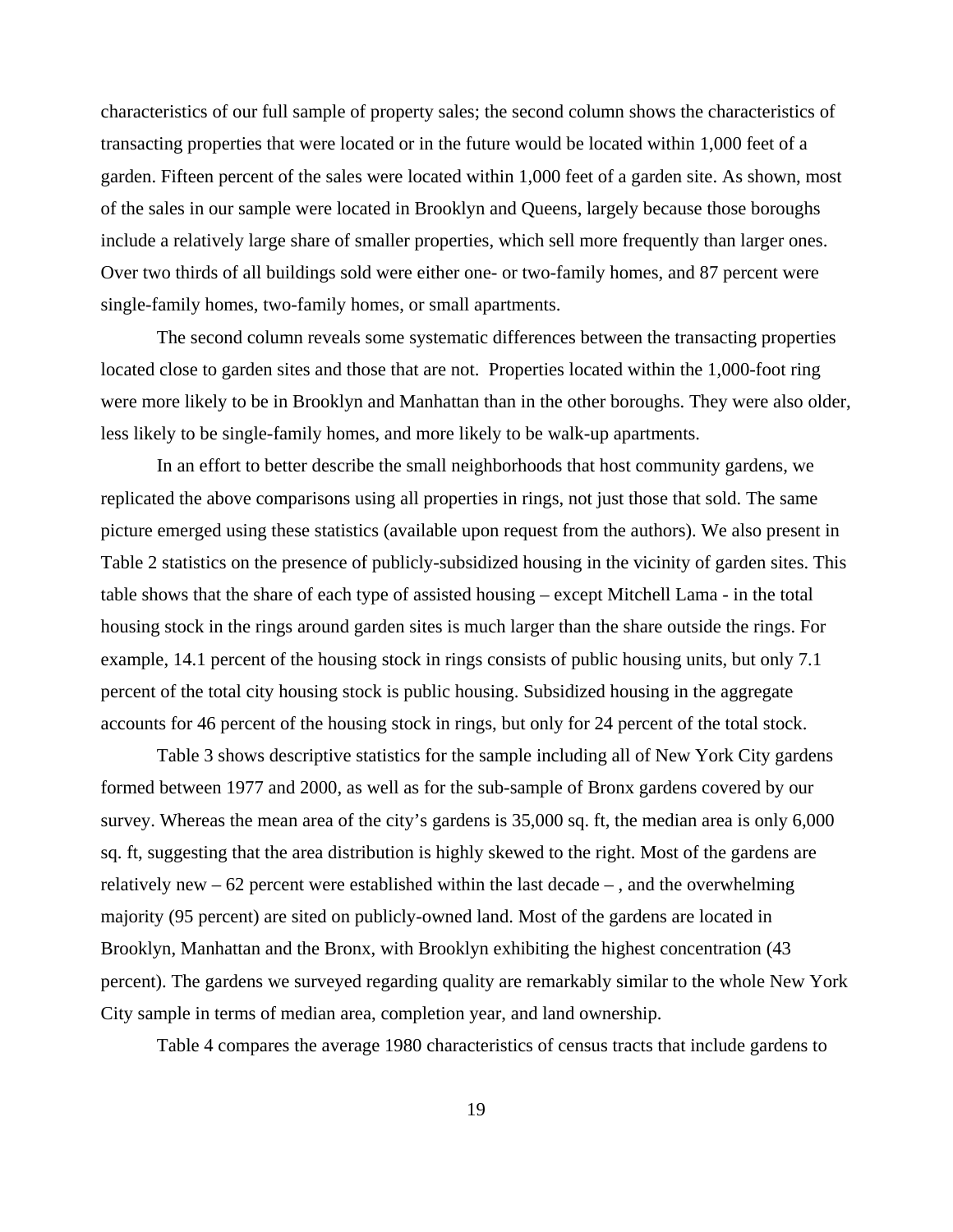those that do not have a garden but are in a sub-borough area that does have at least one garden.<sup>40</sup> It shows that gardens were generally located in distressed neighborhoods.<sup>41, 42</sup> As compared to the average census tract without gardens, tracts with gardens had much lower mean family incomes, much higher poverty rates (twice as high) and unemployment rates, lower educational attainment, much lower homeownership rates (2.5 times lower), and higher vacancy rates. The tracts with gardens housed much greater shares of Hispanic and Black residents than the average tract without gardens. Finally, other demographic statistics indicate that the garden neighborhoods had smaller shares of foreign-born population, a younger population, and smaller shares of residents with stable neighborhood tenure.

#### **V. Results**

 $\overline{a}$ 

#### *Baseline Model*

Table 5 shows the key coefficients and their standard errors for our baseline model in equation (1). Coefficients for structural variables are shown in Table A1 in the Appendix. The relatively high  $R^2$  (0.86), together with the fact that the coefficients on the structural variables are consistent with expectations, suggest that these variables provide adequate controls for the characteristics of the properties sold. 43

 $40$  We only use sub-boroughs with gardens for these statistics because our subsequent estimation of the garden impacts on property values is based only on these areas (recall from footnote 22 that we limited the analysis to properties that are located within the community districts with community gardens; sub-borough area boundaries are, in general, fairly similar to community district boundaries, and, in addition, they match exactly with census tract boundaries).<br><sup>41</sup> The census tract data is taken from the 1980 Census. Tracts are characterized as including gardens even if

gardens did not open until later in the decade.<br><sup>42</sup> We use 1980 tract characteristics because Table 2 shows that the vast majority of the gardens in our study were built

during the last two decades. Thus, the table largely captures characteristics of the tracts *before* the gardens were opened.

<sup>&</sup>lt;sup>43</sup> Briefly, results indicate that sales price is higher if a building is larger or newer, located on a corner, or includes a garage. Sales price is lower if the building is vandalized or abandoned. The building class dummies are also consistent with expectations. Sales prices per unit for most of the building types are lower than those for single-family attached homes (the omitted category), and sales prices for single-family detached homes are higher than those for single-family attached homes. The coefficient on the dummy variable indicating that the building has undergone a major alteration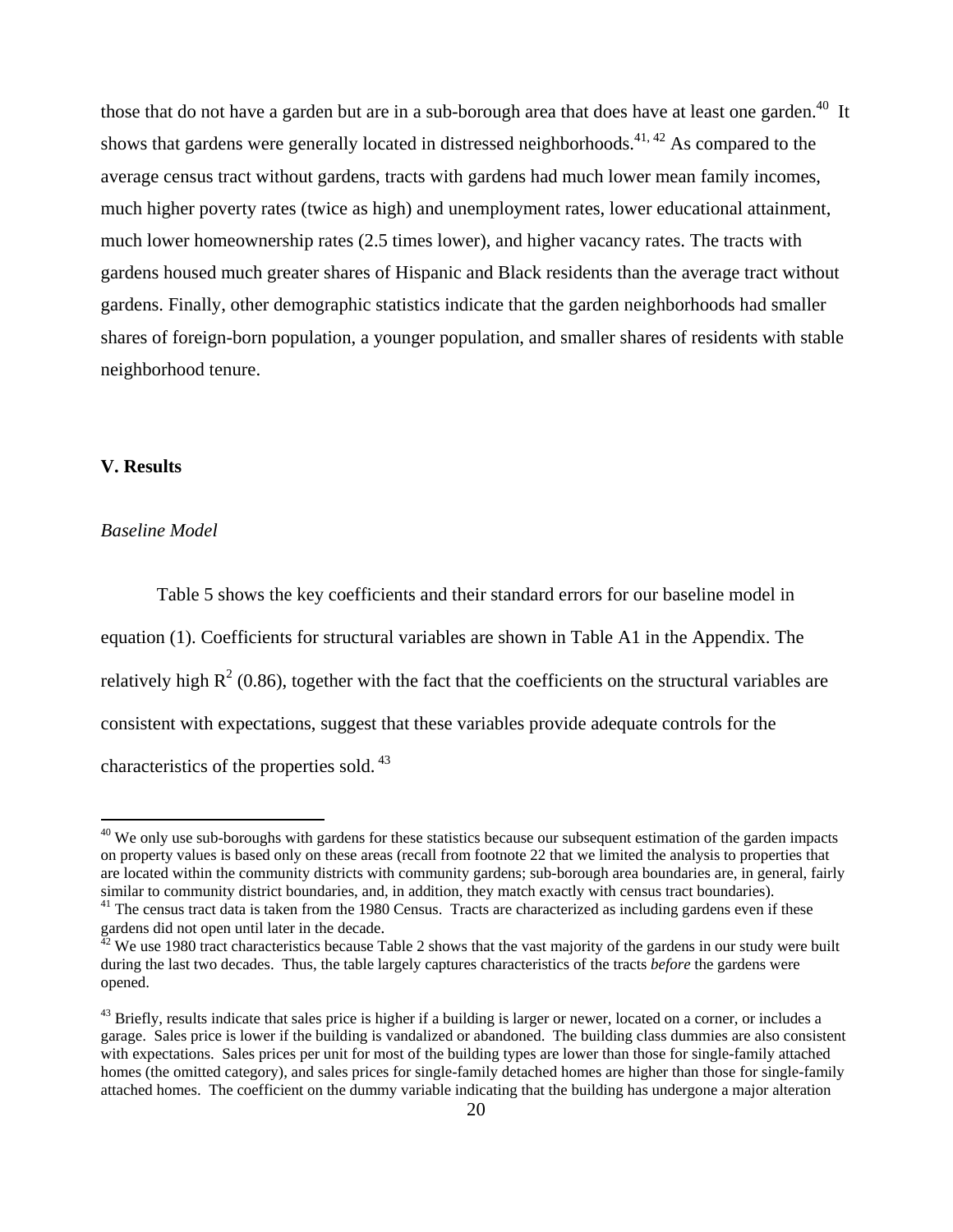Looking at the coefficient estimates in Table 5, the first thing to notice is that the coefficient for the InRing variable (coded "1" if the property is within 1,000 feet of the site of an existing or future garden) is negative and statistically significant. In particular, prior to the date the garden was opened, properties located right next to a garden site  $(D=0)$  sold for 11.1 percent less than comparable properties located outside the 1,000-foot ring. Anecdotal evidence suggests that sites on which gardens were built often were vacant, rubble-strewn sites that were havens for crime and other disamenities.44 The negative effect the lots had on neighboring property values prior to the lots' development as gardens is consistent with that evidence.<sup>45</sup> Although we can only speculate, another possible explanation for the negative InRing coefficient is that the lack of gardens in our control areas may reflect scarcity of land supply and thus (other things equal) tighter housing markets and higher property values in these areas, relative to the rings around gardens.<sup>46</sup>

 The coefficient for the Post Ring variable (coded 1 if the property sold was within 1000 feet of a garden) is positive and statistically significant. Its magnitude is 3.6 percentage points, indicating that the gap between prices in the ring and those outside the ring but in the same census tract narrowed after the garden was established.<sup>47</sup> Before the garden opened, the gap between properties adjacent to the garden site and out-of-ring properties was 11.1 percent; after the garden opened, this gap fell by 3.6 percentage points, to 7.5 percent.

Tpost measures the number of years between the opening of the garden and the property

prior to sale is positive and significant. Statistically significant coefficients on dummy variables indicating missing values for the age or size of a building indicate that these buildings missing age data are less valuable than others (perhaps because they are older) and buildings missing square footage data are more valuable (perhaps because they are larger).

<sup>&</sup>lt;sup>44</sup> These derelict vacant lots were the result of urban decay, landlord disinvestment and abandonment during the fiscal crisis of the 1970s. Most of them were owned by the City and were temporarily leased to community gardeners for a symbolic fee.

The coefficient for the InRing\*D variable is positive and significant, indicating a sharp price gradient such that the pre-garden price-depressing effects of the site (the disamenity) decline with distance. For example, at a distance of 1,000 feet, residential prices are only 1 percent lower, meaning that the price differential falls at a rate of about 1 percentage point per 100 feet.

 $46$  We thank an anonymous referee for suggesting this additional explanation.

<sup>&</sup>lt;sup>47</sup> As noted before, the Post Ring coefficient provides an estimate of the fixed component of the public garden effect that is, the portion of the impact that is independent of the garden area. Increasing garden size appears to bring a smaller benefit, perhaps because larger gardens tend to be noisier and to generate more congestion. However, this negative marginal effect of garden area is fairly small and declines as the area increases. To take a concrete example, a 10,000 sq. ft increase in garden area, from 1000 to 11,000 sq. ft, reduces the external benefit by only 0.2 percentage points. Spillover benefits are also negatively affected by the private ownership of the land on which the garden is sited. The benefit of a privately-owned garden is 2.8 percentage points lower than that of similar garden sited on publiclyowned land, and it is not statistically significant. Finally, note that the coefficients on PostRing\*D and PostRing\_GArea \*D are not statistically significant, suggesting that impacts vary little with distance from the site right after garden opening.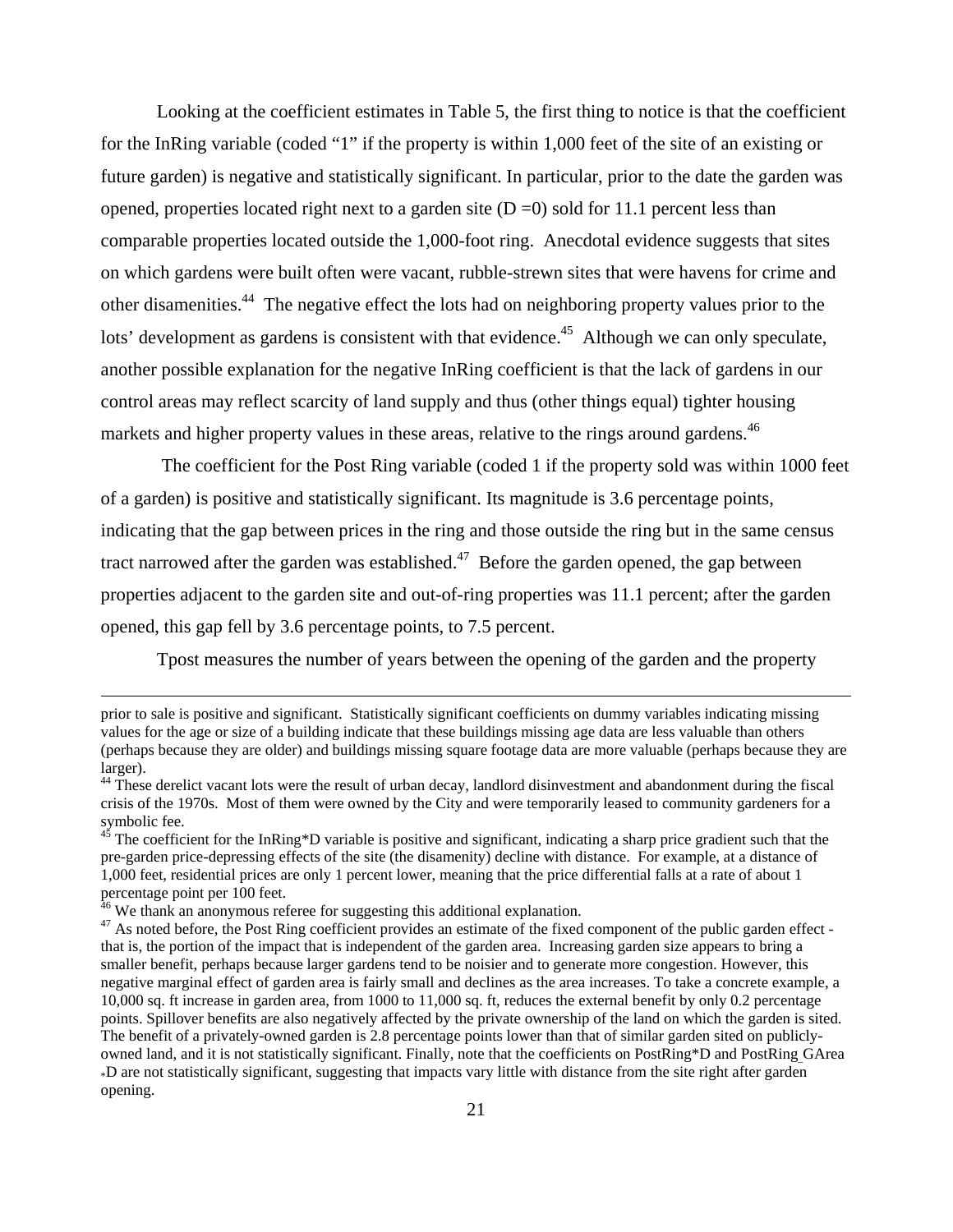sale. The coefficients on TPost and its square are positive and significant, whereas the coefficient on Tpost<sup>3</sup> is negative and significant. This implies that the positive impacts gardens have on surrounding properties grow over time at a (slightly) increasing rate up to some point, beyond which the growth continues at a decreasing rate. The garden's increasing value to the neighborhood may result from greater certainty about the garden's maintenance, or perhaps may reflect neighbors' increasing awareness of, or involvement in, the garden. It also is consistent with the possibility that the gardens serve as catalysts of community development (see footnote 25 above). In the first year after the garden opens, the positive impact increases by 0.6 percentage points, and subsequent years bring additional, and increasingly larger, positive impacts. Ten years after opening, the growth starts slowing down, and it appears to stop 15 years later (i.e., 25 years after opening). The negative and significant coefficient on the interaction between Tpost and distance suggests that impacts increase less over time farther away from the garden.

Figure 1 and Table 6 show estimated impacts for a typical New York garden with an area of 6,000 sq. ft – the median garden size in our sample.<sup>48</sup> The thick line in Figure 1 shows the percentage difference between prices in the ring and prices in the surrounding neighborhood, before the garden was established. As noted, this pre-garden gradient is fairly steep, climbing at a rate of 1 percentage point per 100 feet, such that sales prices for property nearest to the site are 11.1 percent lower than prices for properties outside the 1000 foot ring.

The thinner lines above that baseline show price gradients one, three, and five years after garden opening and suggest substantial impacts, especially for the housing closest to the garden. Before the garden opens, prices in the immediate vicinity of the garden site are 11.1 percent lower than in the surrounding neighborhood; in the first year after opening this gap falls by 4.1 percentage points, to 7 percent.<sup>49</sup> Over the five-year period after opening, the gap falls by 7.4 percentage points, to only 3.7 percent. Note that at 1,000 feet, impacts are smaller, ranging from 1.5 percentage points one year after the garden opening to 1.9 percentage points five years after opening.<sup>50</sup>

<sup>&</sup>lt;sup>48</sup> We use the median rather than the mean garden size to define the typical garden because our sample distribution of garden area is highly skewed to the right (e.g., the mean is larger than the  $80<sup>th</sup>$  percentile).

 $^{49}$  The difference between the 3.6 percentage point impact reported in Table 5 and the 4.1 percentage point impact reported in this simulation results partly from our using a garden of the median size in our sample for the simulation. An additional reason for this discrepancy is that the former number represents the impact immediately after garden opening whereas the latter represents the impact one year after opening.

 $50$  Note however that these estimates likely understate impacts at 1000 feet because the coefficients on the interactions of PostRing and Garden area with distance are not statistically significant, and yet we included them in predictions.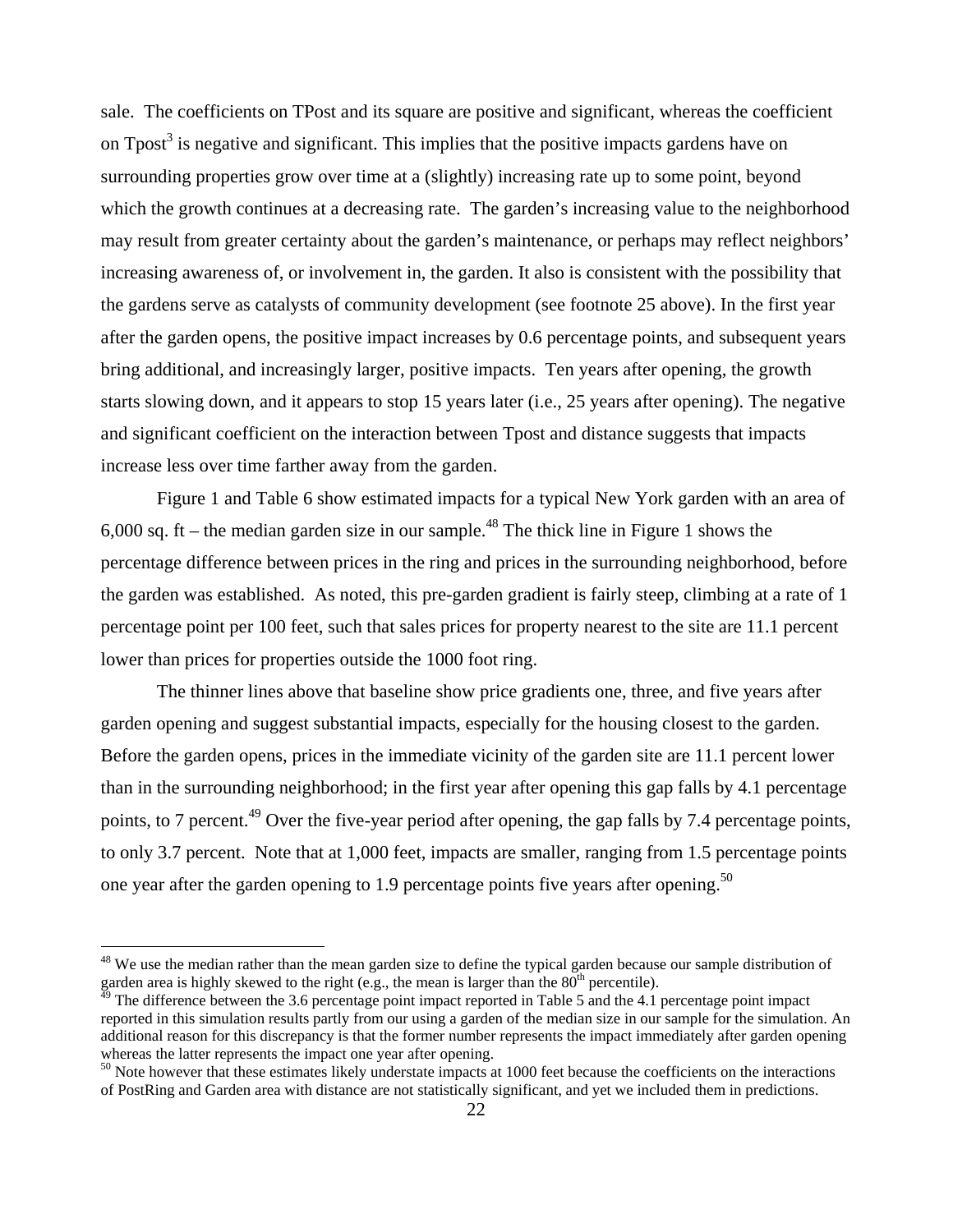Table 6 also includes the dollar-value of garden impacts, estimated by applying the percentage-point impacts to the median real sale price - expressed in 2003 dollars - for housing in the 1000-foot rings around gardens  $(\$88,032)$ .<sup>51</sup> For example, in the immediate vicinity of the garden, the dollar-value impact is \$3,607 one year after opening, and grows to \$6,551 five years after opening.

In summary, we find that gardens were located on sites that acted as local disamenities within their communities. After opening, gardens have a positive impact on surrounding property values, which grows steadily over time, and declines somewhat with garden area, and distance to the garden. $52$ 

#### *Heterogeneity of impacts across different neighborhood types*

Table 7 reports the results of the model in which impacts are allowed to vary between lower and higher income submarkets. Coefficients in column (1) capture impacts in higher-income submarkets; coefficients in column (2) capture the difference between the impacts in low- and higher-income submarkets.

The estimates reveal significant differences in garden impacts between the low and higher income neighborhoods. The coefficient for the PostRing variable (indicating that the property is within 1000 feet of a site on which a garden has been established) is not statistically significant in higher-income areas, but it is positive, significant, and relatively large in low-income areas.<sup>53</sup> These differences suggest that, while there is little positive impact of gardens in higher-income neighborhoods (at least not soon after opening) gardens are likely to generate significant and sustained benefits in poorer neighborhoods.<sup>54</sup> We estimate that the price differential between a

Discarding the insignificant coefficients yields impact estimates at 1000 feet that vary between 3.3 percentage points one year after opening to 3.8 percentage points five years after opening.

 $<sup>51</sup>$  We use median rather than mean price in our simulations because the citywide mean house price is driven up by the</sup> hot submarkets in Manhattan and certain areas of Brooklyn. Nonetheless, we also computed the less conservative dollar-value impact estimates based on the mean housing price in rings (\$125,275). Right next to the garden, these estimates range from \$5,134 one year after opening to \$9,323 five years after opening (more detailed estimates are

 $52$  Impact also declines with private ownership of the land on which the garden is sited.<br> $53$  Additionally, in low-income neighborhoods, the negative marginal effect of additional garden area is significantly smaller than in higher income neighborhoods.

<sup>&</sup>lt;sup>54</sup> Note, however, that even in higher income areas benefits may arise over time, as suggested by the positive and significant TPost<sup>2</sup> coefficient.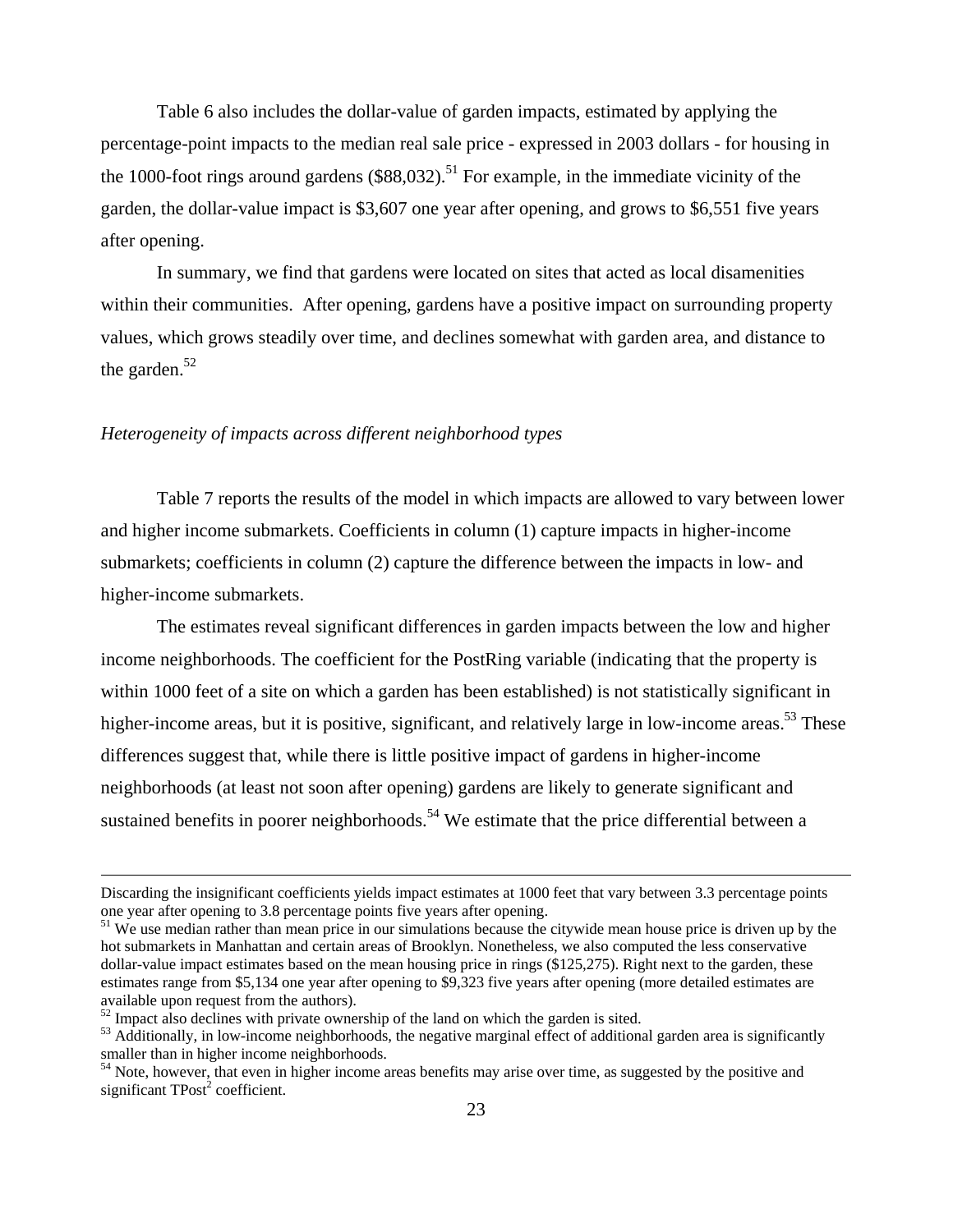property located right next to a typical garden and a comparable property located outside the ring falls by 6.2 percentage points one year after a garden opens in low-income submarkets. This translates into a dollar-value of \$4,618, based on the median real sale price for housing within 1000 feet of gardens in low-income areas (\$75,000). Five years after the garden opens, the impact is even larger: 9.4 percentage points or \$7,071. Again, impacts are smaller farther away from the garden: at 1000 feet they range from 1.3 percentage points one year after opening to 2.1 percentage points five years after opening (more detailed estimates are available upon request from the authors).

The finding that community gardens bring significantly larger benefits in lower-income neighborhoods is not surprising. As pointed out in several prior studies (Francis, Cashdan and Paxson (1984); Harnick (2000); Saldivar-Tanaka and Krasny (2004)), gardens in poor neighborhoods provide an affordable alternative to city parks, which often are located in more affluent neighborhoods and are not easily accessible to poor residents. Moreover, the residents of lower-income neighborhoods are predominantly renters who, for reasons noted earlier, may be more interested in gardens than homeowners.<sup>55</sup>

Given that subsidized housing doesn't sell often or at all (like public housing), that it makes up a significant share of the housing stock in the rings around gardens (as shown in Table 2), and that it is heavily concentrated in the poor neighborhoods where the gardens bring larger benefits, our average impact estimates for the city as a whole (from Table 5) may be downward biased.<sup>56</sup>

#### *Garden Quality*

 $\overline{a}$ 

As mentioned in the Methodology section, we were unable to rate the quality of all the gardens in our sample, so we focused our quality survey on gardens in the Bronx. Our analysis of whether and how quality matters, therefore must use estimates of our baseline specification based on the surveyed Bronx gardens only. These estimates are presented in Table 8. The results are in line with our general findings – gardens have a statistically significant positive effect on in-ring

<sup>&</sup>lt;sup>55</sup> We alternatively hypothesized at the outset that homeowners may have stronger economic incentives than renters to create higher quality gardens, but we didn't find a statistically significant correlation between garden quality and the homeownership rate in the garden neighborhood.

<sup>56</sup> See Schill, Ellen, Schwartz and Voicu (2002) and Ellen, Schill, Schwartz and Voicu (2006) for comprehensive evidence that subsidized housing is concentrated in poor neighborhoods.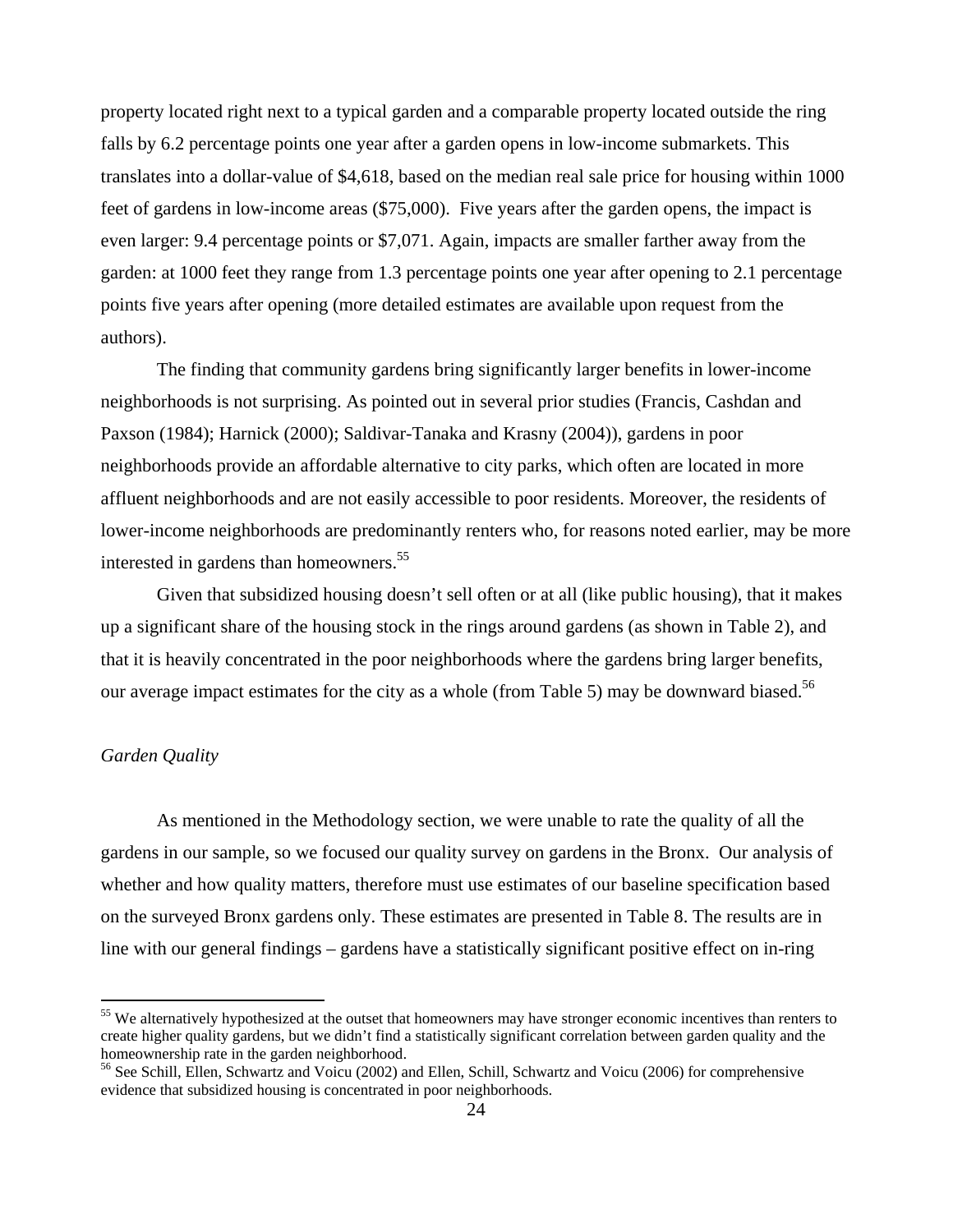properties. The results also are consistent with our analysis of the neighborhood heterogeneity of impacts – that is, the positive impacts of gardens are larger in lower income areas, such as the Bronx. Note however that in the Bronx model, the positive PostRing coefficient and the negative coefficients of PostRing\*D and Garden area are substantially larger than the low-income submarket coefficients estimated for the whole city. These suggest that the positive impacts of Bronx gardens, although very large for small gardens and in the immediate garden proximity, decline relatively quickly with garden area and distance to the garden.

The garden quality measures summarized in Table 3 show that between 60 and 77 percent of the surveyed gardens (depending on the assessment method) have acceptable overall condition. About two thirds of the surveyed gardens have acceptable community access and fencing quality/security; more than half are acceptable in terms of cleanliness and have some sort of (nonseasonal) decorations; a large majority (93 percent) have acceptable landscaping; and relatively few gardens (35 percent) have some kind of social gathering spaces.

We next turn to the results of an extension of the baseline model that includes variables describing the overall quality of gardens.<sup>57</sup> Table 9 shows the estimates of a specification that includes the "Acceptable / Not Acceptable" measure of the overall garden condition. The negative and significant coefficient on the InRing\_ShareAQ variable indicates that neighborhoods with a larger share of garden area of acceptable quality were, prior to the garden openings, relatively more distressed than neighborhoods with a smaller share of garden area of acceptable quality. For example, prior to the garden openings, the (average) relative price<sup>58</sup> of properties located within 1000 feet of sites that would host good-quality gardens only (i.e., properties in ring for which InRing\_ShareAQ=1) was 8 percentage points lower than the relative price of properties located within 1000 feet of sites that will ultimately hold low-quality gardens only (i.e., properties in ring for which InRing\_ShareAQ= $0$ ).<sup>59</sup>

Turning to impacts, the PostRing\_ShareAQ coefficient indicates that impacts increase significantly with the share of existing garden area with acceptable quality within 1000 feet of the

 $57$  Table A2 in the Appendix presents results of a specification that focuses on specific aspects of garden quality identified in the survey - community access, fencing attractiveness/permanence, cleanliness, landscaping, decorations, and social spaces. We find that features that matter most are fencing attractiveness/permanence, cleanliness, and landscaping..

<sup>&</sup>lt;sup>58</sup> By relative price, we mean the percentage price differential between properties in the ring and those outside the ring (but still in the same census tract)

<sup>&</sup>lt;sup>59</sup> In this discussion, we are using interchangeably the terms "acceptable (unacceptable) condition" and "good (low)quality"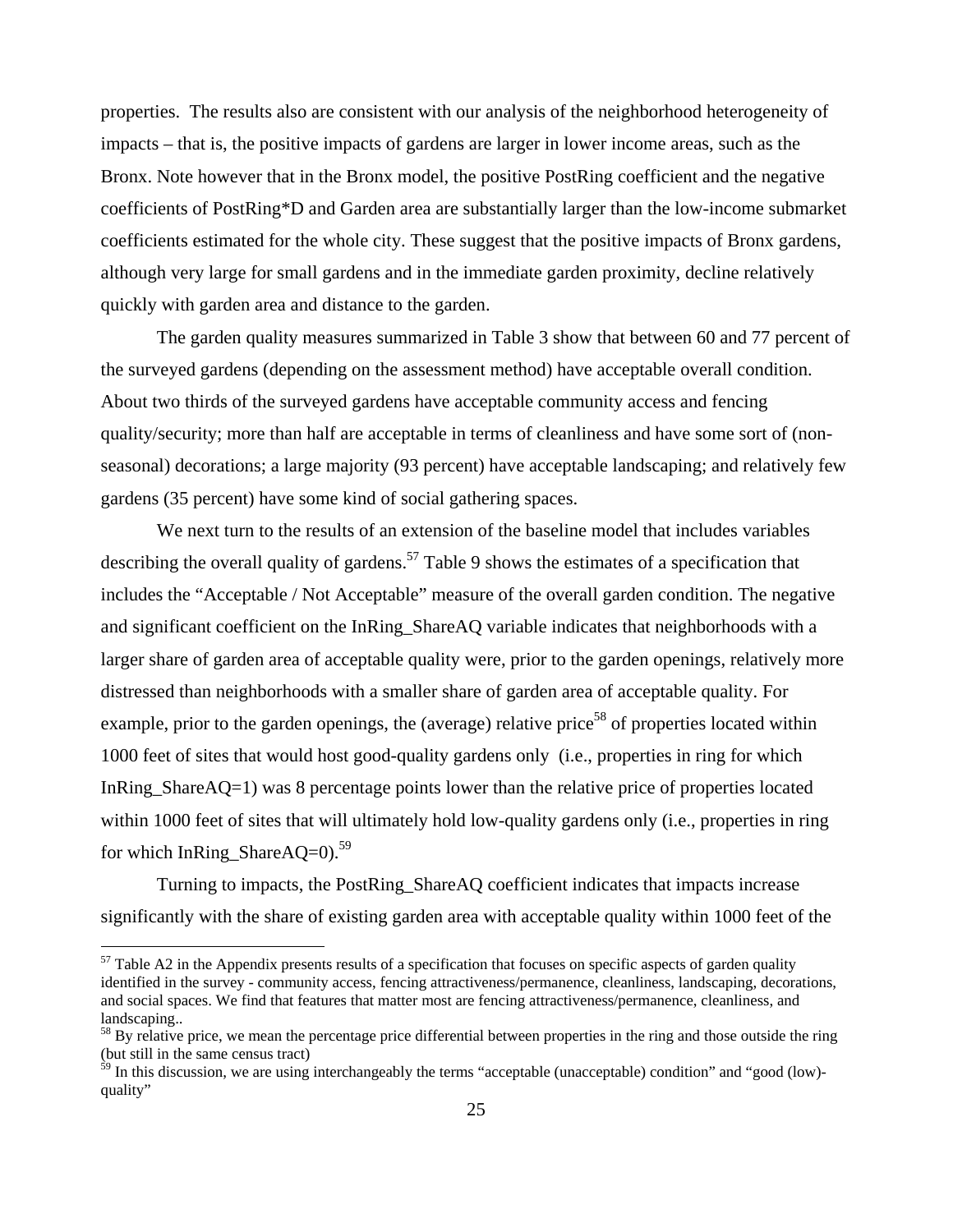property; an increase in this share from 0 to 1 is associated with a 7.8 percentage-point increase in impacts.

Again, simulations are helpful to summarize results. Assuming, for the sake of a more intuitive example, that properties are within 1000 feet of only one garden,<sup>60</sup> the impact of a lowquality garden of typical size on the properties located in its immediate vicinity ( $D=0$ ) is 5 percentage points and is statistically significant at the 10 percent level, whereas that of a goodquality garden of similar size is 12.8 percentage points and highly significant.<sup>61</sup> As distance to the garden increases, however, the positive impact of low-quality gardens vanishes (at around 440 feet) and is transformed into an increasingly negative effect. The positive impact of good-quality gardens, diminishes, too, with distance, and at 1000 feet is statistically insignificant.

These results are robust across specifications using alternative measures of the overall garden condition (described in the methodology section above). The estimates of these alternative specifications are available upon request from the authors.

#### *Alternative Specifications*

 $\overline{a}$ 

As noted above, the average price differential between the rings and their census tracts may have already been declining prior to the garden establishment and may have continued to decline, even without the garden. To test for this possibility, we extend our specification to include the trend in housing prices before the garden opens within the ring surrounding what will become a garden. We do find a slight upward trend in residential prices prior to the garden opening, however this trend is not statistically significant.<sup>62</sup> Moreover, even after controlling for these prior trends in housing prices, we still find significant positive impacts upon garden opening.<sup>63</sup> In fact, the impact estimates are only slightly smaller than those found in the baseline model. The positive impacts gardens have on residential properties accordingly are not explained by a general upward trend in prices in the ring.

To account for the possibility that publicly-subsidized housing investments may have

 $60$  This assumption is also realistic, given that a majority of property sales are within 1000 feet of only one garden (see footnote 17).

 $<sup>61</sup>$  These estimates are computed at one year after garden opening.</sup>

 $62$  We also find a significant increase in house prices in the year immediately preceding the garden opening, however, as noted above, this increase is likely caused by the garden itself.

 $63$  These estimates are available upon request from the authors.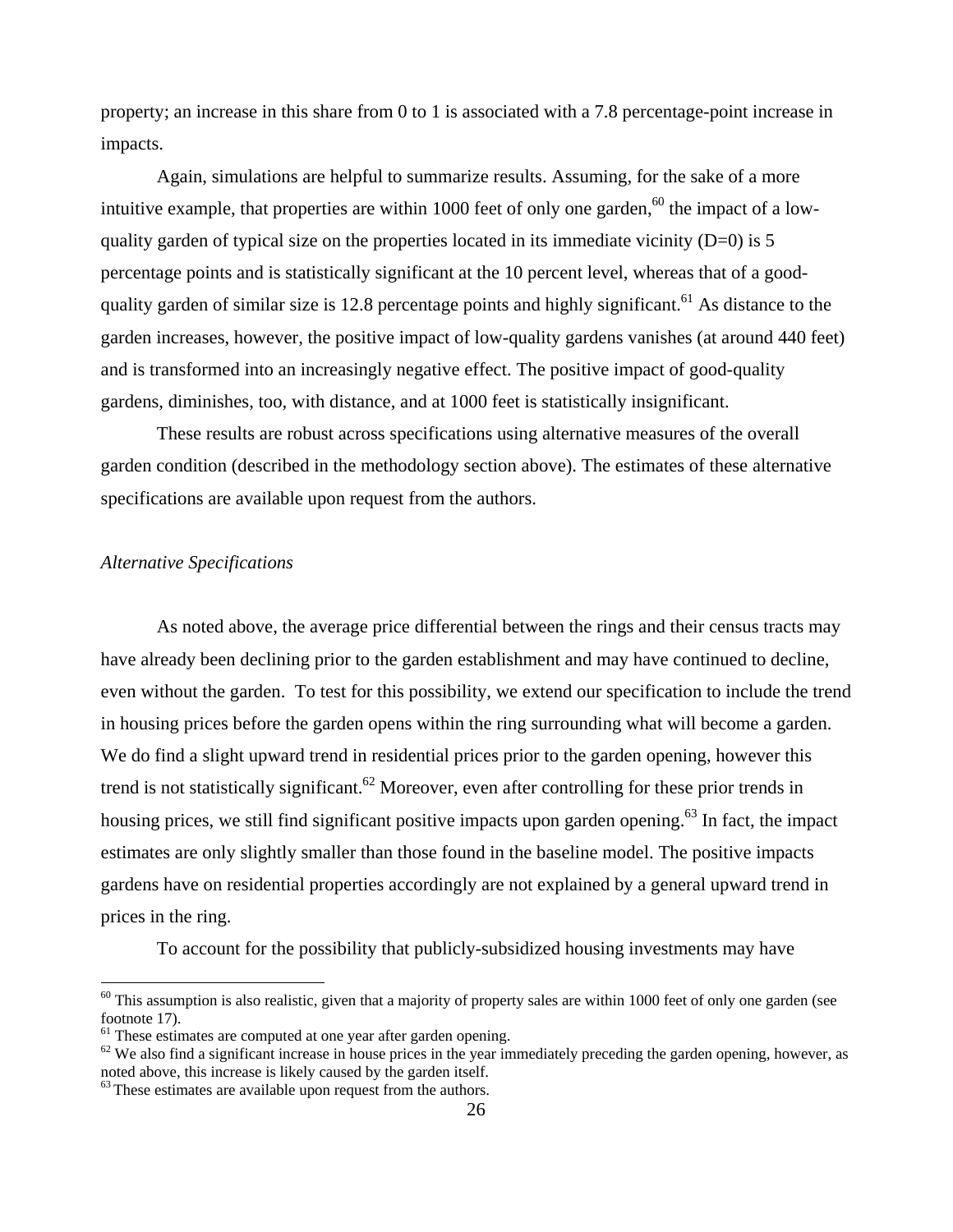systematically occurred at the same times and locations as the community gardens, thus biasing our garden impact estimates, we also estimated models in which we include extensive controls for proximity to various types of subsidized housing. The results remained virtually unchanged, indicating that this scenario is unlikely. $64$ 

Finally, we estimate a repeat sales specification to test for the possibility that our results simply capture the fact that higher quality properties were sold after the garden openings.– We obtain repeat sales estimates that are similar to the hedonic ones; if anything, they yield somewhat *larger* spillover benefits than the hedonic estimates.<sup>65</sup>

#### *Net Tax Benefits of Community Gardens*

 Some jurisdictions are considering using either tax increment financing or impact fees to finance the provision of parks and small green spaces. To help inform those discussions, we provide here an estimate of the net tax benefits community gardens have brought to New York City.

 The City usually has incurred little or no expense, other than opportunity costs, related to the development and maintenance of the existing community gardens. These costs usually were supported by funds local community groups raised from local sources or from foundations, private individuals, or federal or state government agencies. However, from a policy perspective, it would be informative to consider alternative scenarios in which some or all costs are paid for through public subsidies.

 To quantify garden costs, we rely on estimates provided in an earlier study by Fox, Koeppel and Kellam (1985), which contains perhaps the most comprehensive cost analysis of New York City community gardens. Fox, Koeppel and Kellam (1985), surveyed a large group of community gardens in New York City (over 300 gardens), then estimated that the initial capital costs for an average garden<sup>66</sup>, including all one-time expenses<sup>67</sup> applied to the original development of the site, would total \$16,365.<sup>68</sup> They also estimated an annual maintenance cost (including sweat equity and

 $64$  These estimates are available upon request from the authors.

 $^{65}$  The repeat sales estimates are available upon request from the authors.<br><sup>66</sup> The average garden size in Fox, Koeppel and Kellam (1985) is 5,225 sq. ft, which is very similar to the median garden size in our study (6,000 sq. ft)

 $\frac{67}{67}$  These initial, one-time expenses cover the clearing of the site, providing a fence, plant materials, lumber of raised beds and benches, signs, technical assistance, and the like.

 $68$  This dollar value represents 1982 dollars. In 2003 dollars, the cost is \$31,500.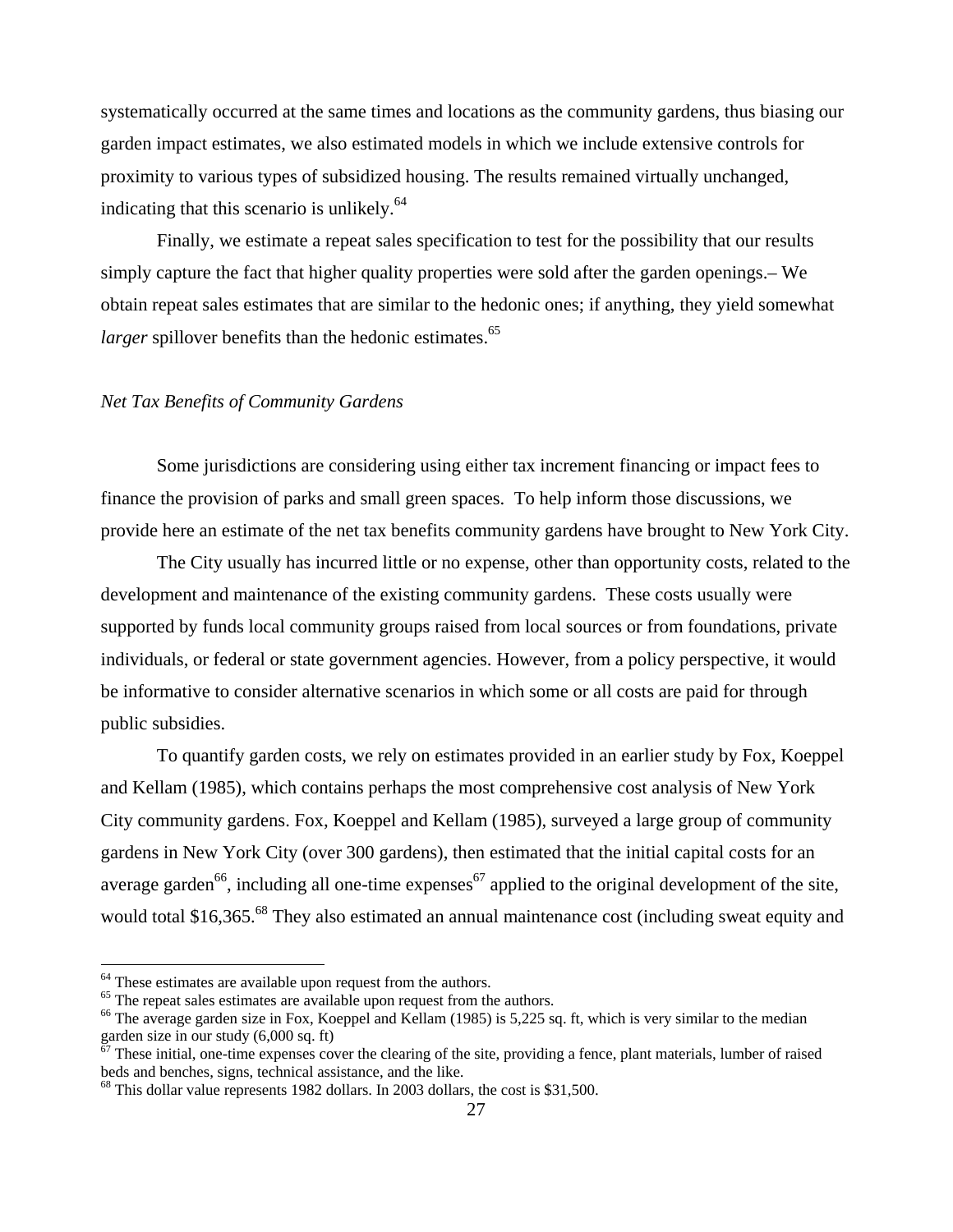expenditures on items needed in the garden maintenance) of  $$8,683<sup>69</sup>$  To obtain the total garden cost, we add the net present value of the stream of maintenance costs over a 20-year period to the (one-time) initial capital costs.<sup>70</sup> In the end, we estimate that a garden would cost, on average, about \$279,000 (in 2003 dollars) to develop and maintain for twenty years.

 To simulate the gross tax revenue gains generated by community gardens, we estimate the aggregate increase in residential property values generated by each garden (within a 1,000-foot radius) and then apply a standard tax assessment formula to these benefits, following the approach in Schwartz, Ellen, Voicu, and Schill (2006). Specifically, to estimate the aggregate benefits, we undertake a three-step process. First, we use the RPAD database<sup>71</sup> to identify all the residential properties (whether sold or not) that were located within 1,000 feet of a garden site and thus should have benefited from the garden establishment.

 Second, we assign an approximate initial or "pre-opening" price to each of these properties. We calculated, for each year in our data, the median per unit sales price for all properties that sold in that year within 1000 feet of any garden site, prior to the establishment of the garden. The "preopening price" assigned to each property (sold or not) is equal to the median price that corresponds to the establishment year of the garden within 1000 feet of that property.

 Third, we use the pre-opening prices and number of units of each property, the size and land ownership of gardens within 1,000 feet of each property, the distance from each property to the nearest garden site, and our baseline post-opening coefficients, to estimate the increase in property values that should have occurred following garden completion. The sum of these gains over all properties is an estimate of the total benefit that all the gardens delivered to residential properties within a 1,000-foot radius. To be conservative, we assume that the growth in impacts over time (given by the TPost coefficient) ends five years after garden establishment. Given this assumption, we compute total benefits as the net present value of the five annual increments.<sup>72</sup>

Using this three-step method, we estimate that the benefits generated in the 1,000-foot

 $^{69}$  Again, this dollar value represents 1982 dollars. In 2003 dollars, the annual maintenance cost is \$16,700.

 $70$  For the present value calculation, we assume a growth rate in maintenance costs of 4.2 percent (equal to the average inflation rate over the study period), and a discount rate of 5.35 percent (the average for recent city general obligation debt issues). We compute maintenance costs over a 20-year period because this is the time interval used to estimate tax benefits (see below).

 $71$  The RPAD database is an annual census of all New York City properties, described above.

 $72$  For this calculation, we assume, again, a temporal discount rate of 5.35 percent.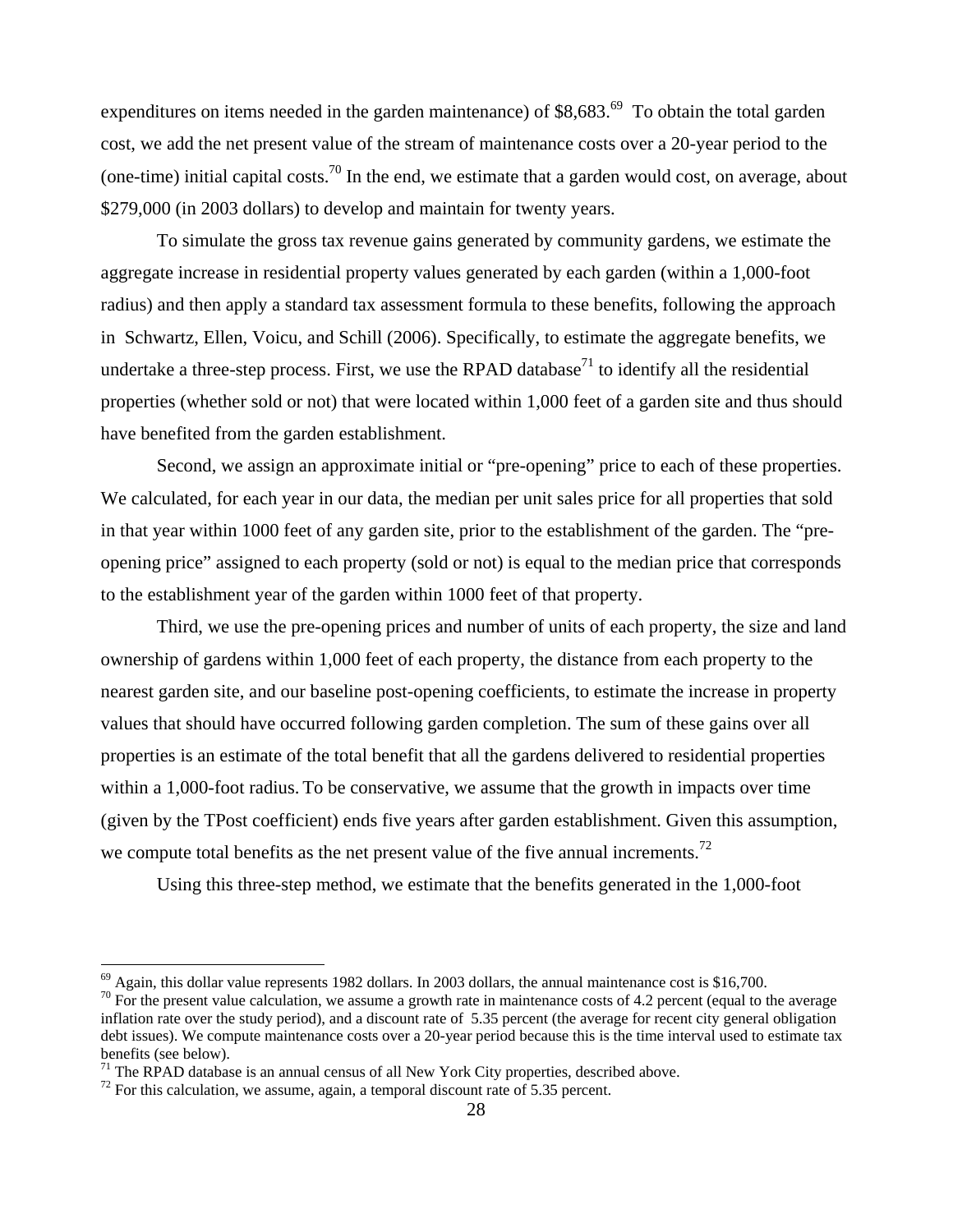ring total almost \$1.3 billion (in 2003 dollars) – or \$2 million per garden.<sup>73</sup> To measure the corresponding tax revenue gains, we first discount total benefits by a factor of 0.7 since the appraised market values used by the New York City Department of Finance for tax assessment purposes are, on average, about 70% below sales prices (on which our measured benefits are based). We then estimate the increase in tax revenues in the first year after garden completion by applying the New York City assessment ratios and tax rates to the discounted increases in property values accrued during that year.<sup>74</sup> Finally, we compute the total tax revenue gains as the present value of the stream of annual tax benefits over a 20-year period, based on assumptions suggested by the staff of the New York City Independent Budget Office.<sup>75</sup>

In the end, we estimate that the present value of the gross tax benefit to the City generated by all community gardens over a 20-year period amounts to about \$503 million. If the City had fully subsidized the garden provision, the City's total investment would have amounted to over \$177 million. Thus, the estimated present value of the net tax benefit over 20 years would be, in the aggregate, over \$325 million or, per garden, about \$512,000.

Of course, in cities facing shortages of developable land, the major cost of community gardens will be the opportunity costs of not developing the land for other uses. It may be, for example, that using the lots to develop housing would boost neighboring property values, and the jurisdiction's consequent tax receipts, by more than the benefits associated with community gardens. Estimating the opportunity costs of the community gardens is beyond the scope of this paper.

<sup>73</sup> A comparison between the 1998 assessed values of properties in rings that sold in 1999 and the assessed values of *all* properties in rings suggests that transacting properties may have higher values than other properties. We thus correct for this selection bias when estimating total benefits.

 $74$  Assessment ratios and tax rates vary by property type. The Department of Finance groups residential properties into three classes - class 1 (1-3 family houses), class 2 (4-6 family buildings), and class 2A (all the others) - and sets an assessment ratio and a tax rate for each class. The assessment ratio for class 1 is 0.08, for class 2 is 0.25 and for class 2A is 0.45. The tax rate for class1 is 0.116, and for the other two classes is 0.108. Due to this variation in assessment and tax rates, we also estimate the total benefits from gardens separately for each of the three building classes and then apply the corresponding rates to the benefit for each class.<br><sup>75</sup> Specifically, we assume an annual growth of 2.5 percent in property taxes over 20 years, based on average increases

in assessments, and a discount rate of 5.35 percent. Note that during the first five years after garden completion, the assumed 2.5 percent annual increase in taxes is over and above the increase due to the growth in garden impacts.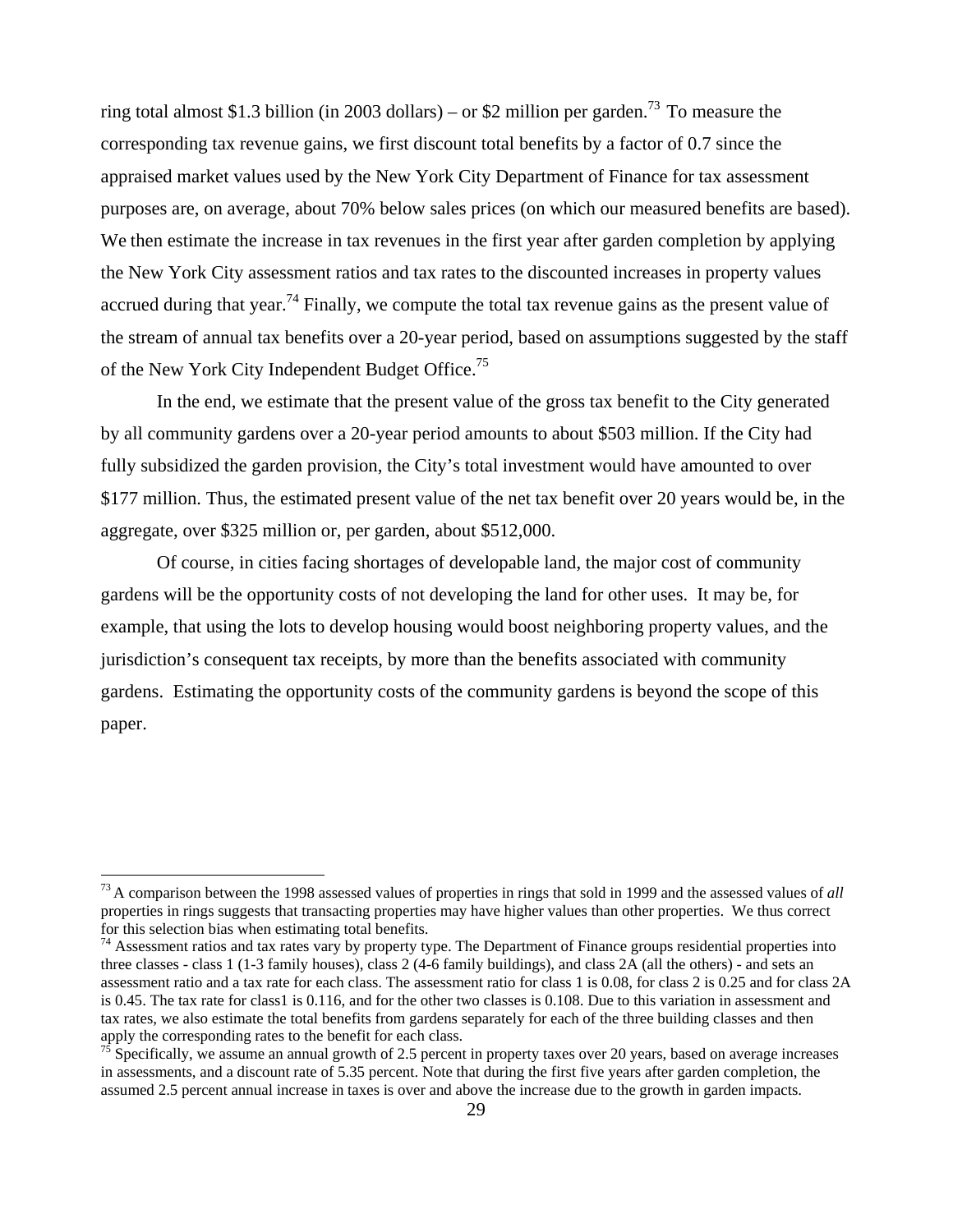#### **Conclusion**

We find that community gardens have, on average, significant positive effects on surrounding property values, and that those effects are driven by the poorest of host neighborhoods (where a garden raises neighboring property values by as much as 9.4 percentage points within five years of the garden's opening). Those findings should help local governments make sounder decisions about whether (and how much) to invest in (or to encourage private investment in) community gardens and other green spaces. Such investments have a sizeable payoff for the surrounding community, and ultimately for the city itself, as it realizes additional property tax revenues from the neighborhood.

Our findings also will help local governments considering whether to use tax increment financing (TIF) to estimate the potential benefits of investments in urban parks and gardens. Our results show that such gardens can lead to increases in tax revenues of about half a million dollars per garden over a 20-year period. Finally, local governments may use our results to justify the imposition of impact fees to finance the provision of gardens or urban parks, by showing the benefits the developers' properties will receive as a result of proximity to such spaces.

Given that our study focuses exclusively on New York City, we are cautious in generalizing our findings and their implications to other settings, especially those outside of urban environments. That said, the great diversity of New York City's neighborhoods and gardens means that the estimated impacts reflect the impact of a variety of gardens in a range of neighborhoods, and that increases our confidence that similar results can be obtained in other cities. Moreover, preliminary results from our ongoing comparative analysis of the location of gardens and other open spaces suggest that garden impacts do not vary much with the amount of open space available in the larger community, which again bolsters our view that these findings may be relevant to less dense settings.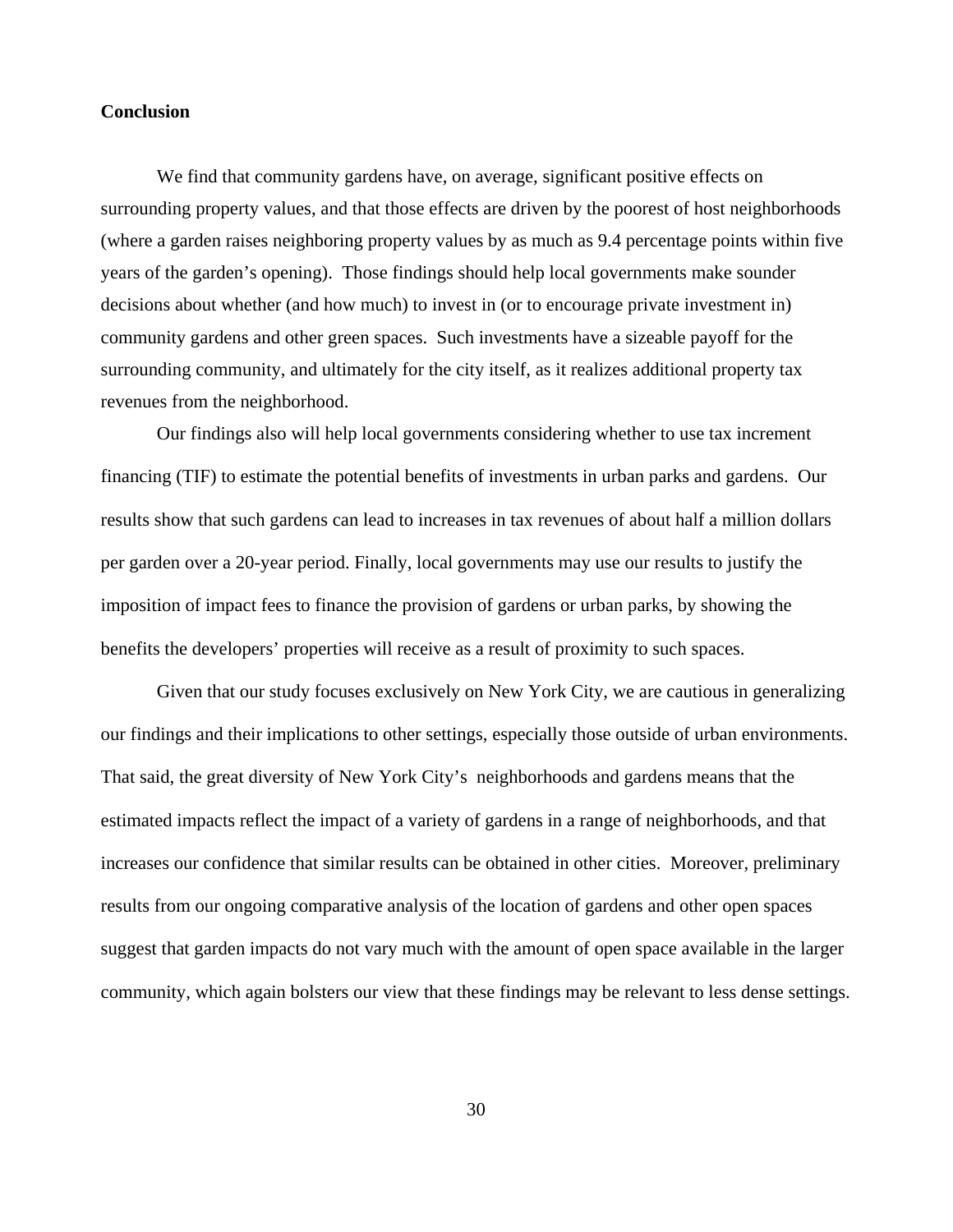#### **References**

- Bolitzer, B. and N.R. Netusil. 2000. The Impact of Open Spaces On Property Values In Portland, Oregon. *Journal of Environmental Management* 59: 185–193.
- Crompton, J.L. 2001. The Impact of Parks on Property Values: A Review of the Empirical Evidence. *Journal of Leisure Research* 33(1): 1-31.
- Ellen, I.G., M.H. Schill, A.E. Schwartz and I. Voicu. 2006. Does Federally Subsidized Rental Housing Depress Neighborhood Property Values? Forthcoming in the *Journal of Policy Analysis and Management*.
- Ellen, I.G., M.H. Schill, S.J. Susin and A.E. Schwartz. 2002. Building Homes, Reviving Neighborhoods: Spillovers From Subsidized Construction of Owner-Occupied Housing in New York City. *Journal of Housing Research* 12: 185–216.
- Espey, M. and K. Owusu-Edusei. 2001. Neighborhood Parks and Residential Property Values in Greenville, South Carolina. *Journal of Agricultural and Applied Economics* 33(3): 87-492.
- Fox, T., I. Koeppel and S. Kellam. 1985. *Struggle for Space*. Neighborhood Open Space Coalition: New York, NY.
- Francis, M., L. Cashdan and L. Paxson. 1984. *Community Open Spaces. Greening Neighborhoods through Community Action and Land Conservation*. Island Press: Washington, D.C., Covelo, California.
- Halvorsen, R. and R. Palmquist. 1980. The Interpretation of Dummy Variables in Semilogarithmic Equations. *American Economic Review* 70(3): 474-475.
- Harnick, P. 2000. *Inside City Parks*. Urban Land Institute and Trust for Public Land: Washington, D.C.
- Herscovitch, P. 2003. Community Gardens. http://www.urban-os.com/projectpool/one?prj\_id=3569 .
- Hobden, D.W., G.E. Laughton and K.E. Morgan. 2004. Green Space Borders—a Tangible Benefit? Evidence from Four Neighbourhoods in Surrey, British Columbia 1980–2001. *Land Use Policy* 21: 129–138.
- Hynes, H.P. 1996. *A Patch of Eden*. America's Inner-City Gardeners: Chelsea Green, White River Junction, VT.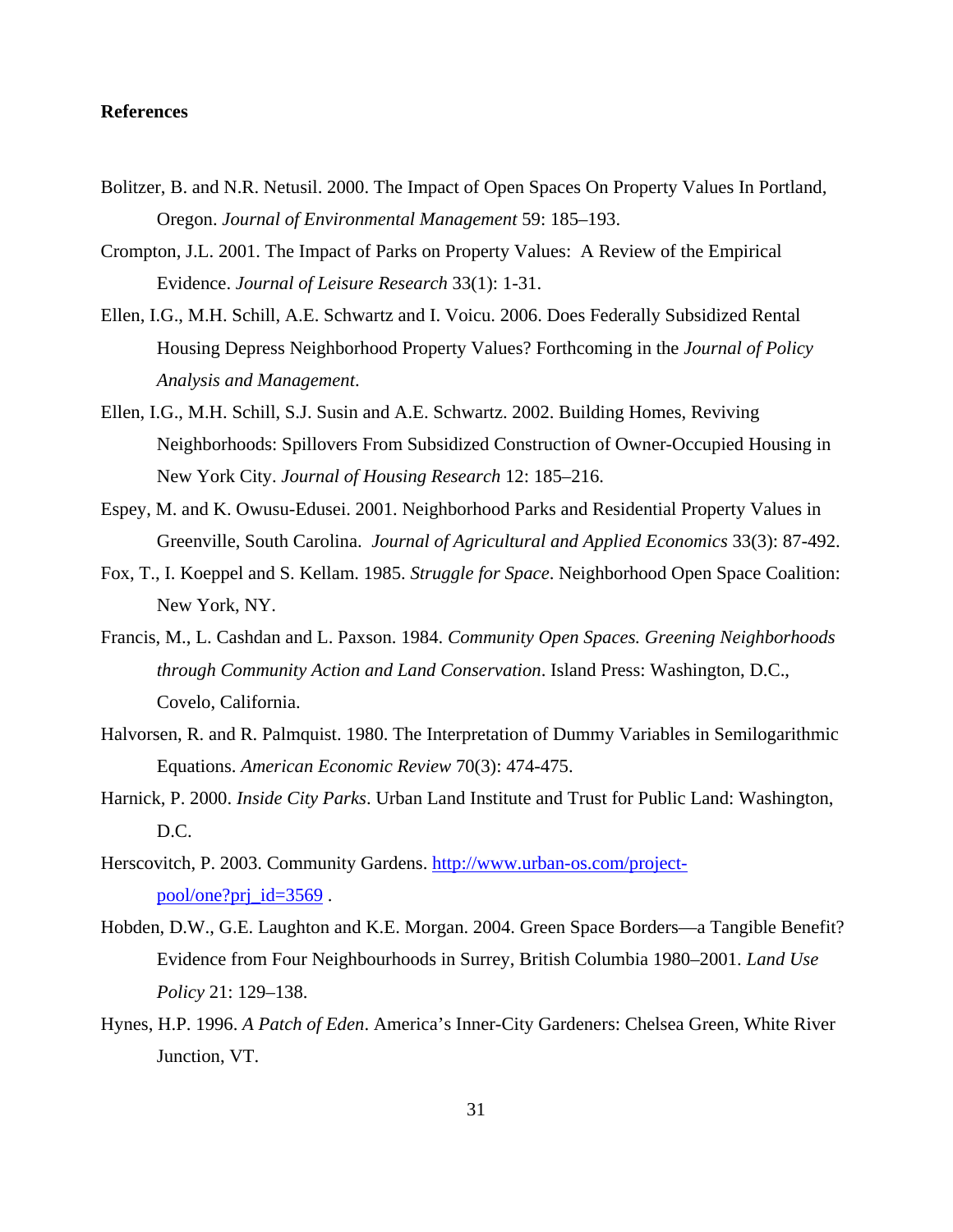- Kennedy, P.E. 1981. Estimation with Correctly Interpreted Dummy Variables in Semilogarithmic Equations. *American Economic Review* 71(4): 801.
- Kiel, K.A. and J. Zabel. 2001. Estimating the Economic Benefits of Cleaning up Superfund Sites: The Case of Woburn, Massachusetts. *Journal of Real Estate Finance and Economics* 22(2/3): 163-184.
- Lutzenhiser, M., and N. Netusil. 2001. The Effect of Open Spaces on a Home's Sale Price. *Contemporary Economic Policy* 19(3): 291–298.
- More, T.A., T. Stevens, and P.G. Allen. 1988. Valuation of Urban Parks. *Landscape and Urban Planning* 15: 139-l52.
- Murphy, C. 1999. *Cultivating Havana: Urban Agriculture and Food Security in the Years of Crisis*. Food First: Oakland, CA.
- Netusil, N. R. 2005. Does Ownership Matter? Examining the Relationship Between Property Values and Privately and Publicly Owned Open Spaces, Streams and Wetlands. Working Paper. Reed College, Department of Economics.
- New Yorkers for Parks and Ernst & Young. 2003. *Analysis of Secondary Economic Impacts Resulting from Park Expenditures*.
- Pincetl, S., J. Wolch, J. Wilson and T. Longcore. 2003. *Toward A Sustainable Los Angeles: A "Nature's Services" Approach*. USC Center for Sustainable Cities: Los Angeles.
- Pollakowski, H.O. 1997. *The Effects of Rent Deregulation in New York City*. MIT Center for Real Estate: Cambridge, MA.
- Ready, R. and C. Abdalla. 2003. GIS Analysis of Land Use on the Rural-Urban Fringe: The Impact of Land Use and Potential Local Disamenities on Residential Property Values and on the Location of Residential Development in Berks County, Pennsylvania. *Pennsylvania State University Department of Agricultural Economics and Rural Sociology*. Staff Paper 364.
- Saldivar-Tanaka, L. and M. Krasny. 2004. Culturing Community Development, Neighborhood Open Space, and Civic Agriculture: The Case of Latino Community Gardens in New York City. *Agriculture and Human Values* 21: 399-412.
- Santiago, Anna M., George C. Galster, and Peter Tatian. 2001. Assessing the Property Value Impacts of the Dispersed Housing Subsidy Program in Denver. *Journal of Policy Analysis and Management.* 20(1): 65-88.

Schill, M.H., I.G. Ellen, A.E. Schwartz and I. Voicu. 2002. Revitalizing Inner City Neighborhoods: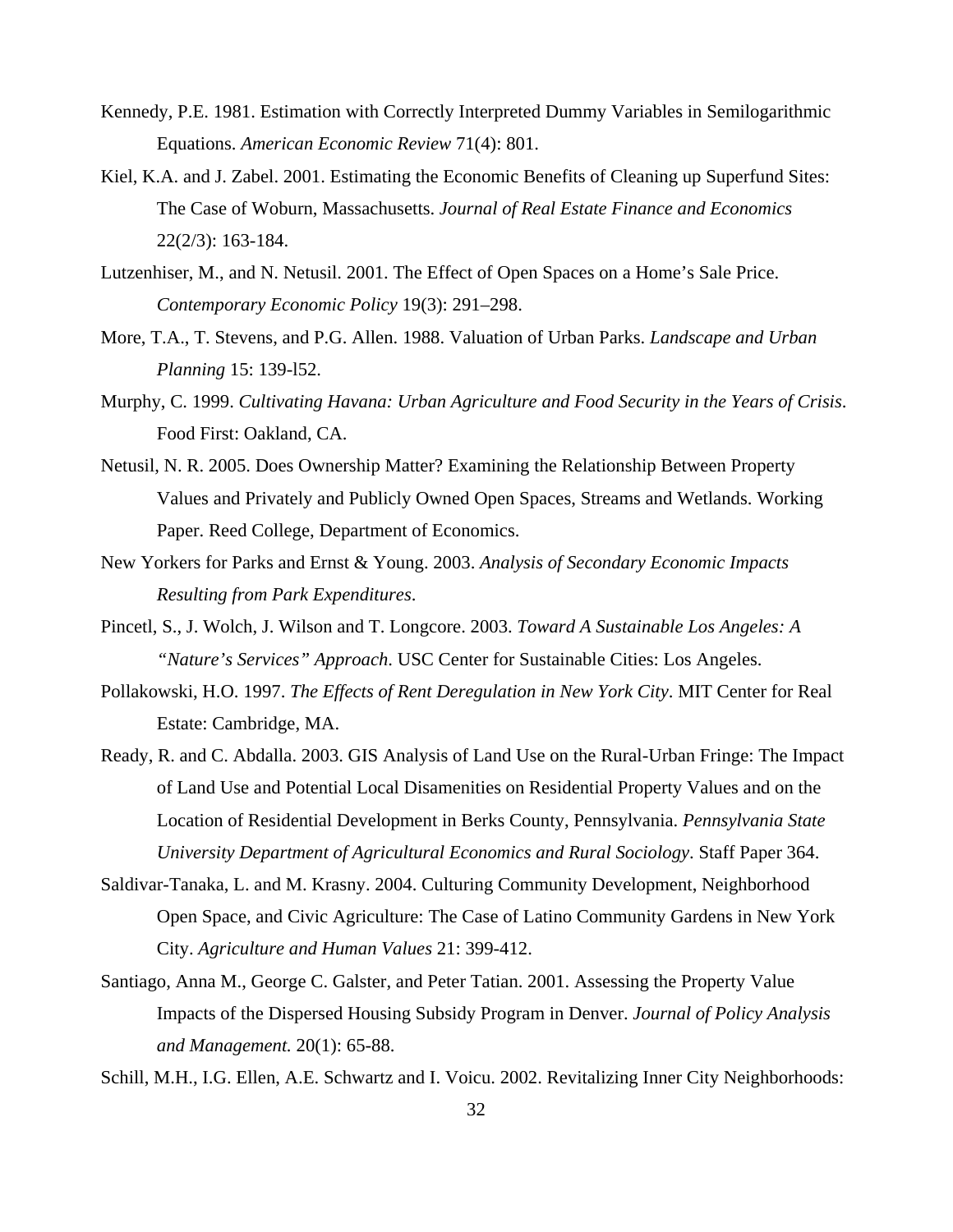New York City's Ten Year Plan for Housing. *Housing Policy Debate* 13(3): 529-566.

- Schwartz A.E., I.G. Ellen, I. Voicu and M.H. Schill. 2006. The External Effects of Place-Based Subsidized Housing. Forthcoming in *Regional Science and Urban Economics*.
- Schwartz A.E., S.J. Susin and I. Voicu. 2003. Has Falling Crime Driven New York City's Real Estate Boom? *Journal of Housing Research* 14(1): 101-135.
- Tranel M. and L.B. Handlin, Jr. 2006. Metromorphosis: Documenting Change. *Journal of Urban Affairs* 28(2): 151-167.
- Wachter S. and G. Wong. 2006. What is a Tree Worth? Green-City Strategies and Housing Prices. Working Paper, The Wharton School, University of Pennsylvania.
- Warner S.B. and D. Hansi. 1987. *To Dwell is to Garden: A History of Boston's Community Gardens*. Northeastern University Press: Boston.
- Yoegel J.A. 1986. An Inquiry into the Impact of Park Land Location Upon Single Family Residential Property Values in Middle and Upper Income Communities in Westchester County, New York. Doctoral Dissertation, New York University, New York.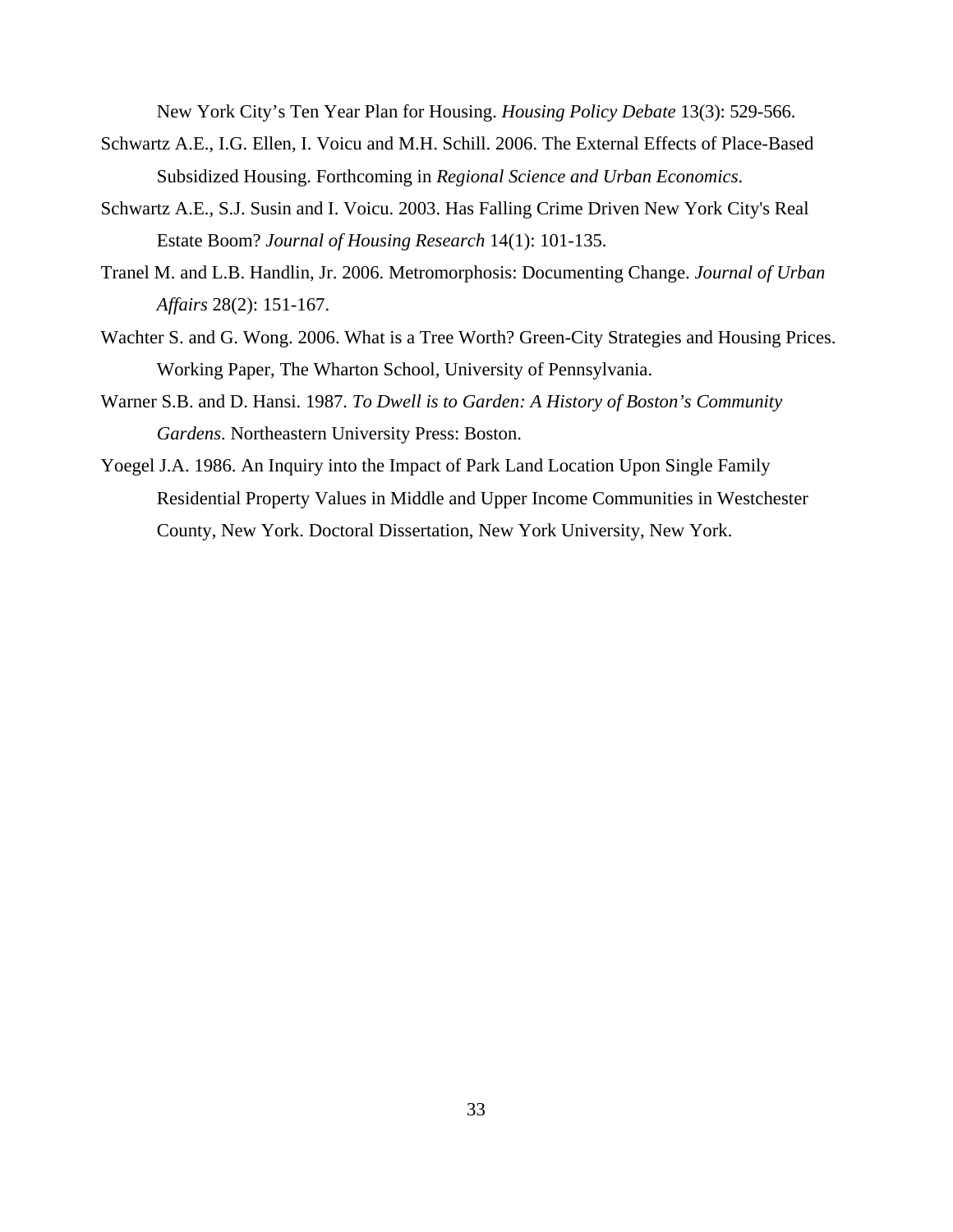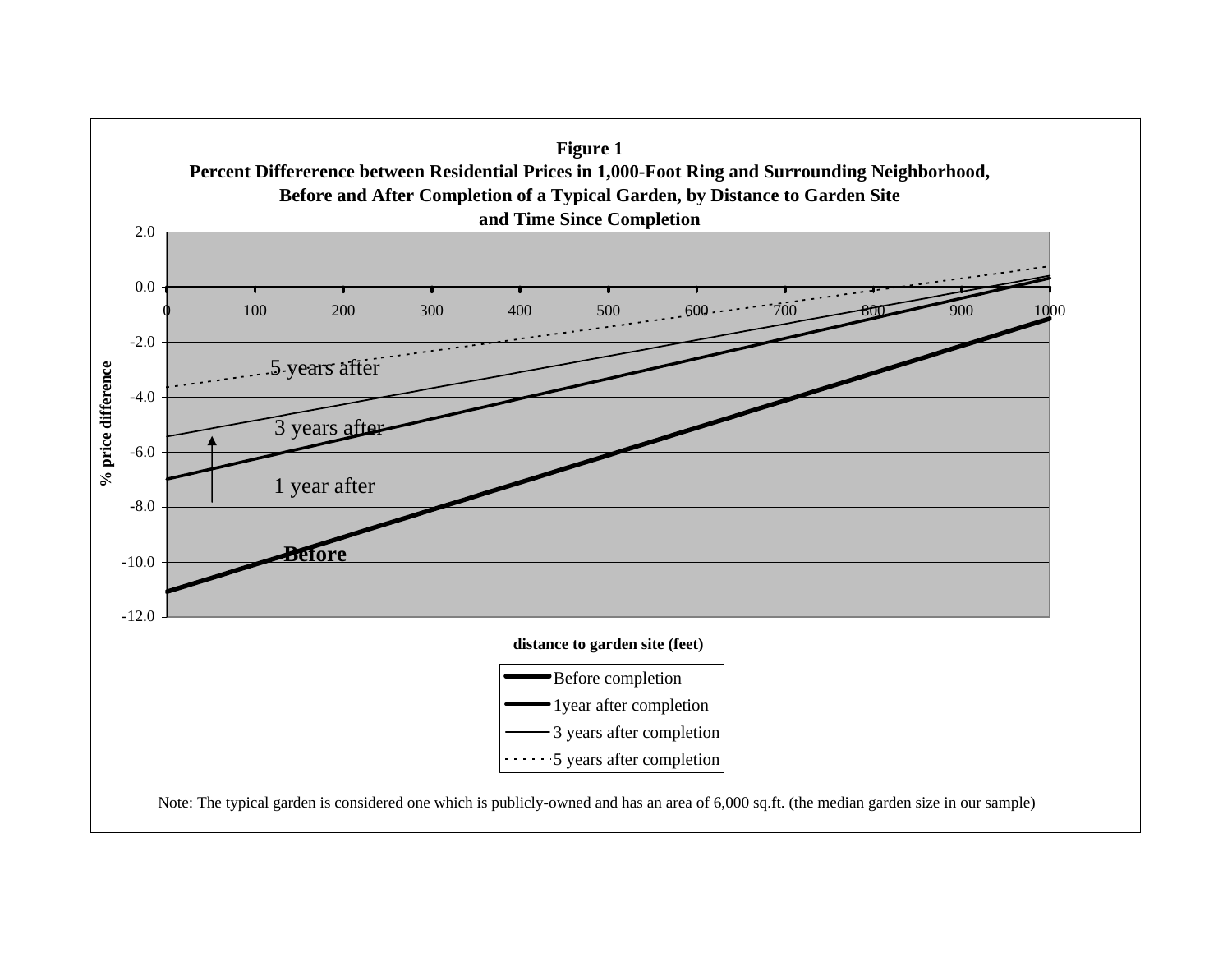|                                                   | Percentage<br>of all<br>property<br>sales | <b>Percentage of sales</b><br>within 1000 feet of<br>community<br>garden sites |
|---------------------------------------------------|-------------------------------------------|--------------------------------------------------------------------------------|
| <b>Borough</b>                                    |                                           |                                                                                |
| Manhattan                                         | 8.0                                       | 17.2                                                                           |
| <b>Bronx</b>                                      | 12.0                                      | 14.3                                                                           |
| Brooklyn                                          | 37.2                                      | 53.3                                                                           |
| Queens                                            | 37.4                                      | 14.6                                                                           |
| <b>Staten Island</b>                              | 5.4                                       | 0.7                                                                            |
| <b>Building Class</b>                             |                                           |                                                                                |
| Single-family detached                            | 21.8                                      | 10.0                                                                           |
| Single-family attached                            | 13.9                                      | 9.0                                                                            |
| Two-family                                        | 33.1                                      | 31.6                                                                           |
| Walk-up apartments                                | 18.1                                      | 31.5                                                                           |
| Elevator apartments                               | 1.0                                       | 2.0                                                                            |
| Loft buildings                                    | 0.0                                       | 0.0                                                                            |
| Condominiums                                      | 7.7                                       | 9.2                                                                            |
| Mixed-use, primarily residential                  | 4.3                                       | 6.7                                                                            |
| (includes store or office plus residential units) |                                           |                                                                                |
| <b>Other Structural Characteristics</b>           |                                           |                                                                                |
| Built pre-World War II                            | 78.4                                      | 89.4                                                                           |
| Vandalized                                        | 0.0                                       | 0.2                                                                            |
| Other abandoned                                   | 0.1                                       | 0.3                                                                            |
| Garage                                            | 33.9                                      | 16.3                                                                           |
| Corner location                                   | 7.3                                       | 7.5                                                                            |
| Major alteration prior to sale                    | 1.1                                       | 3.4                                                                            |
| N                                                 | 517,791                                   | 77,642                                                                         |

**Table 1. Characteristics of Residential Properties Sold**

*Note:* Universe = all sales in community districts with community gardens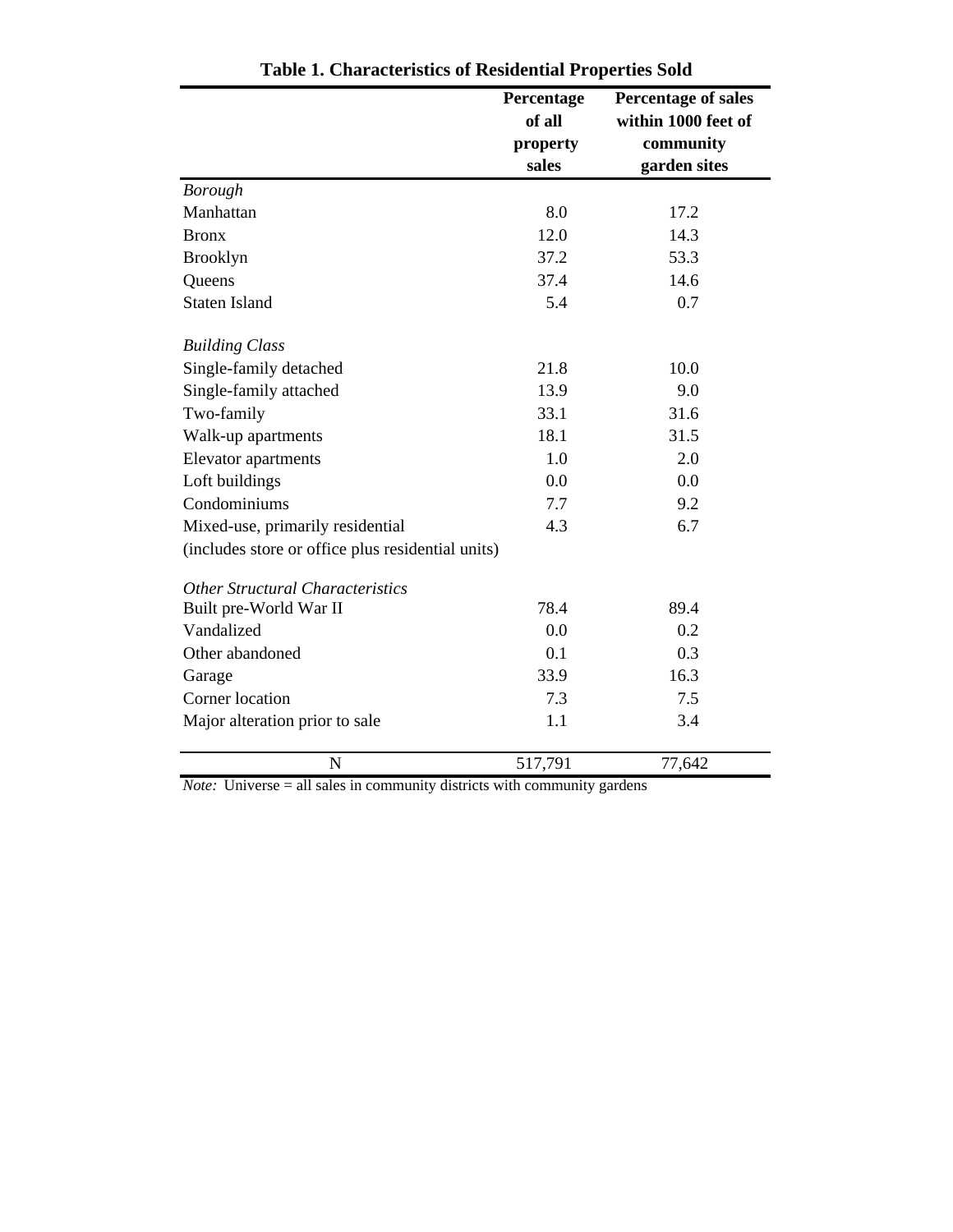|                                         | Units                      |                      |           |                      |
|-----------------------------------------|----------------------------|----------------------|-----------|----------------------|
| Program Type                            | within 1000 feet of garden |                      |           | total                |
|                                         | Number                     | % of all residential | Number    | % of all residential |
| Public housing                          | 90,189                     | 14.1                 | 169,569   | 7.1                  |
| Other federally subsidized <sup>1</sup> | 50,257                     | 7.9                  | 90,068    | 3.7                  |
| City-subsidized homeownership           | 24,699                     | 3.9                  | 38,413    | 1.6                  |
| City-subsidized rental                  | 93,914                     | 14.7                 | 163,746   | 6.8                  |
| Mitchell Lama rental                    | 15,710                     | 2.5                  | 53,576    | 2.2                  |
| Mitchell Lama co-op                     | 18,208                     | 2.8                  | 60,378    | 2.5                  |
| All residential                         | 639,947                    | 100.0                | 2,402,697 | 100.0                |

**Table 2. Subsidized Housing within 1000 feet of Community Gardens**

1) Includes Sec. 8 NC/SR, Sec. 202, Sec. 236, BMIR, LIHTC

*Note* : Universe = housing units in community districts with community gardens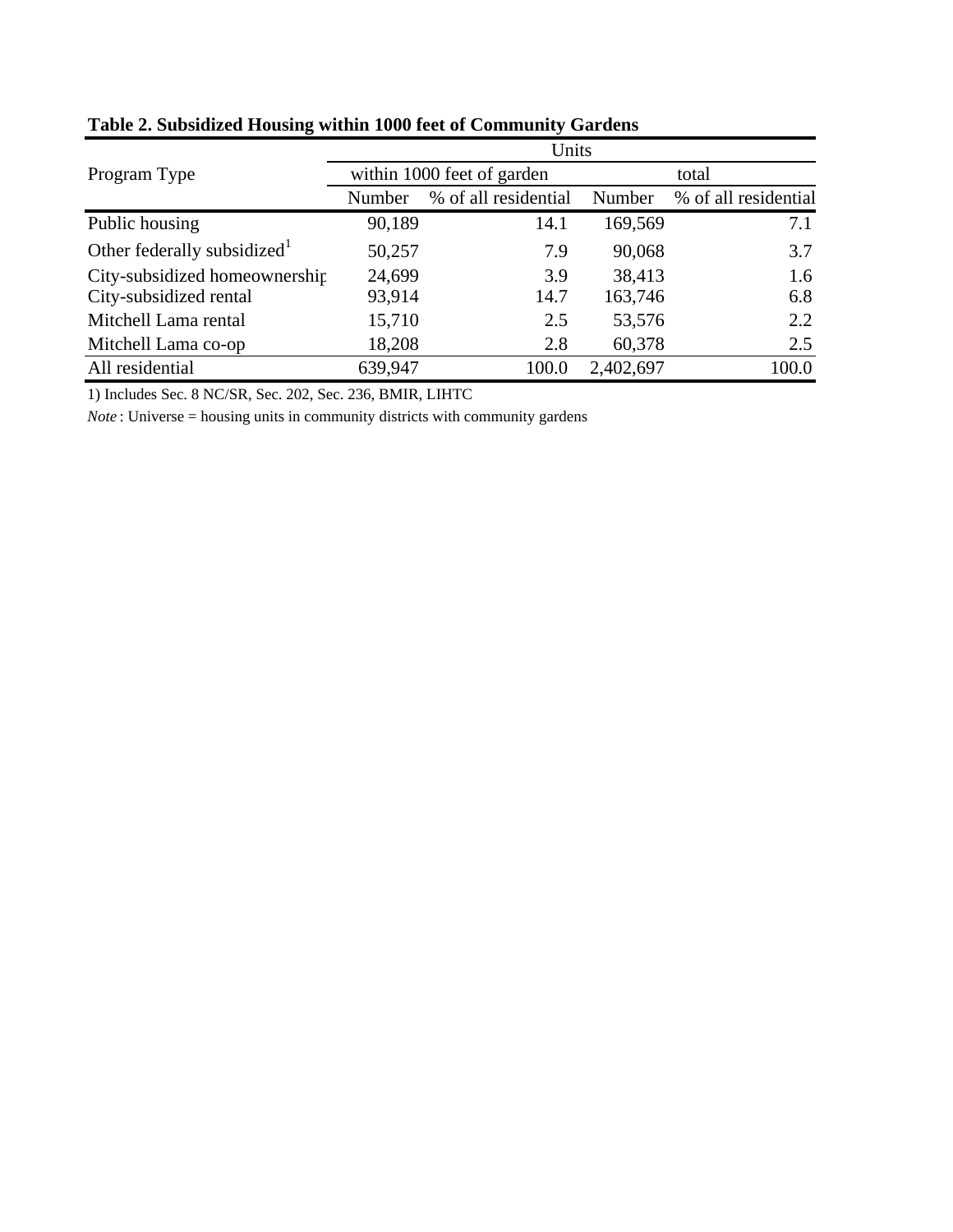| Garden area (x 1000 sq. ft.)        |      |
|-------------------------------------|------|
| mean                                | 35.5 |
| median                              | 6.0  |
| Completion year                     |      |
| % established between 1977 and 1980 | 8.8  |
| % established between 1981 and 1990 | 29.3 |
| % established between 1991 and 2000 | 61.8 |
| Land Ownership                      |      |
| % public                            | 95.3 |
| % private                           | 4.7  |
| % Borough                           |      |
| Manhattan                           | 27.2 |
| <b>Bronx</b>                        | 23.1 |
| Brooklyn                            | 43.1 |
| <b>Oueens</b>                       | 6.1  |
| Staten Island                       | 0.5  |
| Number of gardens                   | 636  |

**Table 3A. Descriptive statistics on New York City gardens**

|  | Table 3B. Descriptive statistics on surveyed gardens in the Bronx |  |
|--|-------------------------------------------------------------------|--|
|  |                                                                   |  |

| Garden area (x 1000 sq. ft.)                           |      |
|--------------------------------------------------------|------|
| mean                                                   | 9.7  |
| median                                                 | 6.1  |
| Completion year                                        |      |
| % established between 1977 and 1980                    | 8.2  |
| % established between 1981 and 1990                    | 36.1 |
| % established between 1991 and 2000                    | 55.8 |
| Land Ownership                                         |      |
| % public                                               | 95.3 |
| % private                                              | 4.7  |
| Overall quality of garden                              |      |
| % gardens with acceptable overall quality              | 76.7 |
| % gardens with acceptable overall quality <sup>2</sup> | 60.5 |
| Detailed garden quality                                |      |
| % gardens with acceptable community access             | 67.4 |
| % gardens with acceptable fencing/security             | 64.0 |
| % gardens with acceptable cleanliness                  | 55.8 |
| % gardens with acceptable landscaping                  | 93.0 |
| % gardens with (non-seasonal) decorations              | 53.5 |
| % gardens with social spaces                           | 34.9 |
| Number of gardens                                      | 86   |

1) Based on surveyor's assessment

2) Based on answers to all questions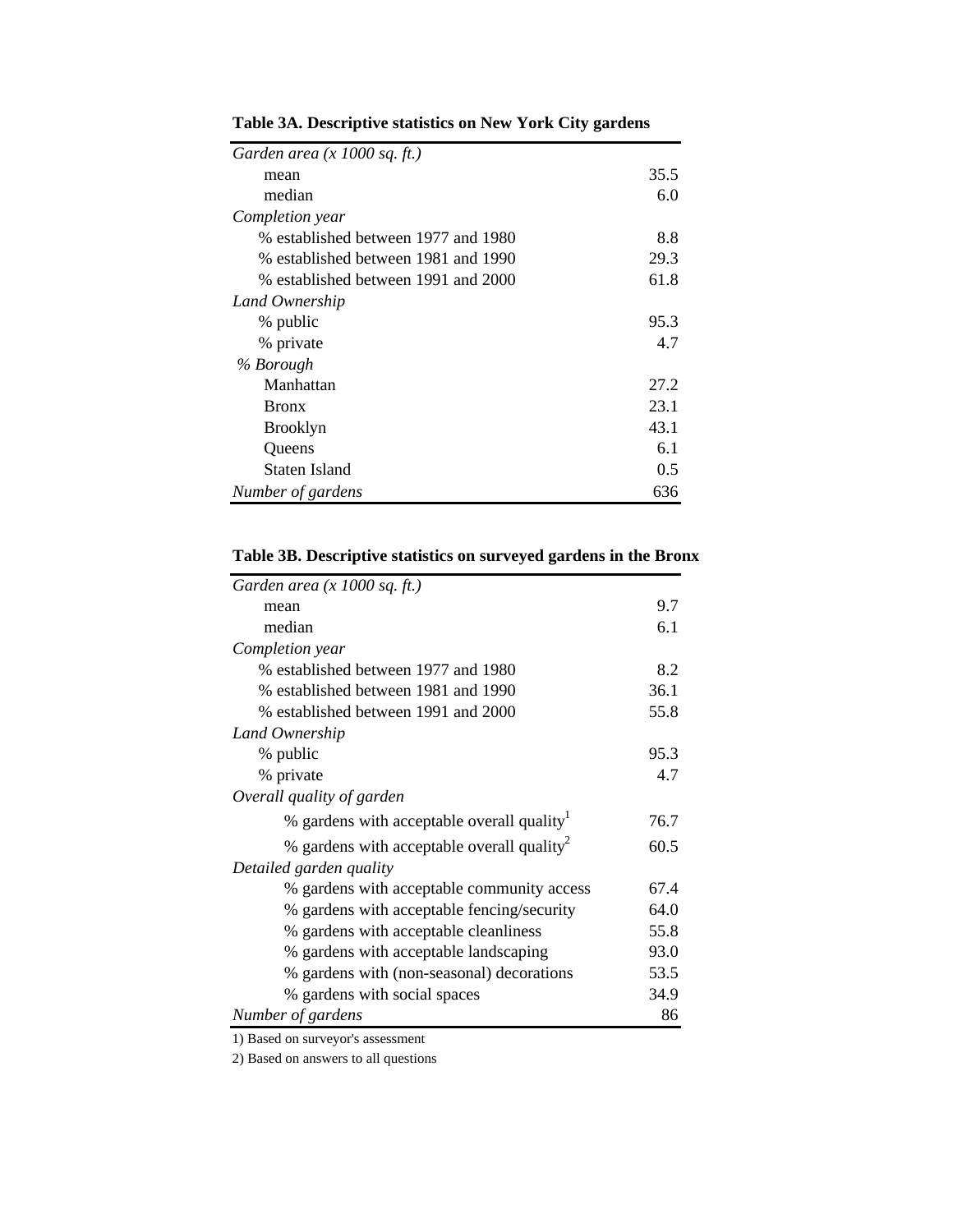|                                                                                       | Tracts with | <b>Tracts without</b>   |
|---------------------------------------------------------------------------------------|-------------|-------------------------|
|                                                                                       | gardens     | gardens                 |
|                                                                                       |             | but in SBA with gardens |
| Mean family income                                                                    | 29,649      | 45,593                  |
| Mean poverty rate                                                                     | 36.7        | 18.8                    |
| Mean unemployment rate                                                                | 13.2        | 8.1                     |
| Mean homeownership rate                                                               | 12.7        | 31.5                    |
| Mean vacancy rate                                                                     | 5.8         | 2.9                     |
| Mean percentage of 25+yr old residents with<br>some college education                 | 16.8        | 25.2                    |
| Mean percentage black                                                                 | 49.8        | 25.1                    |
| Mean percentage Hispanic                                                              | 31.8        | 18.8                    |
| Mean percentage foreign born                                                          | 17.9        | 24.0                    |
| Mean percentage kids (age<5 years)                                                    | 10.0        | 7.8                     |
| Mean percentage age 5-17                                                              | 23.2        | 18.4                    |
| Mean percentage age 18-64                                                             | 57.1        | 59.9                    |
| Mean percentage old (age $65+$ )                                                      | 9.7         | 13.9                    |
| Mean percentage of $5+yr$ old people<br>who didn't change address within last 5 years | 57.3        | 61.0                    |
| N tracts                                                                              | 308         | 1316                    |

### **Table 4. 1980 Characteristics of Census Tracts with and without Gardens**

*Notes:*

Tracts with less than 200 persons are excluded from the samples on which these statistics are based.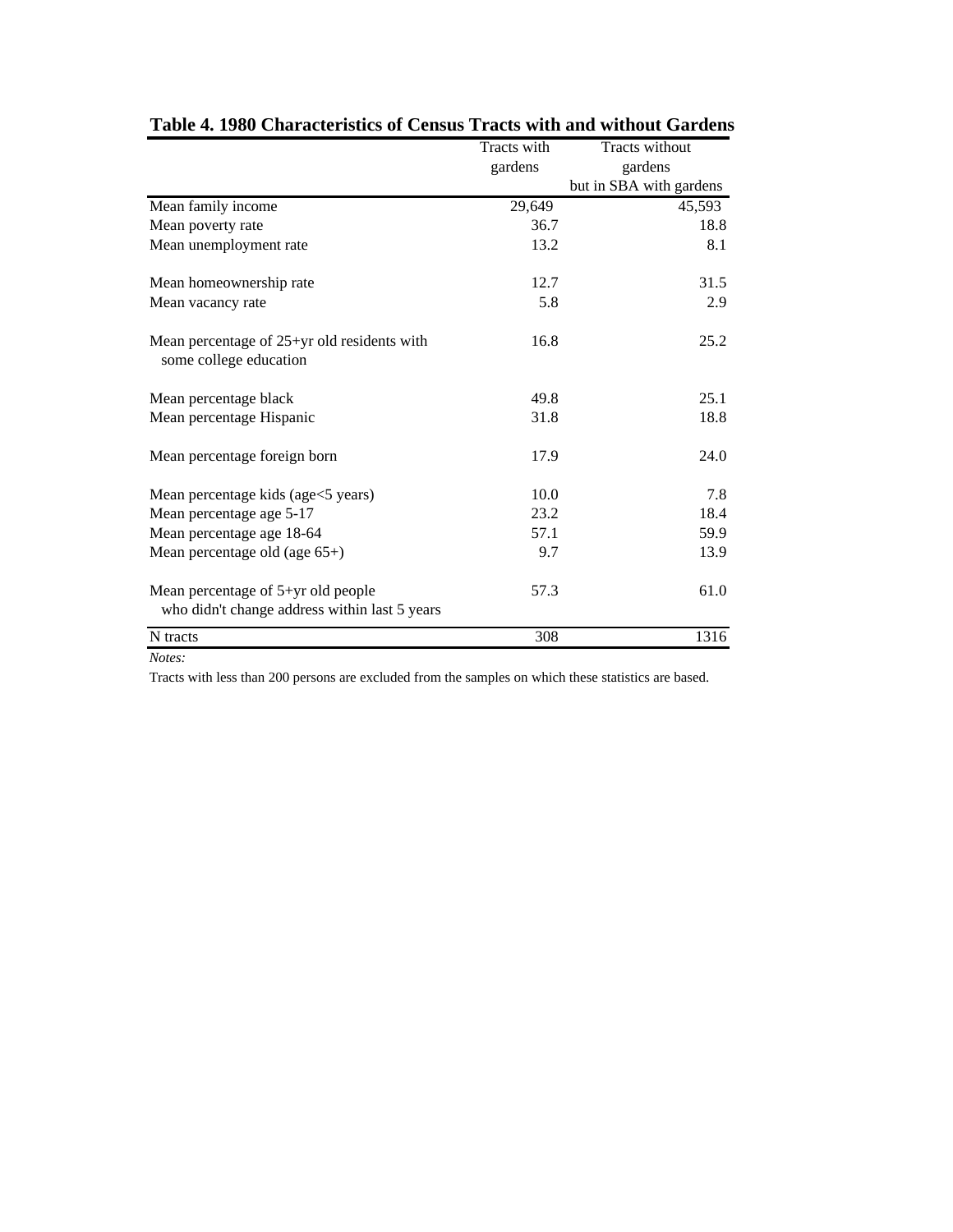| Ring variables              |                   |
|-----------------------------|-------------------|
| InRing                      | ***<br>$-0.1109$  |
|                             | (0.0057)          |
| In $Ring * D$               | 9.9E-05           |
|                             | $(7.4E-06)$       |
| PostRing                    | ***<br>0.0356     |
|                             | (0.0109)          |
| PostRing * D                | $-2.0E-05$        |
|                             | $(1.3E-05)$       |
| PostRing GArea              | $-2.0E-04$        |
|                             | $(5.8E-05)$       |
| PostRing_GArea * D          | 9.0E-08           |
|                             | $(7.2E-08)$       |
| PostRing_GArea <sup>2</sup> | 6.4E-08 $*$       |
|                             | $(3.6E-08)$       |
| PostRing_SharePvtOwn        | $-0.0282$         |
|                             | (0.0091)          |
| Tpost                       | ***<br>0.0062     |
|                             | (0.0023)          |
| Tpost $*$ D                 | ***<br>$-7.3E-06$ |
|                             | $(1.0E-06)$       |
| $T$ post <sup>2</sup>       | 4.5E-04           |
|                             | $(2.2E-04)$       |
| Tpost <sup>3</sup>          | $-1.6E-05$ **     |
|                             | $(6.2E-06)$       |
| $\mathbf N$                 | 517,791           |
| Mean Square Error           | 0.0985            |
| $R^2$                       | 0.8560            |

**Table 5. Selected Regression Results - Baseline Model**

*Note* :

All regressions include census tract and community district-quarter dummies and the full set of building controls, as in the appendix. Standard errors in parentheses. \*\*\* denotes 1% significance level; \*\* denotes 5% significance level; \* denotes 10% significance level.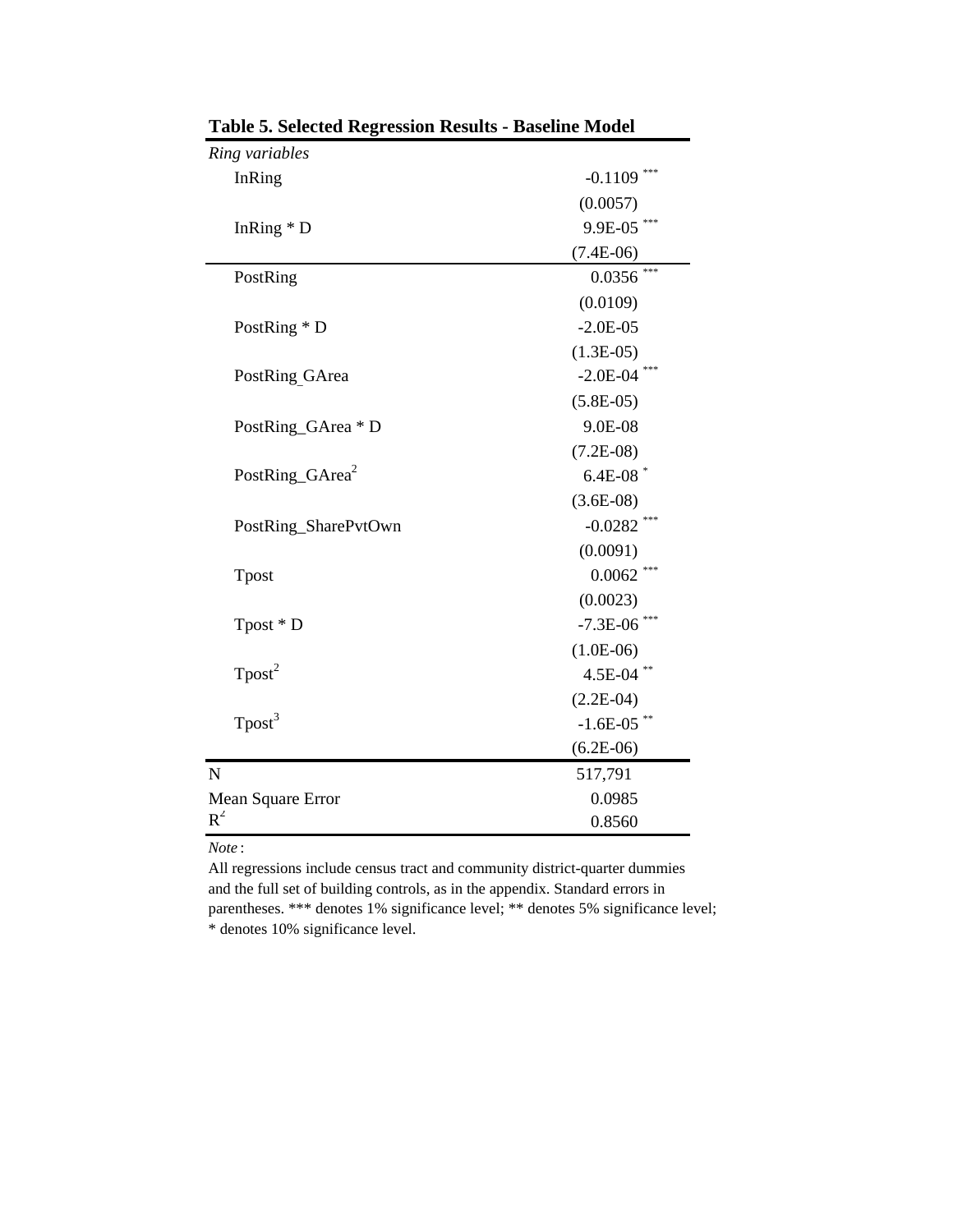|                        | Distance to garden site (feet) |          |     |          |     |          |
|------------------------|--------------------------------|----------|-----|----------|-----|----------|
|                        |                                |          |     | 500      |     | 1000     |
| Time since completion  | %                              | \$-value | %   | \$-value | %   | \$-value |
| right after completion | 3.4                            | 3,027    | 2.5 | 2,191    | 1.5 | 1,355    |
| 1 year                 | 4.1                            | 3,607    | 2.8 | 2,450    | 1.5 | 1,293    |
| 3 years                | 5.6                            | 4,971    | 3.6 | 3,172    | 1.6 | 1,373    |
| 5 years                | 7.4                            | 6,551    | 4.7 | 4,111    | 1.9 | 1,670    |

**Table 6. Impacts of a Typical Garden on Residential Property Values** (estimates based on median per-unit sales price of properties in rings)

*Notes*: % impact is percentage point change in gap between prices in ring and outside;

\$-value impact is obtained by applying the % impact to the median per-unit sales price of properties sold in rings. Median price per unit of properties sold in rings is \$88,032 The typical garden is considered one which is publicly-owned and has an area of 6,000 sq.ft.

(the median garden size in our sample).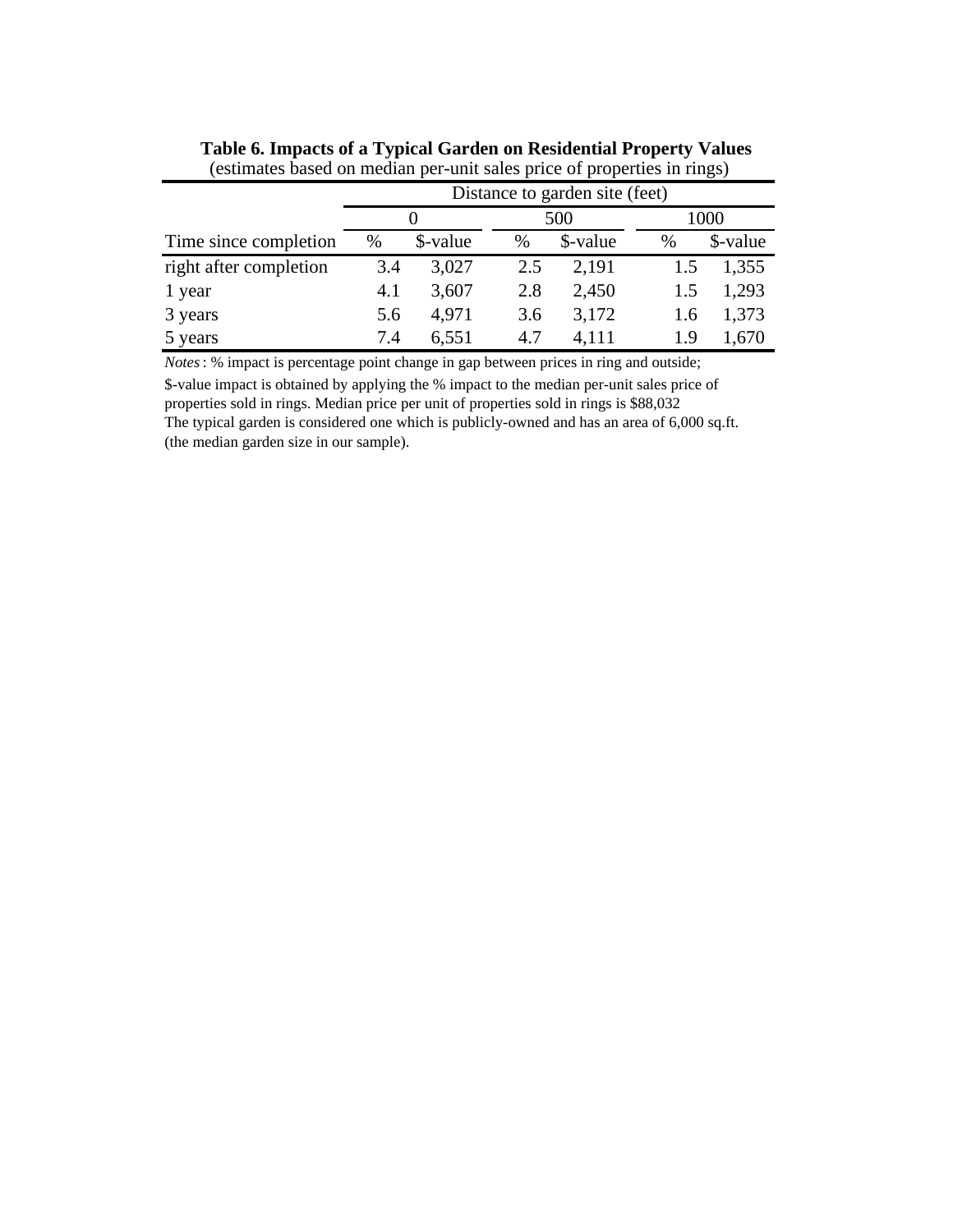|                             | <b>High Income</b> | Low Income - High Income |  |
|-----------------------------|--------------------|--------------------------|--|
|                             | Submarket          | Differential             |  |
|                             | (1)                | (2)                      |  |
| Ring variables              |                    |                          |  |
| InRing                      | $-0.0469$          | $-0.0930$                |  |
|                             | (0.0102)           | (0.0123)                 |  |
| In Ring $*$ D               | 3.9E-05            | 8.7E-05 ***              |  |
|                             | $(1.3E-05)$        | $(1.6E-05)$              |  |
| PostRing                    | $-0.0020$          | $0.0570$ <sup>**</sup>   |  |
|                             | (0.0206)           | (0.0243)                 |  |
| PostRing $*$ D              | 2.2E-05            | $-6.4E-05$ **            |  |
|                             | $(2.6E-05)$        | $(3.0E-05)$              |  |
| PostRing_GArea              | $-3.6E - 04$ ***   | $2.5E-04$ **             |  |
|                             | $(9.6E-05)$        | $(1.2E-04)$              |  |
| PostRing_GArea * D          | 6.8E-08            | 4.1E-08                  |  |
|                             | $(1.0E-07)$        | $(1.4E-07)$              |  |
| PostRing_GArea <sup>2</sup> | $2.2E-07$ ***      | $-2.4E-07$ ***           |  |
|                             | $(5.8E-08)$        | $(7.4E-08)$              |  |
| PostRing_SharePvtOwn        | $-0.0411$          | $0.0337$ *               |  |
|                             | (0.0154)           | (0.0192)                 |  |
| <b>Tpost</b>                | 0.0039             | 0.0032                   |  |
|                             | (0.0043)           | (0.0051)                 |  |
| $T$ post $*$ D              | $-6.9E - 06$ ***   | 4.6E-07                  |  |
|                             | $(2.1E-06)$        | $(2.4E-06)$              |  |
| $T$ post <sup>2</sup>       | $8.0E - 04$ **     | $-5.9E-04$               |  |
|                             | $(4.1E-04)$        | $(4.8E-04)$              |  |
| $T$ post <sup>3</sup>       | $-3.1E-05$ ***     | $2.5E-05$ <sup>*</sup>   |  |
|                             | $(1.2E-05)$        | $(1.4E-05)$              |  |
| $\mathbf N$                 |                    | 517791                   |  |
| Mean Square Error           |                    | 0.0974                   |  |
| $R^2$                       |                    | 0.8576                   |  |

*Note* :

Coefficients in columns (2) and (4) correpond to a set of interactions between the ring variables and a dummy which is equal to 1 for the low submarket and 0 otherwise. The low income submarket comprises community districts for which the CD/MSA mean household income ratio is smaller than 0.8 (and the high income submarket includes all the other community districts). The regressions include census tract and CD-quarter dummies, and the full set of building controls and their interactions with the low income submarket dummy. Standard errors in parentheses. \*\*\* denotes 1% significance level; \*\* denotes 5% significance level; \* denotes 10% significance level.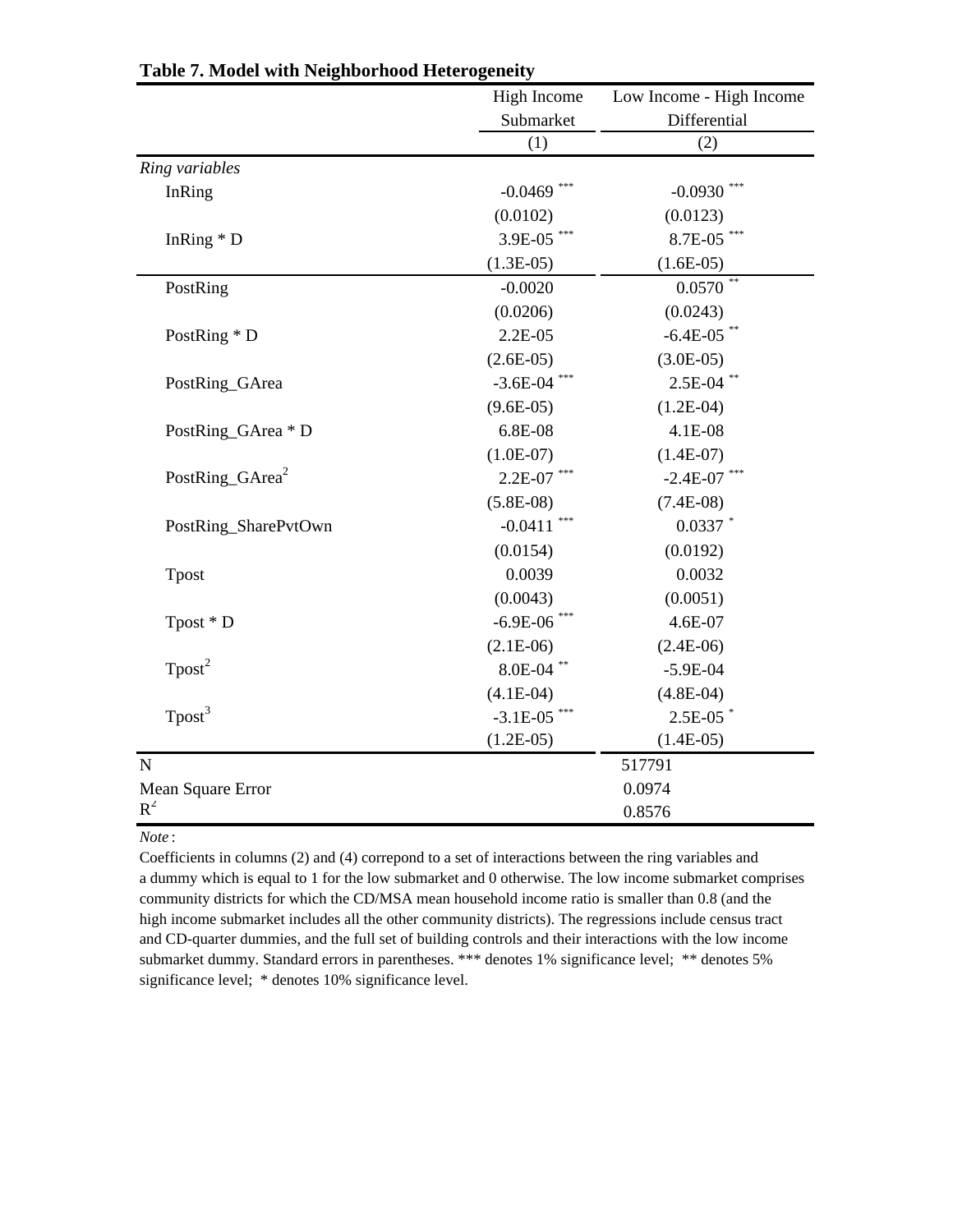| Ring variables              |                 |
|-----------------------------|-----------------|
| InRing                      | $-0.1219$       |
|                             | (0.0178)        |
| In Ring $*$ D               | ***<br>1.0E-04  |
|                             | $(2.3E-05)$     |
| PostRing                    | ***<br>0.1016   |
|                             | (0.0292)        |
| PostRing * D                | $-1.1E-04$      |
|                             | $(3.6E-05)$     |
| PostRing GArea              | **<br>$-0.0021$ |
|                             | $(8.9E-04)$     |
| PostRing_GArea * D          | $-7.1E-07$      |
|                             | $(8.6E-07)$     |
| PostRing_GArea <sup>2</sup> | 1.6E-05         |
|                             | $(5.5E-06)$     |
| PostRing_SharePvtOwn        | $-0.0501$       |
|                             | (0.0000)        |
| Tpost                       | $0.0125$ **     |
|                             | (0.0062)        |
| Tpost $*$ D                 | 1.6E-06         |
|                             | $(2.8E-06)$     |
| $T$ post <sup>2</sup>       | $-0.0012$ **    |
|                             | $(6.0E-04)$     |
| Tpost <sup>3</sup>          | $3.6E-05$ **    |
|                             | $(1.7E-0.5)$    |
| Ń                           | 61,880          |
| Mean Square Error           | 0.0691          |
| $\mathbf{R}^2$              | 0.8756          |

**Table 8. Baseline Model Based on Survey Sample**

*Note* :

All regressions include census tract and community district-quarter dummies and the full set of building controls. Standard errors in parentheses. \*\*\* denotes 1% significance level; \*\* denotes 5% significance level; \* denotes 10% significance level.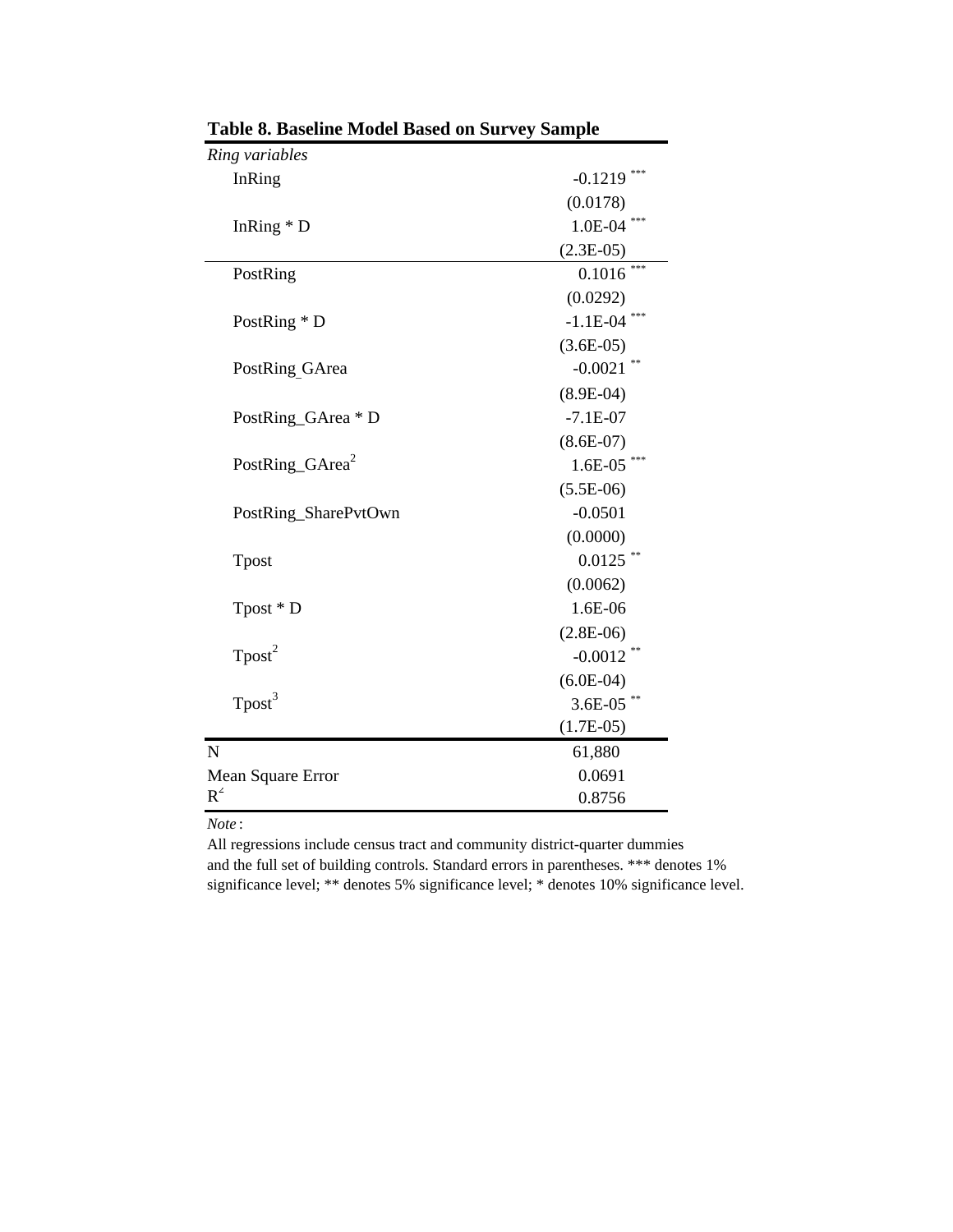| Ring variables                                          |                |
|---------------------------------------------------------|----------------|
| In Ring                                                 | $-0.0653$      |
|                                                         | (0.0212)       |
| In Ring $*$ D                                           | $9.5E-05$ ***  |
|                                                         | $(2.3E-05)$    |
| Overall quality of future or existing gardens           |                |
| InRing_ShareAQ                                          | $-0.0797$ ***  |
|                                                         | (0.0160)       |
| Post Ring                                               | 0.0500         |
|                                                         | (0.0313)       |
| Post Ring * D                                           | $-1.1E-04$ *** |
|                                                         | $(3.6E-05)$    |
| PostRing_GArea                                          | $-2.0E-03$ **  |
|                                                         | $(8.9E-04)$    |
| PostRing_GArea * D                                      | $-7.4E-07$     |
|                                                         | $(8.6E-07)$    |
| PostRing_GArea <sup>2</sup>                             | $1.6E-05$      |
|                                                         | $(5.5E-06)$    |
| PostRing_SharePvtOwn                                    | $-0.0393$      |
|                                                         | (0.0333)       |
| Tpost                                                   | $0.0129$ **    |
|                                                         | (0.0062)       |
| Tpost * D                                               | 1.9E-06        |
|                                                         | $(2.8E-06)$    |
| $T$ post <sup>2</sup>                                   | $-1.3E-03$ **  |
|                                                         | $(6.0E-04)$    |
| $T$ post <sup>3</sup>                                   | 3.9E-05 $*$    |
|                                                         | $(1.7E-0.5)$   |
| Overall quality of existing gardens at the time of sale |                |
| PostRing_ShareAQ                                        | 0.0780         |
|                                                         | (0.0167)       |
| $\mathbf N$                                             | 61,880         |
| Mean Square Error                                       | 0.0691         |
| $R^2$                                                   | 0.8756         |

#### **Table 9. Model with Overall Quality of Garden**

*Note* :

All regressions include census tract and community district-quarter dummies and the full set of building controls. Standard errors in parentheses. \*\*\* denotes 1% significance level; \*\* denotes 5% significance level; \* denotes 10% significance level.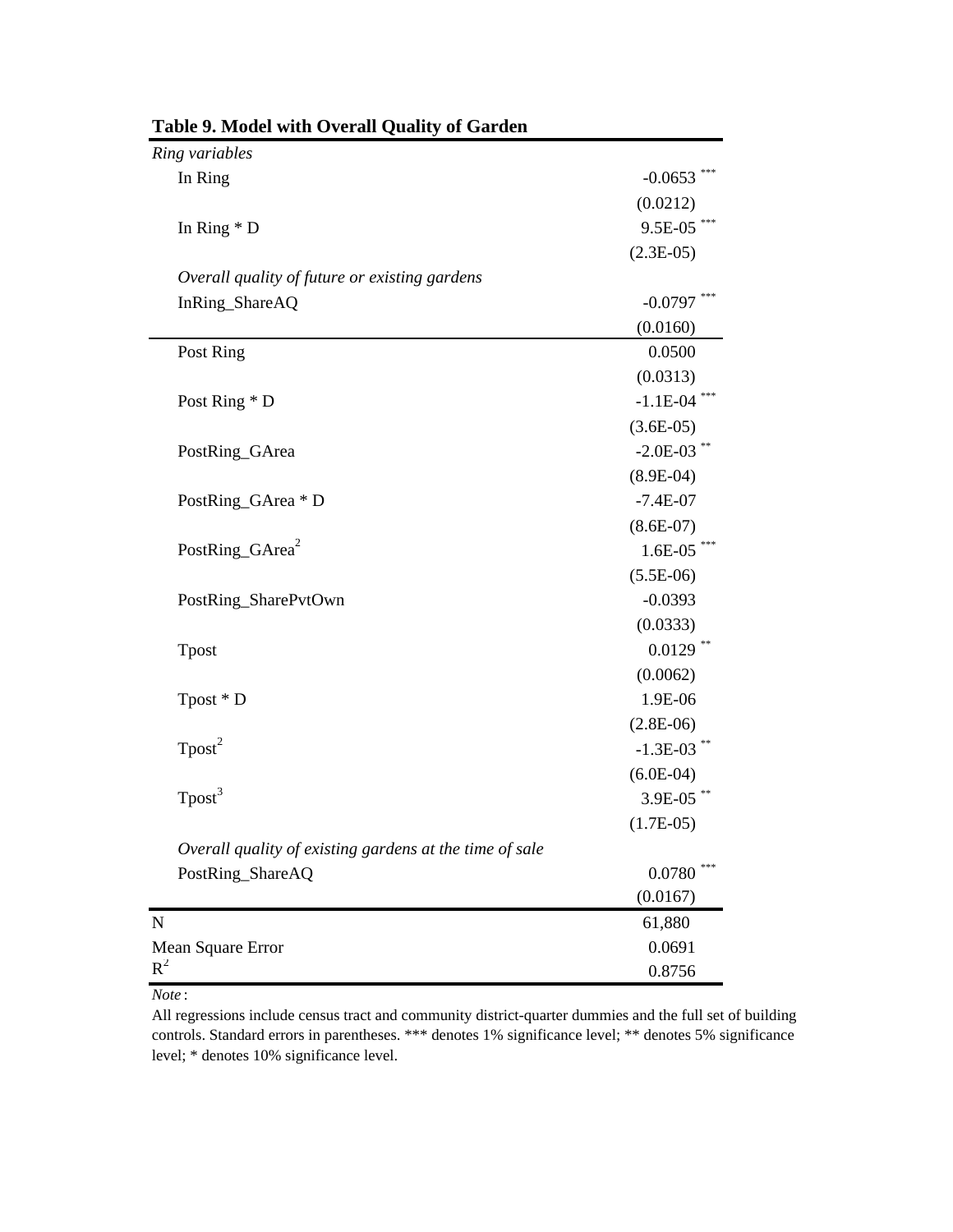#### **APPENDIX**

| <b>Ring</b> variables                                   |                          |
|---------------------------------------------------------|--------------------------|
| In Ring                                                 | ***<br>-0.1109           |
|                                                         | (0.0057)                 |
| In Ring $*$ D                                           | 9.9E-05<br>$(7.4E-06)$   |
| PostRing                                                | 0.0356                   |
|                                                         | (0.0109)                 |
| PostRing * D                                            | $-2.0E-05$               |
|                                                         | $(1.3E-05)$              |
| PostRing_GArea                                          | -2.0E-04<br>$(5.8E-05)$  |
| PostRing_GArea * D                                      | 9.0E-08                  |
|                                                         | $(7.2E-08)$              |
| PostRing_GArea <sup>2</sup>                             | 6.4E-08                  |
|                                                         | $(3.6E-08)$<br>$-0.0282$ |
| PostRing_SharePvtOwn                                    | (0.0091)                 |
| Tpost                                                   | 0.0062                   |
|                                                         | (0.0023)                 |
| $T$ post $*$ D                                          | $-7.3E-06$               |
|                                                         | $(1.0E-06)$              |
| $T$ post <sup>2</sup>                                   | 4.5E-04                  |
|                                                         | $(2.2E-04)$              |
| $T$ post <sup>3</sup>                                   | $-1.6E-05$               |
|                                                         | $(6.2E-06)$              |
| Ring variables for gardens with invalid completion year |                          |
| In Ring                                                 | $-0.0201$                |
|                                                         | (0.0105)                 |
| Post Ring                                               | 0.0078                   |
| PostRing_GArea                                          | (0.0107)<br>$-3.4E-07$   |
|                                                         | $(4.3E-08)$              |
| Characteristics of properties sold                      |                          |
| Vandalized                                              | ***<br>$-0.0771$         |
|                                                         | (0.0243)                 |
| Other abandoned                                         | $-0.0868$                |
|                                                         | (0.0138)                 |
| Odd shape                                               | ***<br>0.0225            |
|                                                         | (0.0017)                 |
| Garage                                                  | ***<br>0.0491            |
|                                                         | (0.0012)                 |
| Extension                                               | 0.0484                   |
|                                                         | (0.0016)                 |
| Corner                                                  | 0.0493                   |
|                                                         | (0.0018)                 |
| Major alteration prior to sale                          | 0.0454                   |
|                                                         | (0.0048)                 |
| Age of unit                                             |                          |
|                                                         | $-0.0103$                |
|                                                         | (0.0001)                 |
| (Age of unit)2                                          | 6.8E-05                  |
|                                                         | $(8.4E-07)$              |
| Age of unit missing                                     | $-0.2148$                |
|                                                         | (0.0042)                 |
| Log square feet per unit                                | 0.4120                   |
|                                                         | (0.0016)                 |
| Number of buildings on same lot                         | $-0.0410$<br>(0.0027)    |

#### **Table A1. Complete Regression Results for Baseline Model**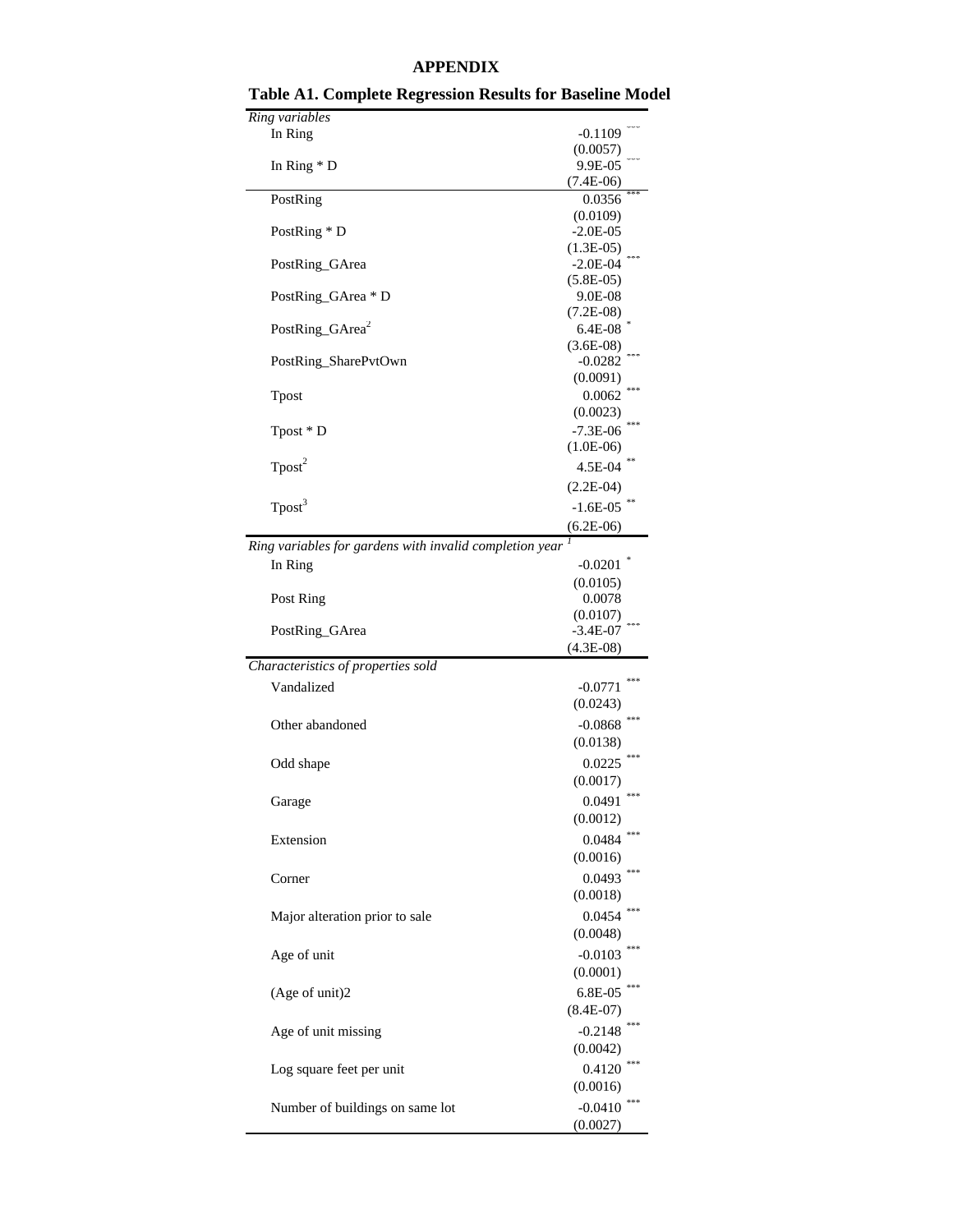| Includes commercial space                     | ***<br>0.0284             |
|-----------------------------------------------|---------------------------|
|                                               | (0.0051)                  |
| Square feet missing                           | 2.8896 ***                |
|                                               | (0.0200)                  |
| Condo and square feet missing                 | $-0.1123$ ***             |
|                                               | (0.0170)<br>***<br>0.0881 |
| Single-family detached                        | (0.0017)                  |
| Two-family home                               | $***$<br>$-0.3354$        |
|                                               | (0.0017)                  |
| Three-family home                             | $-0.5773$ ***             |
|                                               | (0.0022)                  |
| Four-family home                              | $-0.7579$ ***             |
|                                               | (0.0034)                  |
| Five/six-family home                          | ***<br>$-1.1274$          |
|                                               | (0.0039)                  |
| More than six families, no elevator           | $-1.5211$                 |
|                                               | (0.0040)                  |
| Walkup, units not specified                   | $-1.3727$                 |
|                                               | (0.0054)<br>$-1.3830$     |
| Elevator apartment building, cooperatives     | (0.0092)                  |
| Elevator apartment building, not cooperatives | ***<br>$-1.5101$          |
|                                               | (0.0061)                  |
| Loft building                                 | $-0.7708$                 |
|                                               | (0.0244)                  |
| Condominium, single-family attached           | $-0.2395$ ***             |
|                                               | (0.0113)                  |
| Condominium, walk-up apartments               | $-0.2446$ ***             |
|                                               | (0.0054)                  |
| Condominium, elevator building                | $-0.5052$ ***             |
|                                               | (0.0050)                  |
| Condominium, miscellaneous                    | $-0.7777$ ***             |
|                                               | (0.0102)<br>$-0.0865$ *** |
| Multi-use, single family with store           | (0.0071)                  |
| Multi-use, two-family with store              | $-0.5488$ ***             |
|                                               | (0.0062)                  |
| Multi-use, three-family with store            | $-0.7706$                 |
|                                               | (0.0086)                  |
| Multi-use, four or more family with store     | $-0.9609$                 |
|                                               | (0.0067)                  |
| $\overline{N}$                                | 517,791                   |
| Mean Square Error                             | 0.0985                    |
| $R^2$                                         | 0.8560                    |

**Table A1. Complete Regression Results for Baseline Model (continued)**

*Note* :

All regressions include census tract and community district-quarter dummies. Standard errors in parentheses. \*\*\* denotes 1% significance level; \*\* denotes 5% significance level; \* denotes 10% significance level.

1) Gardens with invalid completion year include gardens completed before 1977 or after 2000, and gardens with missing completion year. For the later, we assume that the completion year is prior to the earliest sale date in our sales sample, so that we can construct the Post variable.